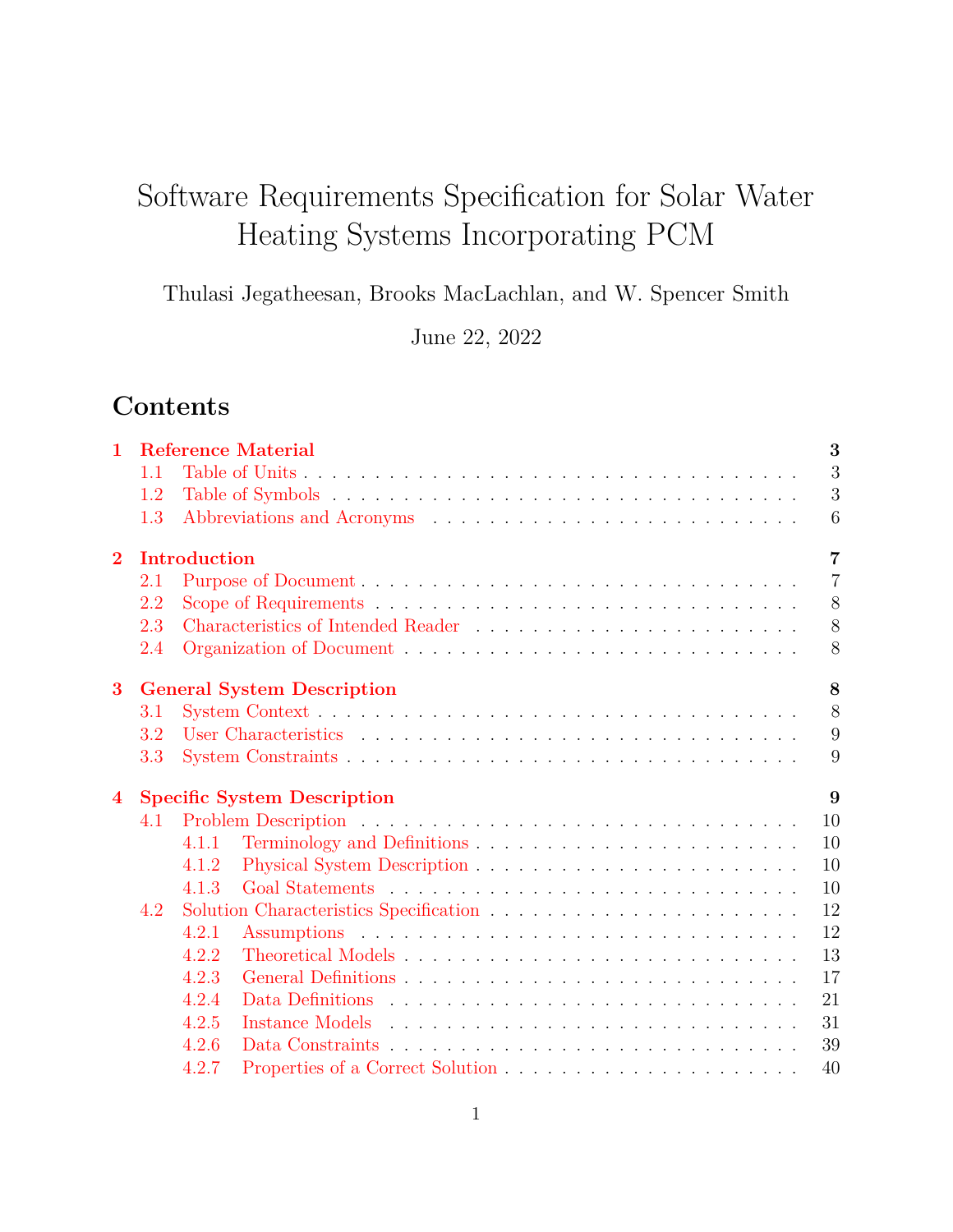| 5 Requirements                           | 41<br>41<br>42 |
|------------------------------------------|----------------|
| <b>6</b> Likely Changes                  | 43             |
| 7 Unlikely Changes                       | 43             |
| 8 Traceability Matrices and Graphs<br>44 |                |
| 9 Values of Auxiliary Constants          | 48             |
| <b>10 References</b>                     | 49             |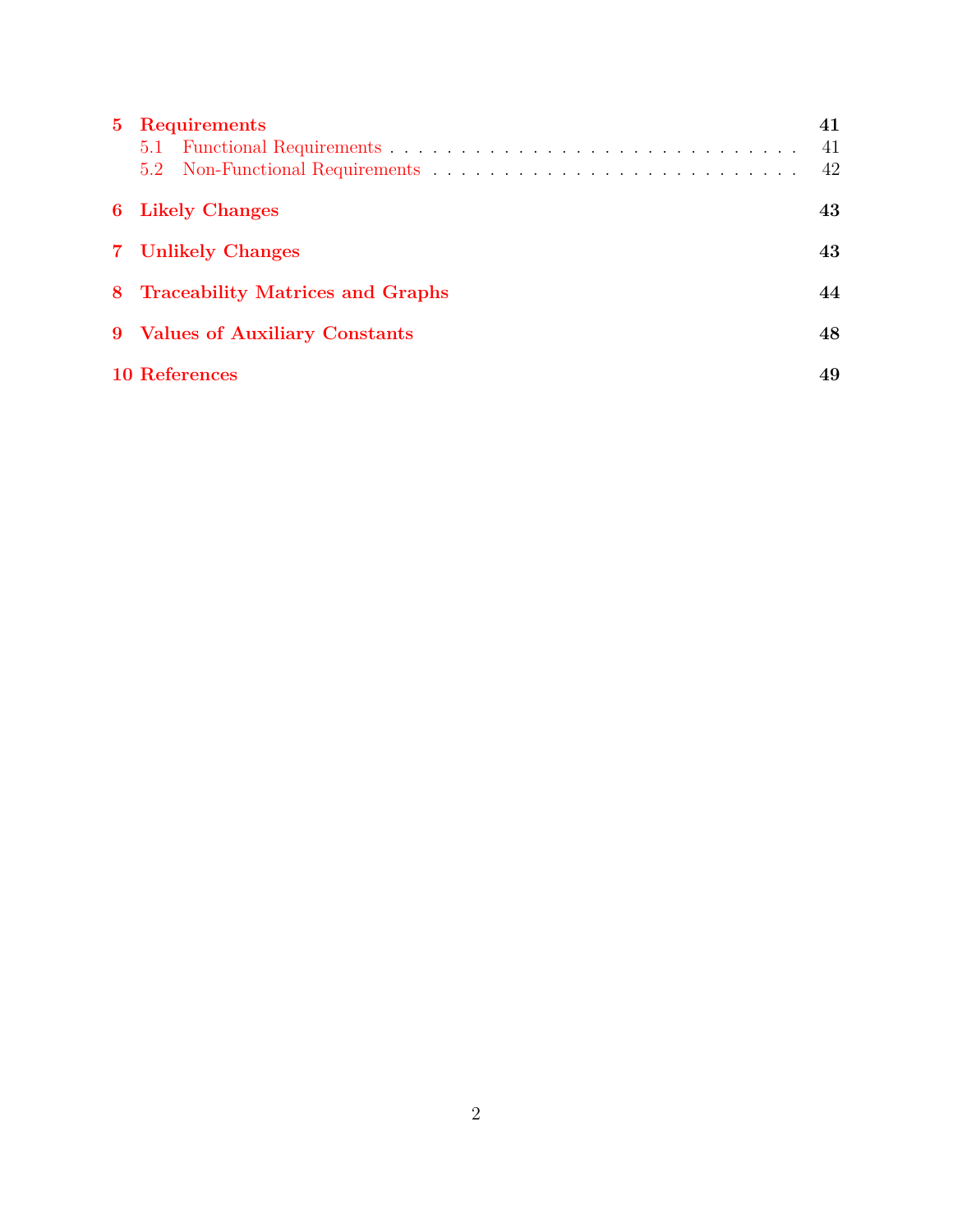## <span id="page-2-0"></span>**1 Reference Material**

This section records information for easy reference.

### <span id="page-2-1"></span>**1.1 Table of Units**

<span id="page-2-3"></span>The unit system used throughout is SI (Système International d'Unités). In addition to the basic units, several derived units are also used. For each unit, the [Table of Units](#page-2-3) lists the symbol, a description and the SI name.

|             | Symbol Description | SI Name    |
|-------------|--------------------|------------|
| $^{\circ}C$ | temperature        | centigrade |
| J.          | energy             | joule      |
| kg          | mass               | kilogram   |
| m           | length             | metre      |
| S           | time               | second     |
|             | ower               | watt       |

Table 1: Table of Units

## <span id="page-2-2"></span>**1.2 Table of Symbols**

The symbols used in this document are summarized in the [Table of Symbols](#page-2-4) along with their units. The choice of symbols was made to be consistent with the heat transfer literature and with existing documentation for solar water heating systems. The symbols are listed in alphabetical order. For vector quantities, the units shown are for each component of the vector.

<span id="page-2-4"></span>

| Symbol                | Description                                     | Units                                  |
|-----------------------|-------------------------------------------------|----------------------------------------|
| $A_{\rm C}$           | Heating coil surface area                       | m <sup>2</sup>                         |
| $A_{\rm C}^{\rm max}$ | Maximum surface area of coil                    | m <sup>2</sup>                         |
| $A_{\rm in}$          | Surface area over which heat is transferred in  | m <sup>2</sup>                         |
| $A_{\rm out}$         | Surface area over which heat is transferred out | m <sup>2</sup>                         |
| $A_{\rm P}$           | Phase change material surface area              | $\mathrm{m}^2$                         |
| AR                    | Aspect ratio                                    |                                        |
| $AR_{\rm max}$        | Maximum aspect ratio                            |                                        |
| $AR_{\rm min}$        | Minimum aspect ratio                            |                                        |
| $\mathcal{C}$         | Specific heat capacity                          | $\overline{\text{kg}^{\circ}\text{C}}$ |
| $C^{\text{L}}$        | Specific heat capacity of a liquid              | $\overline{\text{kg}^{\circ}\text{C}}$ |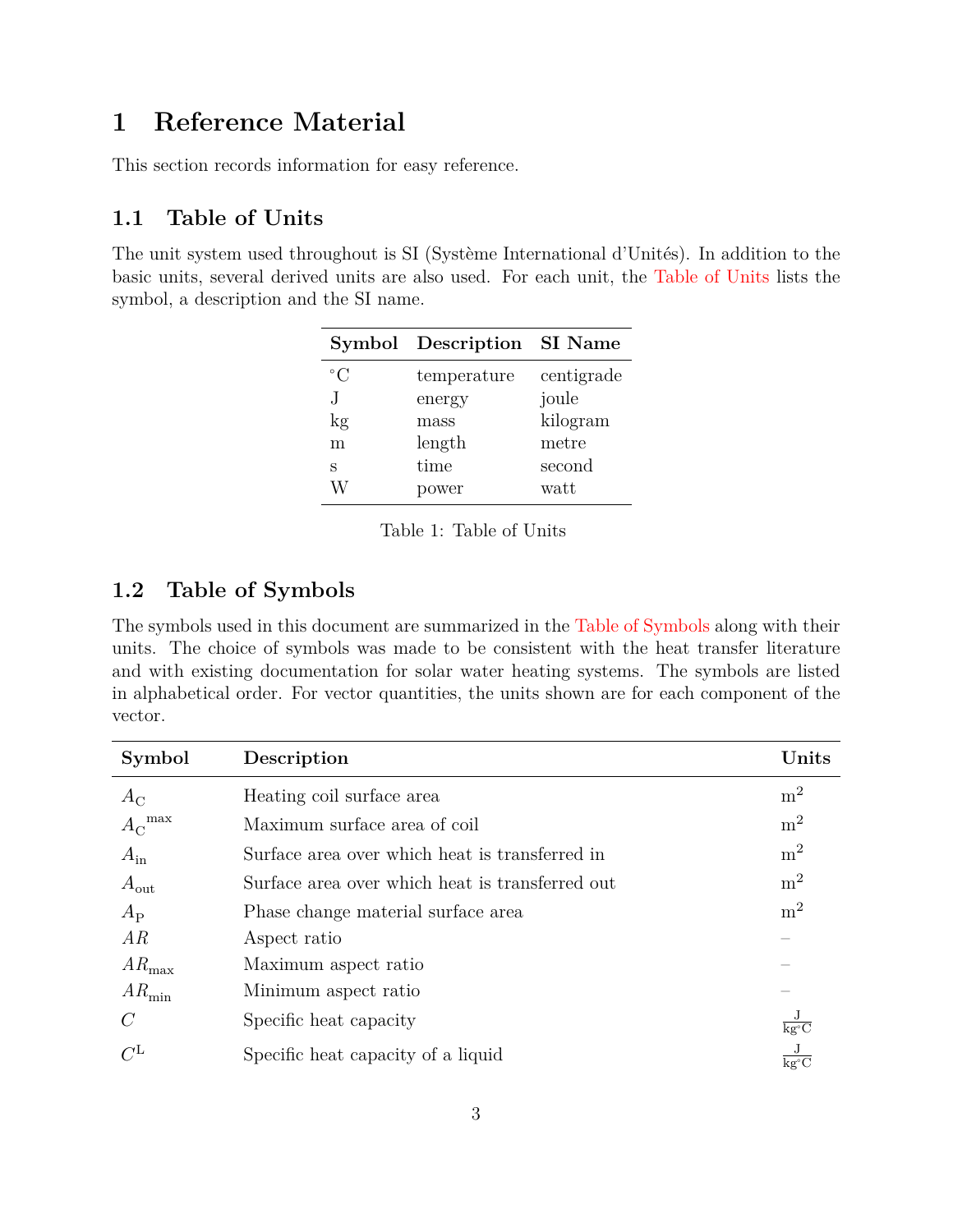| Symbol                          | Description                                                            | Units                                        |
|---------------------------------|------------------------------------------------------------------------|----------------------------------------------|
| $C^{\rm S}$                     | Specific heat capacity of a solid                                      | $\frac{\text{J}}{\text{kg}^{\circ}\text{C}}$ |
| $C^{V}$                         | Specific heat capacity of a vapour                                     | $\frac{\text{J}}{\text{kg}^{\circ}\text{C}}$ |
| $C_{\rm P}^{\rm L}$             | Specific heat capacity of PCM as a liquid                              | $\frac{\text{J}}{\text{kg}^{\circ}\text{C}}$ |
| $C_{\rm P}^{\rm S}$             | Specific heat capacity of PCM as a solid                               | $\frac{\text{J}}{\text{kg}^{\circ}\text{C}}$ |
| $C_{\text{tol}}$                | Relative tolerance for conservation of energy                          |                                              |
| $C_{\rm W}$                     | Specific heat capacity of water                                        | $\frac{\text{J}}{\text{kg}^{\circ}\text{C}}$ |
| $C_{\rm W}^{\rm max}$           | Maximum specific heat capacity of water                                | $\frac{\text{J}}{\text{kg}^{\circ}\text{C}}$ |
| $C_{\rm W}^{\rm \ min}$         | Minimum specific heat capacity of water                                | $\frac{\text{J}}{\text{kg}^{\circ}\text{C}}$ |
| $C_{\rm P}^{\text{L}}$<br>max   | Maximum specific heat capacity of PCM as a liquid                      | $\frac{\text{J}}{\text{kg}^{\circ}\text{C}}$ |
| ${C_{\rm P}}^{\rm L}_{\rm min}$ | Minimum specific heat capacity of PCM as a liquid                      | $\frac{\text{J}}{\text{kg}^{\circ}\text{C}}$ |
| ${C_{\rm P}}_{\rm max}^{\rm S}$ | Maximum specific heat capacity of PCM as a solid                       | $\frac{\text{J}}{\text{kg}^{\circ}\text{C}}$ |
| $C_{\rm P}^{\text{S}}$<br>min   | Minimum specific heat capacity of PCM as a solid                       | $\frac{\text{J}}{\text{kg}^{\circ}\text{C}}$ |
| $\boldsymbol{D}$                | Diameter of tank                                                       | ${\rm m}$                                    |
| E                               | Sensible heat                                                          | $\rm J$                                      |
| $E_{\rm P}$                     | Change in heat energy in the PCM                                       | $\mathbf J$                                  |
| $E_{\rm W}$                     | Change in heat energy in the water                                     | $\bf J$                                      |
| init<br>$E_{\rm P,melt}$        | Change in heat energy in the PCM at the instant when melting<br>begins | $\rm J$                                      |
| $\mathfrak{g}$                  | Volumetric heat generation per unit volume                             | $\frac{\text{W}}{\text{m}^3}$                |
| $H_{\rm f}$                     | Specific latent heat of fusion                                         | $\frac{J}{kg}$                               |
| $H_{\rm f_{max}}$               | Maximum specific latent heat of fusion                                 | $\overline{\text{kg}^{\circ}\text{C}}$       |
| $H_{\rm f_{min}}$               | Minimum specific latent heat of fusion                                 | $\frac{J}{kg^{\circ}C}$                      |
| $\boldsymbol{h}$                | Convective heat transfer coefficient                                   | $\frac{W}{m^2 C}$                            |
| $h_{\rm C}$                     | Convective heat transfer coefficient between coil and water            | $\frac{W}{m^2 C}$                            |
| ${h_{\rm C}}^{\rm max}$         | Maximum convective heat transfer coefficient between coil and<br>water | $\frac{W}{m^2 C}$                            |
| ${h_{\rm C}}^{\rm min}$         | Minimum convective heat transfer coefficient between coil and<br>water | $\frac{W}{m^2 C}$                            |
| $h_{\min}$                      | Minimum thickness of a sheet of PCM                                    | ${\bf m}$                                    |
| $h_{\rm P}$                     | Convective heat transfer coefficient between PCM and water             | $\frac{W}{m^2 C}$                            |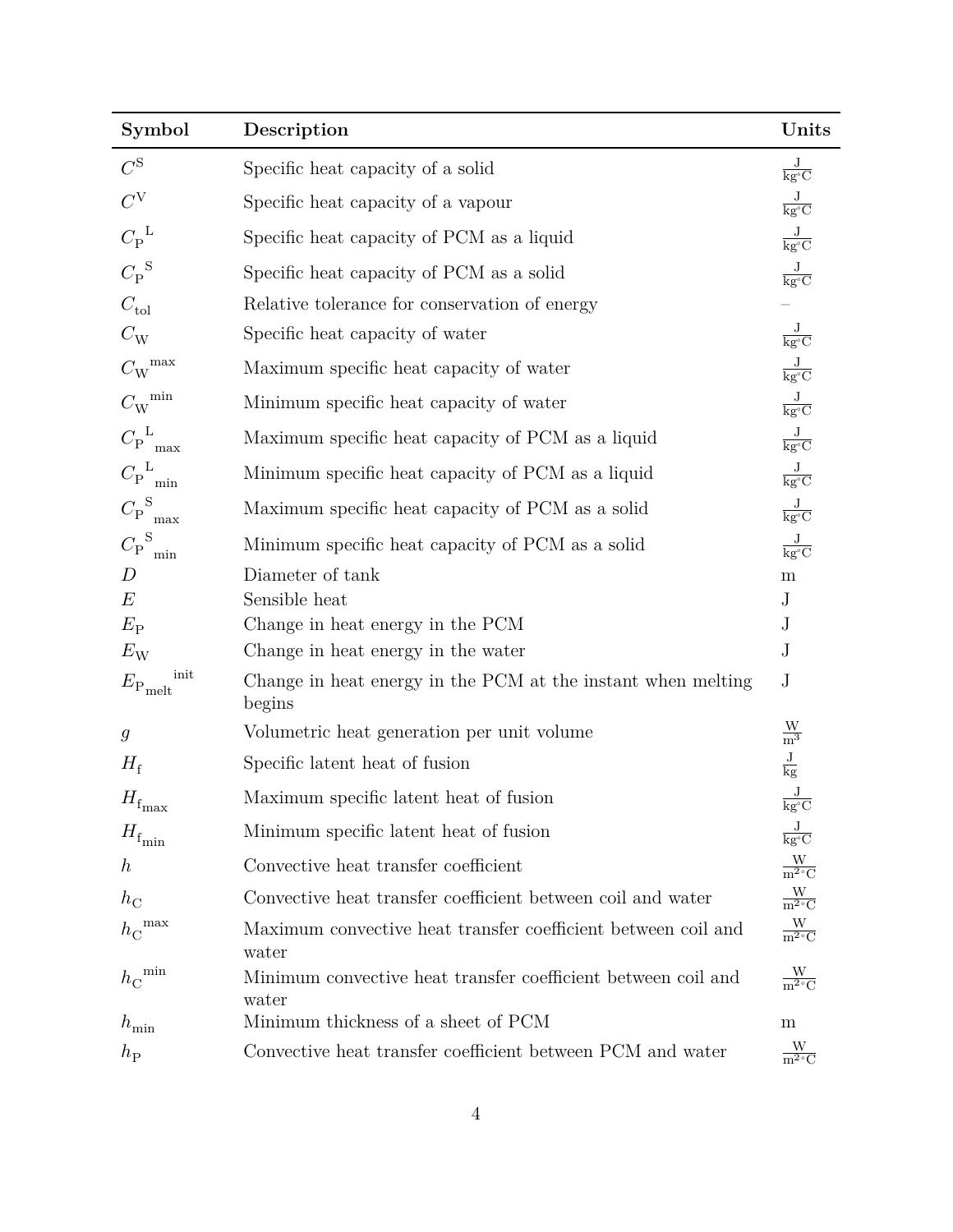| Symbol                         | Description                                                           | Units                         |
|--------------------------------|-----------------------------------------------------------------------|-------------------------------|
| $h_{\rm P}^{\rm max}$          | Maximum convective heat transfer coefficient between PCM and<br>water | $\frac{W}{m^2 C}$             |
| $h_{\rm P}^{\rm min}$          | Minimum convective heat transfer coefficient between PCM and<br>water | $\frac{W}{m^2 C}$             |
| L                              | Length of tank                                                        | m                             |
| $L_{\rm max}$                  | Maximum length of tank                                                | m                             |
| $L_{\rm min}$                  | Minimum length of tank                                                | m                             |
| $\boldsymbol{m}$               | <b>Mass</b>                                                           | kg                            |
| $m_{\rm P}$                    | Mass of phase change material                                         | kg                            |
| $m_{\rm W}$                    | Mass of water                                                         | $\mathrm{kg}$                 |
| <b>MINFRACT</b>                | Minimum fraction of the tank volume taken up by the PCM               |                               |
| $\hat{\mathbf{n}}$             | Unit outward normal vector for a surface                              |                               |
| Q                              | Latent heat                                                           | J                             |
| $Q_{\rm P}$                    | Latent heat energy added to PCM                                       | $_{\rm J}$                    |
| q                              | Heat flux                                                             | $\frac{W}{m^2}$               |
| $q_{\rm C}$                    | Heat flux into the water from the coil                                | $\frac{\text{W}}{\text{m}^2}$ |
| $q_{\rm in}$                   | Heat flux input                                                       | $\frac{\text{W}}{\text{m}^2}$ |
| $q_{\text{out}}$               | Heat flux output                                                      | $\frac{\text{W}}{\text{m}^2}$ |
| $q_{\rm P}$                    | Heat flux into the PCM from water                                     | $\frac{\text{W}}{\text{m}^2}$ |
| $\mathbf q$                    | Thermal flux vector                                                   | $\frac{W}{m^2}$               |
| S                              | Surface                                                               | m <sup>2</sup>                |
| T                              | Temperature                                                           | $\rm ^{\circ}C$               |
| $\Delta T$                     | Change in temperature                                                 | $\rm ^{\circ}C$               |
| $T_{\rm{boil}}$                | Boiling point temperature                                             | $^{\circ}C$                   |
| $T_{\rm C}$                    | Temperature of the heating coil                                       | $\rm ^{\circ}C$               |
| $T_{\rm env}$                  | Temperature of the environment                                        | $\rm ^{\circ}C$               |
| $T_{\text{init}}$              | Initial temperature                                                   | $^{\circ}C$                   |
| $T_{\rm melt}$                 | Melting point temperature                                             | $\rm ^{\circ}C$               |
| $\, {\bf P}$<br>$T_{\rm melt}$ | Melting point temperature for PCM                                     | $^{\circ}C$                   |
| $T_{\rm P}$                    | Temperature of the phase change material                              | $\rm ^{\circ}C$               |
| $T_{\rm W}$                    | Temperature of the water                                              | $^{\circ}C$                   |
| $t\,$                          | Time                                                                  | S                             |
| $t_{\text{final}}$             | Final time                                                            | S                             |
| max<br>$t_{\text{final}}$      | Maximum final time                                                    | $\rm S$                       |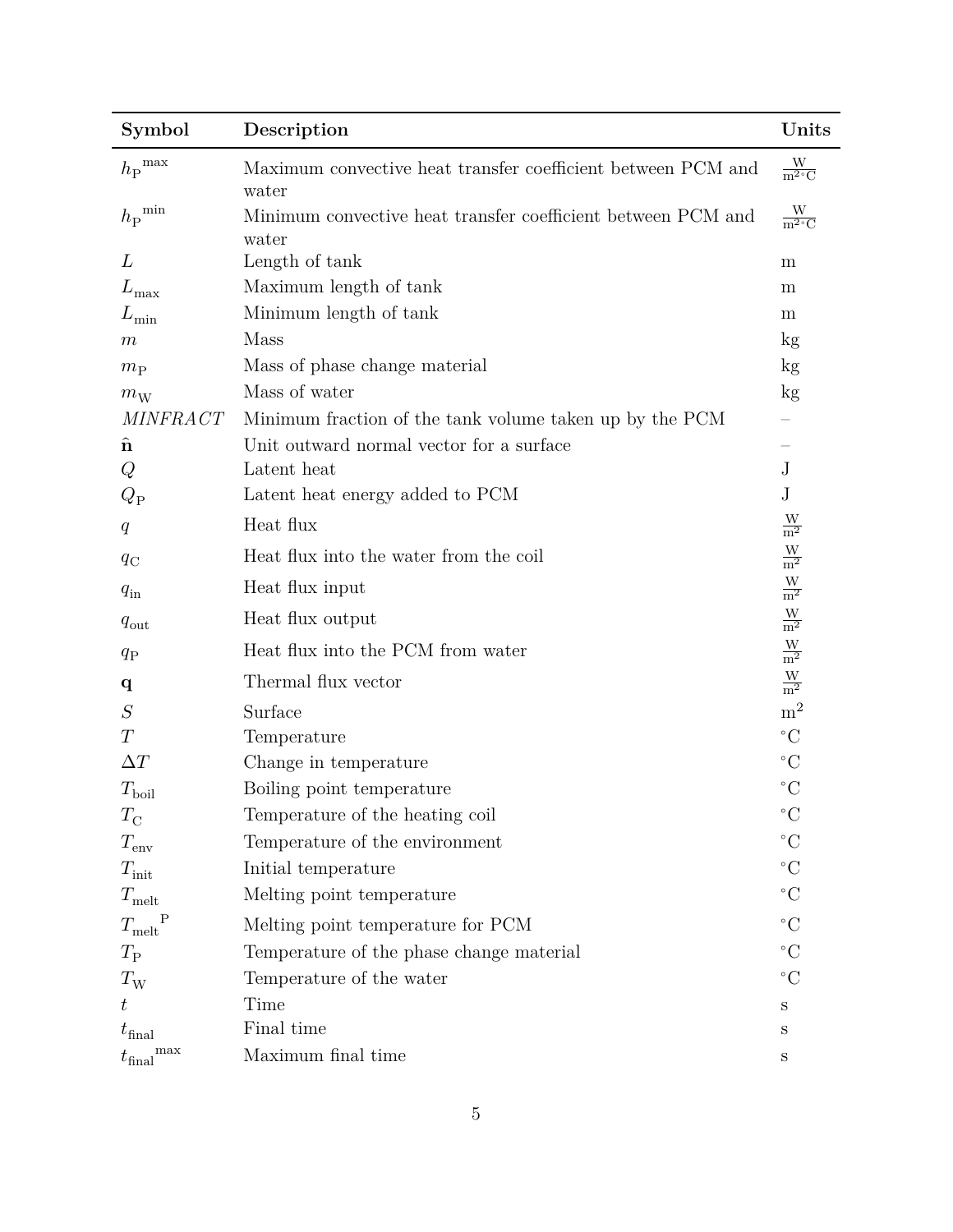| Symbol                           | Description                                       | Units                          |
|----------------------------------|---------------------------------------------------|--------------------------------|
| $t_{\rm melt}^{\rm final}$       | Time at which melting of PCM ends                 | S                              |
| $t_{\rm melt}^{\rm init}$        | Time at which melting of PCM begins               | S                              |
| $t_{\rm step}$                   | Time step for simulation                          | S                              |
| V                                | Volume                                            | m <sup>3</sup>                 |
| $V_{\rm P}$                      | Volume of PCM                                     | m <sup>3</sup>                 |
| $V_{\rm tank}$                   | Volume of the cylindrical tank                    | m <sup>3</sup>                 |
| $V_{\rm W}$                      | Volume of water                                   | m <sup>3</sup>                 |
| $\eta$                           | ODE parameter related to decay rate               |                                |
| π                                | Ratio of circumference to diameter for any circle |                                |
| $\rho$                           | Density                                           | $rac{\text{kg}}{\text{m}^3}$   |
| $\rho_P$                         | Density of PCM                                    | $rac{\text{kg}}{\text{m}^3}$   |
| ${\rho_{\rm P}}^{\rm max}$       | Maximum density of PCM                            | $\frac{\text{kg}}{\text{m}^3}$ |
| ${\rho_{\rm P}}^{\rm min}$       | Minimum density of PCM                            | $\frac{\text{kg}}{\text{m}^3}$ |
| $\rho_{\rm W}$                   | Density of water                                  | $rac{kg}{m^3}$                 |
| ${\rho_{\text{W}}}^{\text{max}}$ | Maximum density of water                          | $\frac{\text{kg}}{\text{m}^3}$ |
| ${\rho_{\text{W}}}^{\text{min}}$ | Minimum density of water                          | $rac{kg}{m^3}$                 |
| $\tau$                           | Dummy variable for integration over time          | $\mathbf S$                    |
| $\tau_{\rm P}^{\;\rm L}$         | ODE parameter for liquid PCM                      | S                              |
| $\tau_{\rm P}^{\rm S}$           | ODE parameter for solid PCM                       | S                              |
| $\tau_{\rm W}$                   | ODE parameter for water related to decay time     | S                              |
| $\phi$                           | Melt fraction                                     |                                |
| $\nabla$                         | Gradient                                          |                                |

Table 2: Table of Symbols

# <span id="page-5-0"></span>**1.3 Abbreviations and Acronyms**

| Abbreviation Full Form |                    |
|------------------------|--------------------|
|                        | Assumption         |
| DD                     | Data Definition    |
| GD                     | General Definition |
| GS.                    | Goal Statement     |
| IМ                     | Instance Model     |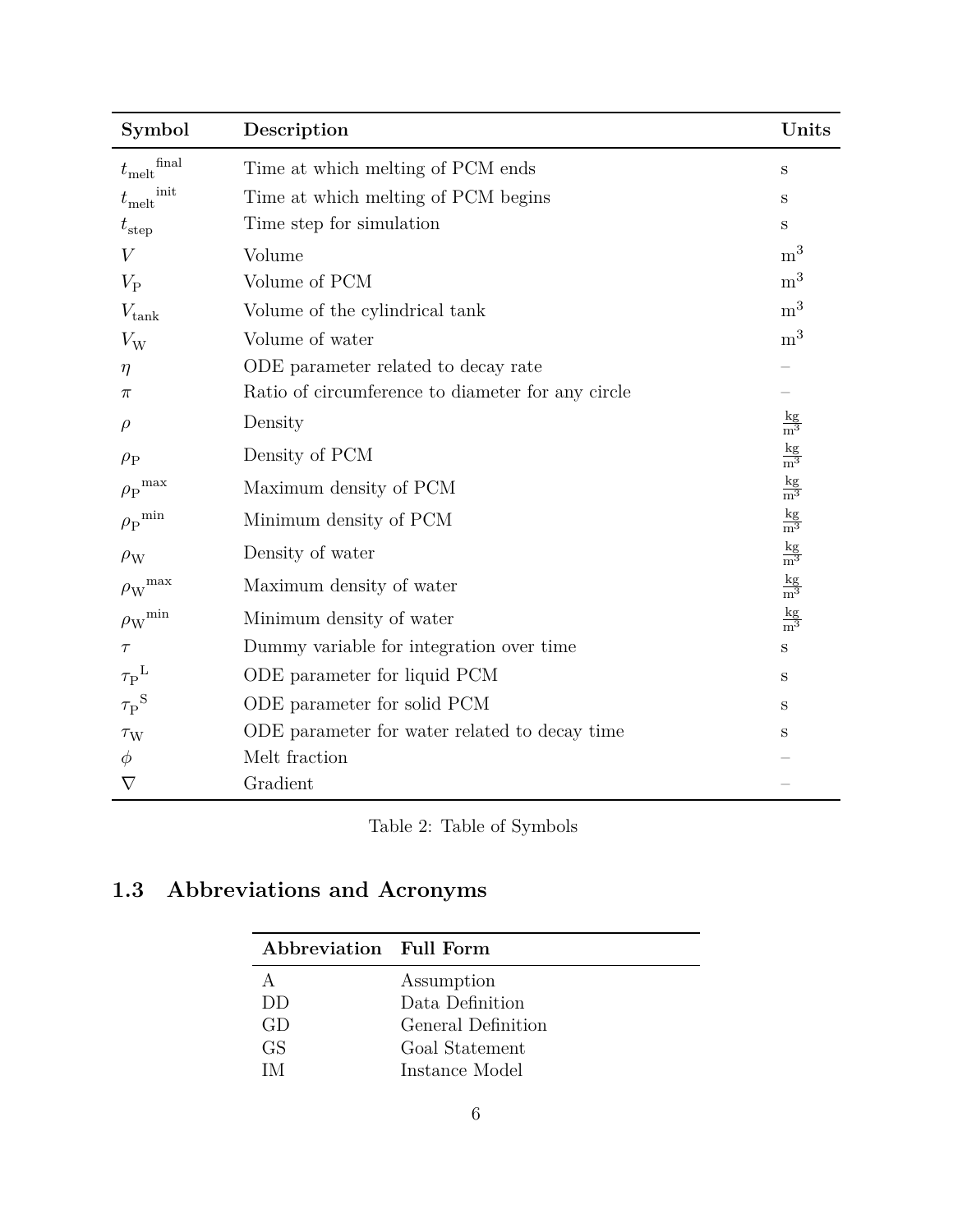| Abbreviation Full Form |                                     |
|------------------------|-------------------------------------|
| LC                     | Likely Change                       |
| ODE                    | Ordinary Differential Equation      |
| <b>PCM</b>             | Phase Change Material               |
| <b>PS</b>              | Physical System Description         |
| R                      | Requirement                         |
| <b>RHS</b>             | Right Hand Side                     |
| <b>SRS</b>             | Software Requirements Specification |
| <b>SWHS</b>            | Solar Water Heating System          |
| TМ                     | Theoretical Model                   |
| UC                     | Unlikely Change                     |
| Uncert.                | <b>Typical Uncertainty</b>          |

Table 3: Abbreviations and Acronyms

## <span id="page-6-0"></span>**2 Introduction**

Due to increasing costs, diminishing availability, and negative environmental impact of fossil fuels, the demand is high for renewable energy sources and energy storage technology. Solar water heating systems incorporating phase change material (PCM) use a renewable energy source and provide a novel way of storing energy. Solar water heating systems incorporating PCM improve over the traditional solar water heating systems because of their smaller size. The smaller size is possible because of the ability of PCM to store thermal energy as latent heat, which allows higher thermal energy storage capacity per unit weight.

The following section provides an overview of the Software Requirements Specification (SRS) for solar water heating systems incorporating PCM. The developed program will be referred to as Solar Water Heating System (SWHS). This section explains the purpose of this document, the scope of the requirements, the characteristics of the intended reader, and the organization of the document.

#### <span id="page-6-1"></span>**2.1 Purpose of Document**

The primary purpose of this document is to record the requirements of the Solar Water Heating System. Goals, assumptions, theoretical models, definitions, and other model derivation information are specified, allowing the reader to fully understand and verify the purpose and scientific basis of SWHS. With the exception of [system constraints,](#page-8-1) this SRS will remain abstract, describing what problem is being solved, but not how to solve it.

This document will be used as a starting point for subsequent development phases, including writing the design specification and the software verification and validation plan. The design document will show how the requirements are to be realized, including decisions on the numerical algorithms and programming environment. The verification and validation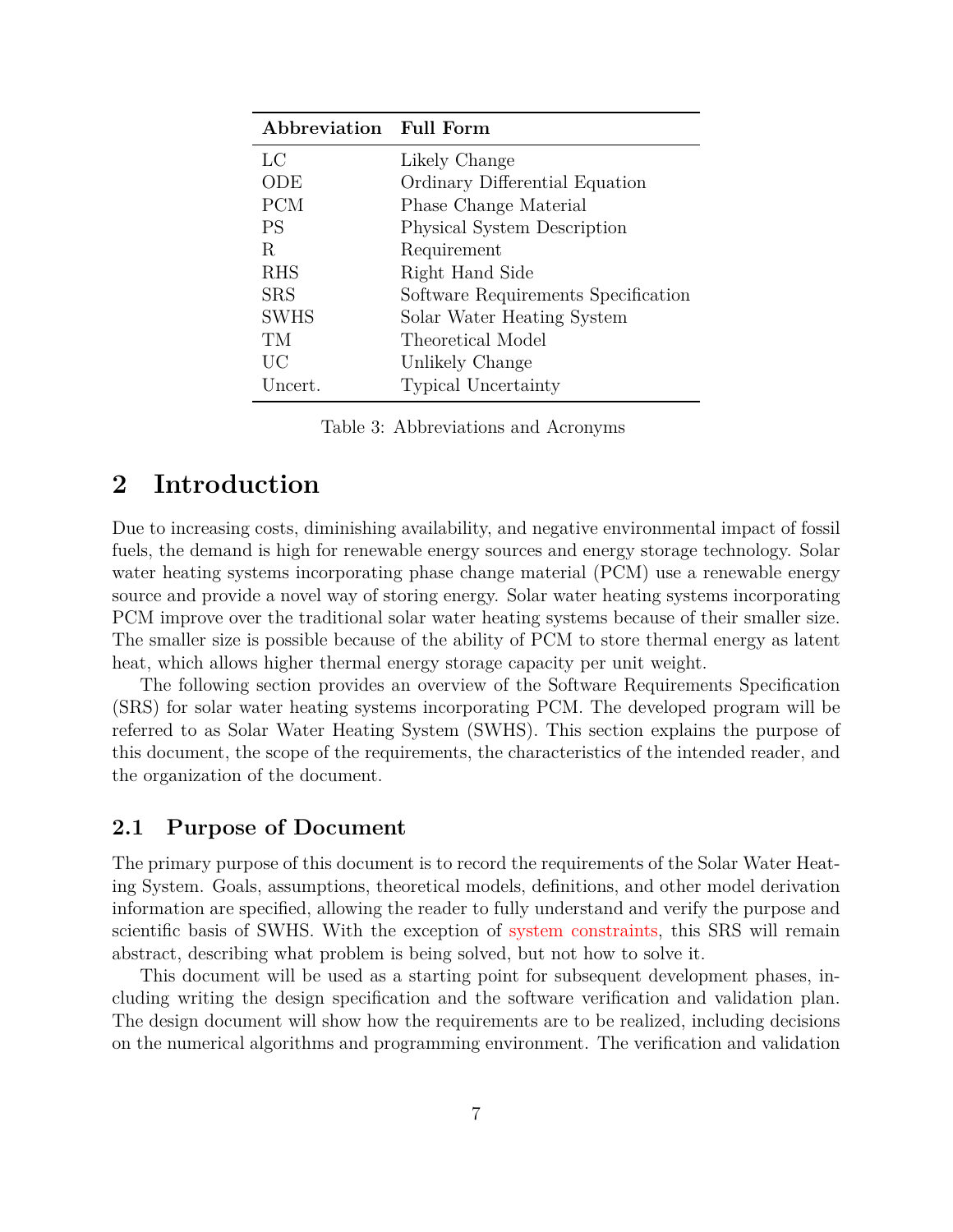plan will show the steps that will be used to increase confidence in the software documentation and the implementation. Although the SRS fits in a series of documents that follow the so-called waterfall model, the actual development process is not constrained in any way. Even when the waterfall model is not followed, as Parnas and Clements point out [\[5\]](#page-49-0), the most logical way to present the documentation is still to "fake" a rational design process.

#### <span id="page-7-0"></span>**2.2 Scope of Requirements**

The scope of the requirements includes thermal analysis of a single solar water heating tank incorporating PCM. This entire document is written assuming that the substances inside the solar water heating tank are water and PCM.

#### <span id="page-7-1"></span>**2.3 Characteristics of Intended Reader**

Reviewers of this documentation should have an understanding of heat transfer theory from level 3 or 4 mechanical engineering and differential equations from level 1 and 2 calculus. The users of SWHS can have a lower level of expertise, as explained in [Sec:User Characteristics.](#page-8-0)

#### <span id="page-7-2"></span>**2.4 Organization of Document**

The organization of this document follows the template for an SRS for scientific computing software proposed by  $\lceil 3 \rceil$  and  $\lceil 6 \rceil$ . The presentation follows the standard pattern of presenting goals, theories, definitions, and assumptions. For readers that would like a more bottom up approach, they can start reading the [instance models](#page-30-0) and trace back to find any additional information they require.

The [goal statements](#page-9-3) are refined to the theoretical models and the [theoretical models](#page-12-0) to the [instance models.](#page-30-0) The instance models to be solved are referred to as [IM:eBalanceOnWtr,](#page-32-0) [IM:eBalanceOnPCM,](#page-34-0) [IM:heatEInWtr,](#page-36-0) and [IM:heatEInPCM.](#page-37-0) The instance models provide the ordinary differential equations (ODEs) and algebraic equations that model the solar water heating systems incorporating PCM. SWHS solves these ODEs.

## <span id="page-7-3"></span>**3 General System Description**

This section provides general information about the system. It identifies the interfaces between the system and its environment, describes the user characteristics, and lists the system constraints.

#### <span id="page-7-4"></span>**3.1 System Context**

[Fig:SysCon](#page-8-3) shows the system context. A circle represents an external entity outside the software, the user in this case. A rectangle represents the software system itself (SWHS). Arrows are used to show the data flow between the system and its environment.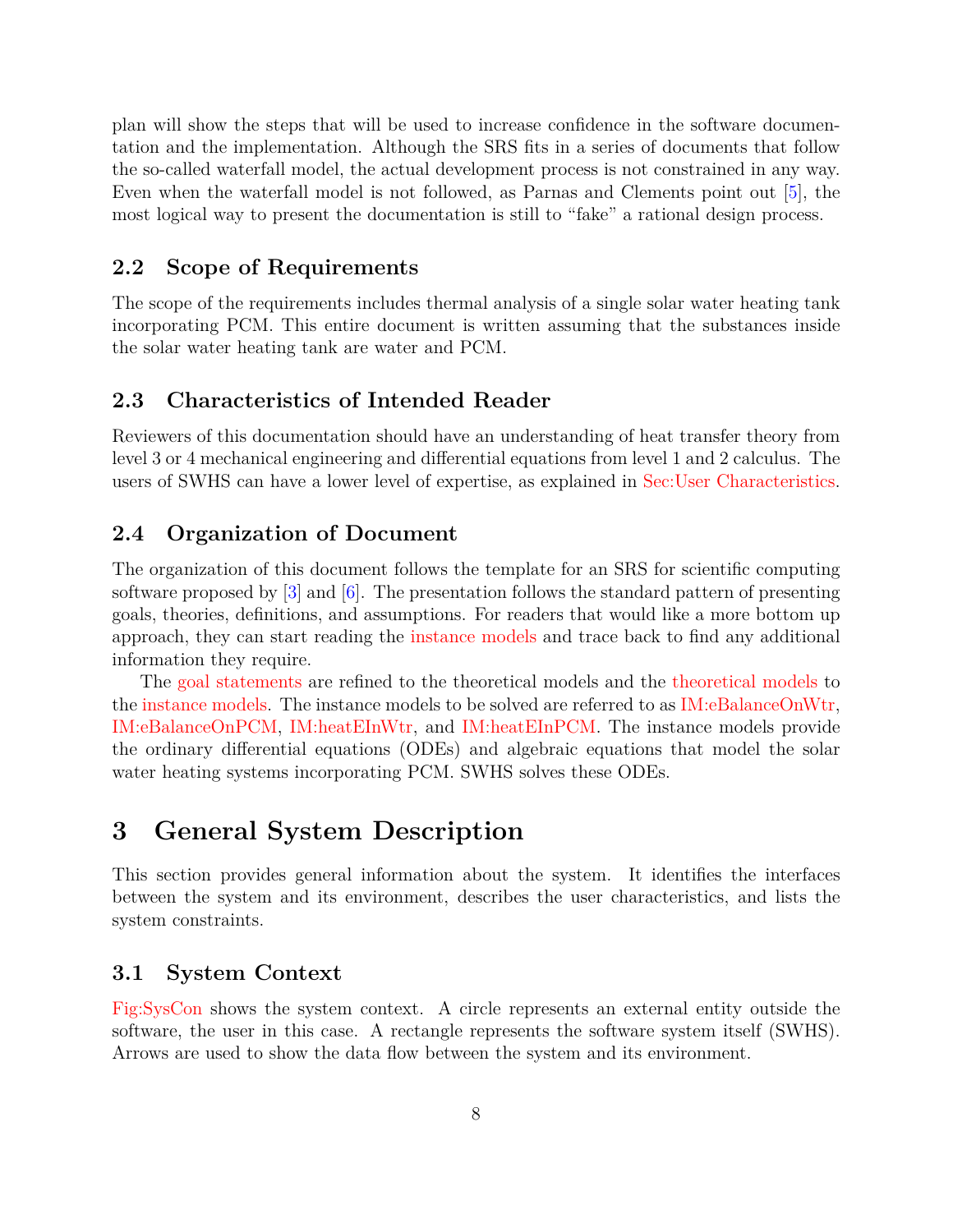<span id="page-8-3"></span>

Figure 1: [Fig:SysCon:](#page-8-3) System Context

SWHS is mostly self-contained. The only external interaction is through the user interface. The responsibilities of the user and the system are as follows:

- User Responsibilities:
	- **–** Provide the input data to the system, ensuring no errors in the data entry
	- **–** Take care that consistent units are used for input variables
- SWHS Responsibilities:
	- **–** Detect data type mismatch, such as a string of characters instead of a floating point number
	- **–** Determine if the inputs satisfy the required physical and software constraints
	- **–** Calculate the required outputs

#### <span id="page-8-0"></span>**3.2 User Characteristics**

The end user of SWHS should have an understanding of undergraduate Level 1 Calculus and Physics.

## <span id="page-8-1"></span>**3.3 System Constraints**

There are no system constraints.

# <span id="page-8-2"></span>**4 Specific System Description**

This section first presents the problem description, which gives a high-level view of the problem to be solved. This is followed by the solution characteristics specification, which presents the assumptions, theories, and definitions that are used.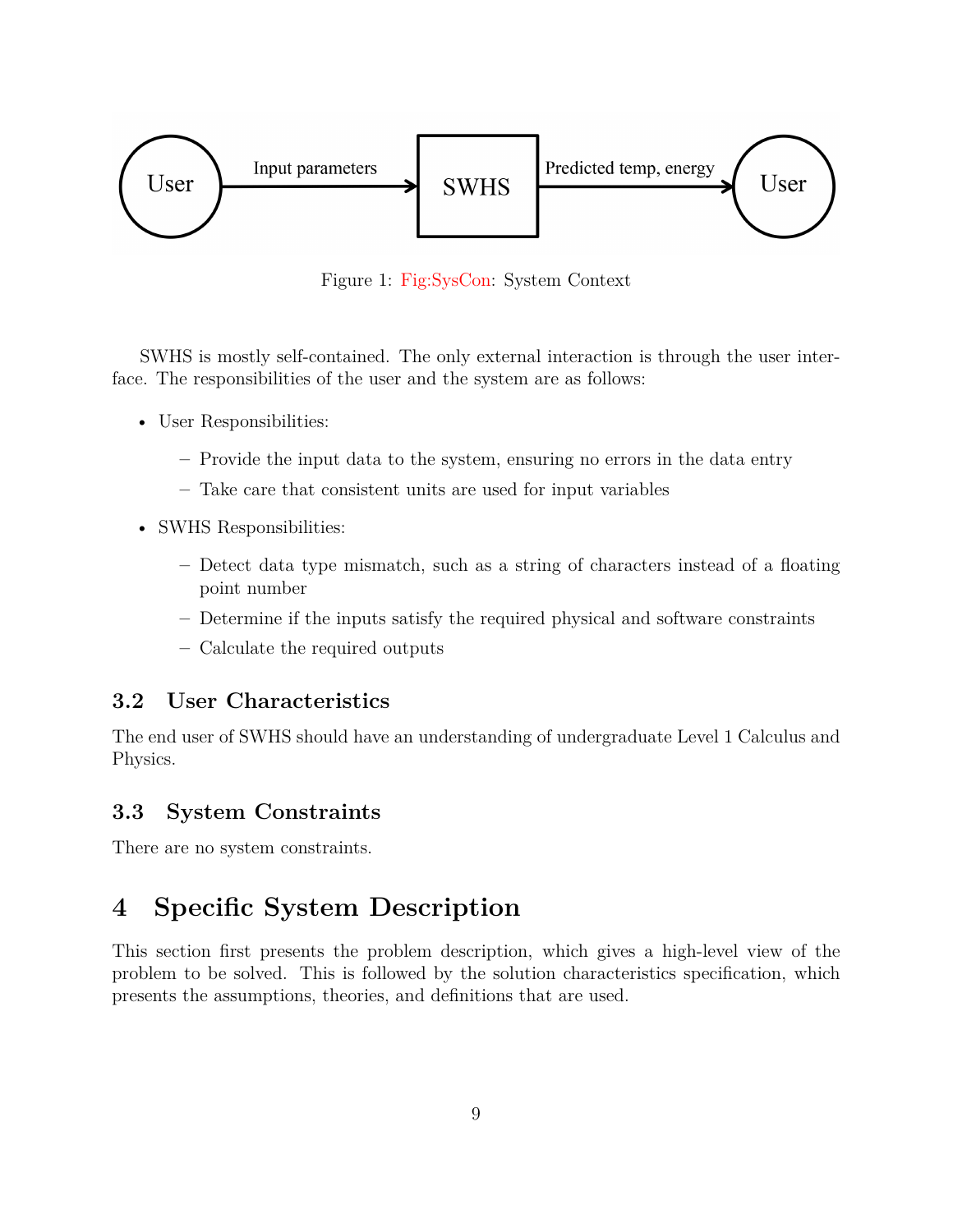## <span id="page-9-0"></span>**4.1 Problem Description**

A system is needed to investigate the effect of employing PCM within a solar water heating tank.

#### <span id="page-9-1"></span>**4.1.1 Terminology and Definitions**

This subsection provides a list of terms that are used in the subsequent sections and their meaning, with the purpose of reducing ambiguity and making it easier to correctly understand the requirements.

- Heat flux: The rate of thermal energy transfer through a given surface per unit time.
- Phase change material: A substance that uses phase changes (such as melting) to absorb or release large amounts of heat at a constant temperature.
- Specific heat capacity: The amount of energy required to raise the temperature of the unit mass of a given substance by a given amount.
- Thermal conduction: The transfer of heat energy through a substance.
- Transient: Changing with time.

#### <span id="page-9-2"></span>**4.1.2 Physical System Description**

The physical system of SWHS, as shown in [Fig:Tank,](#page-10-0) includes the following elements:

- PS1: Tank containing water.
- PS2: Heating coil at bottom of tank.  $(q_C)$  represents the heat flux into the water from the coil.)
- PS3: PCM suspended in tank. ( $q_P$  represents the heat flux into the PCM from water.)

#### <span id="page-9-3"></span>**4.1.3 Goal Statements**

<span id="page-9-5"></span><span id="page-9-4"></span>Given the temperature of the heating coil, the initial conditions for the temperature of the water and the temperature of the phase change material, and the material properties, the goal statements are:

Vater-Temperature: Predict the temperature of the water over time.

PCM-Temperature: Predict the temperature of the phase change material over time.

<span id="page-9-6"></span>dict-Water-Energy: Predict the change in heat energy in the water over time.

<span id="page-9-7"></span>edict-PCM-Energy: Predict the change in heat energy in the PCM over time.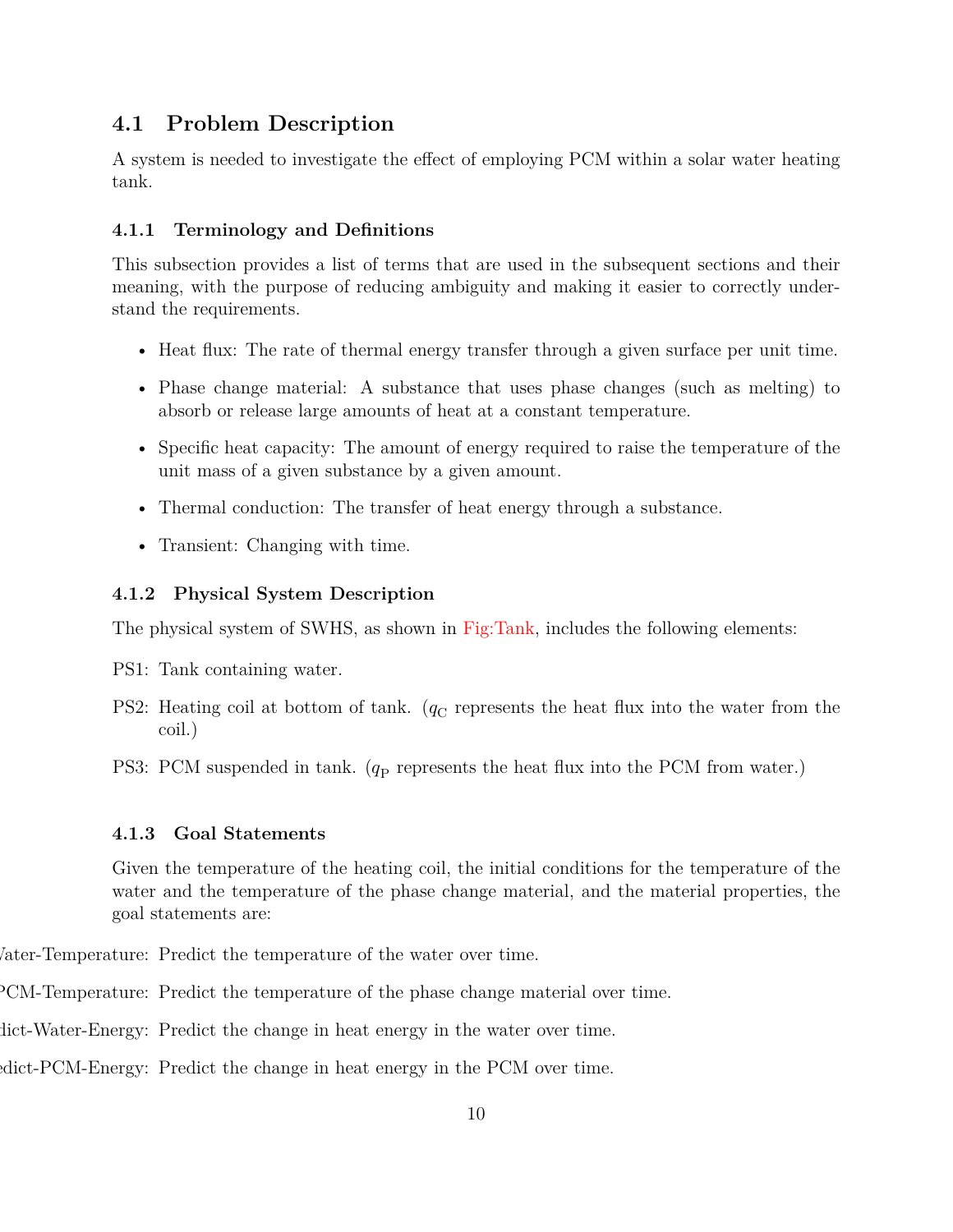<span id="page-10-0"></span>

Figure 2: Solar water heating tank, with heat flux into the water from the coil of  $q_{\rm C}$  and heat flux into the PCM from water of  $q_\mathrm{P}$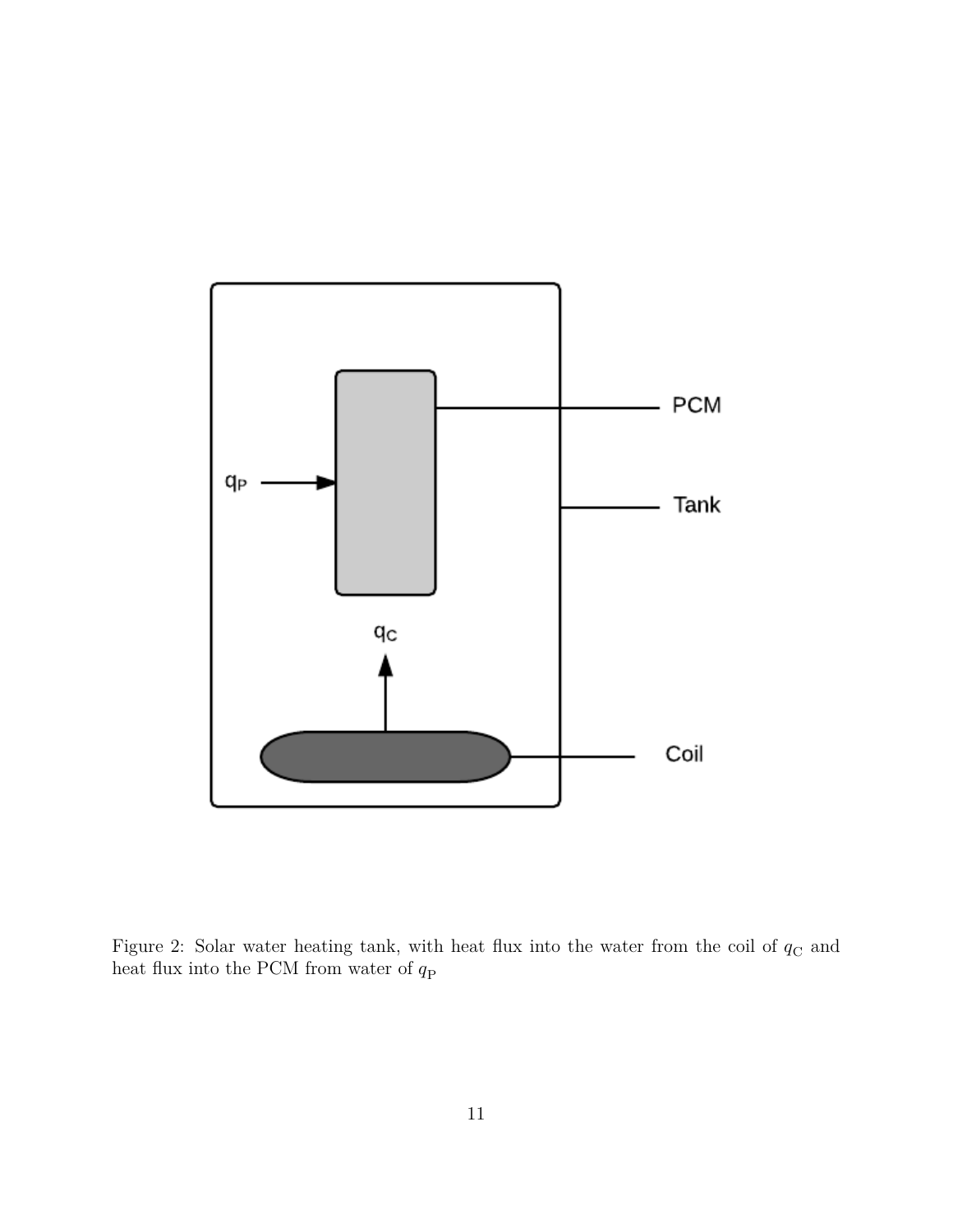#### <span id="page-11-0"></span>**4.2 Solution Characteristics Specification**

The instance models that govern SWHS are presented in the [Instance Model Section.](#page-30-0) The information to understand the meaning of the instance models and their derivation is also presented, so that the instance models can be verified.

#### <span id="page-11-1"></span>**4.2.1 Assumptions**

<span id="page-11-2"></span>This section simplifies the original problem and helps in developing the theoretical models by filling in the missing information for the physical system. The assumptions refine the scope by providing more detail.

- rmal-Energy-Only: The only form of energy that is relevant for this problem is thermal energy. All other forms of energy, such as mechanical energy, are assumed to be negligible. (RefBy: [TM:consThermE.](#page-13-0))
- <span id="page-11-3"></span>er-Coeffs-Constant: All heat transfer coefficients are constant over time. (RefBy: [TM:nwtnCooling.](#page-16-1))
- <span id="page-11-4"></span>Comp-Across-Tank: The water in the tank is fully mixed, so the temperature of the water is the same throughout the entire tank. (RefBy: [GD:rocTempSimp,](#page-17-0) [IM:eBalanceOnWtr,](#page-32-0) and [IM:eBalanceOnPCM.](#page-34-0))
- <span id="page-11-5"></span>Int-Across-Volume: The temperature of the phase change material is the same throughout the volume of PCM. (RefBy: [GD:rocTempSimp,](#page-17-0) [LC:Uniform-Temperature-PCM,](#page-42-2) [IM:eBalanceOnWtr,](#page-32-0) and [IM:eBalanceOnPCM.](#page-34-0))
- <span id="page-11-6"></span>stant-over-Volume: The density of water and density of PCM have no spatial variation; that is, they are each constant over their entire volume. (RefBy: [GD:rocTempSimp.](#page-17-0))
- <span id="page-11-7"></span>stant-over-Volume: The specific heat capacity of water, specific heat capacity of PCM as a solid, and specific heat capacity of PCM as a liquid have no spatial variation; that is, they are each constant over their entire volume. (RefBy: [GD:rocTempSimp.](#page-17-0))
- <span id="page-11-8"></span>Newton-Law-Convective-Cooling-Coil-Water: Newton's law of convective cooling applies between the heating coil and the water. (RefBy: [GD:htFluxWaterFromCoil.](#page-19-0))
- <span id="page-11-9"></span>onstant-over-Time: The temperature of the heating coil is constant over time. (RefBy: [LC:Temperature-](#page-42-3)[Coil-Variable-Over-Day](#page-42-3) and [GD:htFluxWaterFromCoil.](#page-19-0))
- <span id="page-11-11"></span>order-Length: The temperature of the heating coil does not vary along its length. (RefBy: [LC:Tempera](#page-42-4)ture-[Coil-Variable-Over-Length](#page-42-4) and [IM:eBalanceOnWtr.](#page-32-0))
- <span id="page-11-10"></span>ooling-Water-PCM: Newton's law of convective cooling applies between the water and the PCM. (RefBy: [GD:htFluxPCMFromWater.](#page-20-1))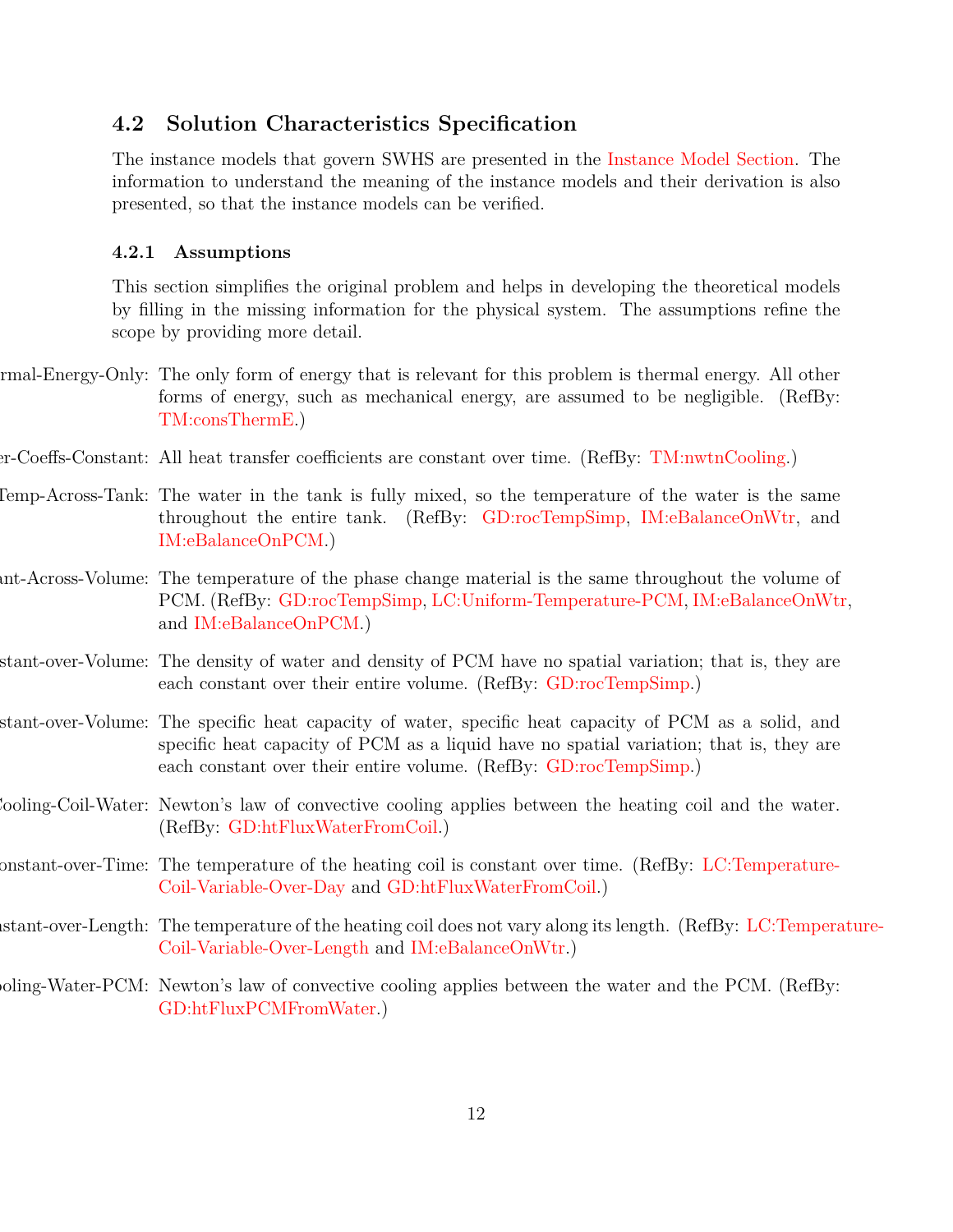- <span id="page-12-2"></span>Charging-Tank-No-Temp-Discharge: The model only accounts for charging of the tank, not discharging. The temperature of the water and temperature of the phase change material can only increase, or remain constant; they do not decrease. This implies that the initial temperature [A:Same-](#page-12-1)[Initial-Temp-Water-PCM](#page-12-1) is less than (or equal) to the temperature of the heating coil. (RefBy: [LC:Discharging-Tank](#page-42-5) and [IM:eBalanceOnWtr.](#page-32-0))
- <span id="page-12-1"></span>Iemp-Water-PCM: The initial temperature of the water and the PCM is the same. (RefBy: [LC:Different-](#page-42-6)[Initial-Temps-PCM-Water,](#page-42-6) [IM:eBalanceOnWtr,](#page-32-0) [IM:eBalanceOnPCM,](#page-34-0) and [A:Charging-](#page-12-2)[Tank-No-Temp-Discharge.](#page-12-2))
- <span id="page-12-8"></span>PCM-Initially-Solid: The simulation will start with the PCM in a solid state. (RefBy: [IM:heatEInPCM](#page-37-0) and [IM:eBalanceOnPCM.](#page-34-0))
- <span id="page-12-4"></span>ter-Always-Liquid: The operating temperature range of the system is such that the water is always in liquid state. That is, the temperature will not drop below the melting point temperature of water, or rise above its boiling point temperature. (RefBy: [UC:Water-PCM-Fixed-](#page-42-7)[States,](#page-42-7) [IM:heatEInWtr,](#page-36-0) and [IM:eBalanceOnWtr.](#page-32-0))
- <span id="page-12-6"></span>Perfect-Insulation-Tank: The tank is perfectly insulated so that there is no heat loss from the tank. (RefBy: [LC:Tank-Lose-Heat](#page-42-8) and [IM:eBalanceOnWtr.](#page-32-0))
- <span id="page-12-7"></span>n-By-Water-PCM: No internal heat is generated by either the water or the PCM; therefore, the volumetric heat generation per unit volume is zero. (RefBy: [UC:No-Internal-Heat-Generation,](#page-42-9) [IM:eBalanceOnWtr,](#page-32-0) and [IM:eBalanceOnPCM.](#page-34-0))
- <span id="page-12-9"></span>Volume-Change-Melting-PCM-Negligible: The volume change of the PCM due to melting is negligible. (RefBy: [IM:eBalanceOn-](#page-34-0)[PCM.](#page-34-0))
- <span id="page-12-10"></span>aseous-State-PCM: The PCM is either in a liquid state or a solid state but not a gaseous state. (RefBy: [UC:Water-PCM-Fixed-States,](#page-42-7) [UC:No-Gaseous-State,](#page-42-10) [IM:heatEInPCM,](#page-37-0) and [IM:eBal](#page-34-0)[anceOnPCM.](#page-34-0))
- <span id="page-12-5"></span>Atmospheric-Pressure-Tank: The pressure in the tank is atmospheric, so the melting point temperature and boiling point temperature are 0<sup>∘</sup>C and 100<sup>∘</sup>C, respectively. (RefBy: [IM:heatEInWtr](#page-36-0) and [IM:eBalanceOnWtr.](#page-32-0))
- me-Coil-Negligible: When considering the volume of water in the tank, the volume of the heating coil is assumed to be negligible. (RefBy: [DD:waterVolume\\_pcm.](#page-22-0))

#### <span id="page-12-3"></span><span id="page-12-0"></span>**4.2.2 Theoretical Models**

This section focuses on the general equations and laws that SWHS is based on.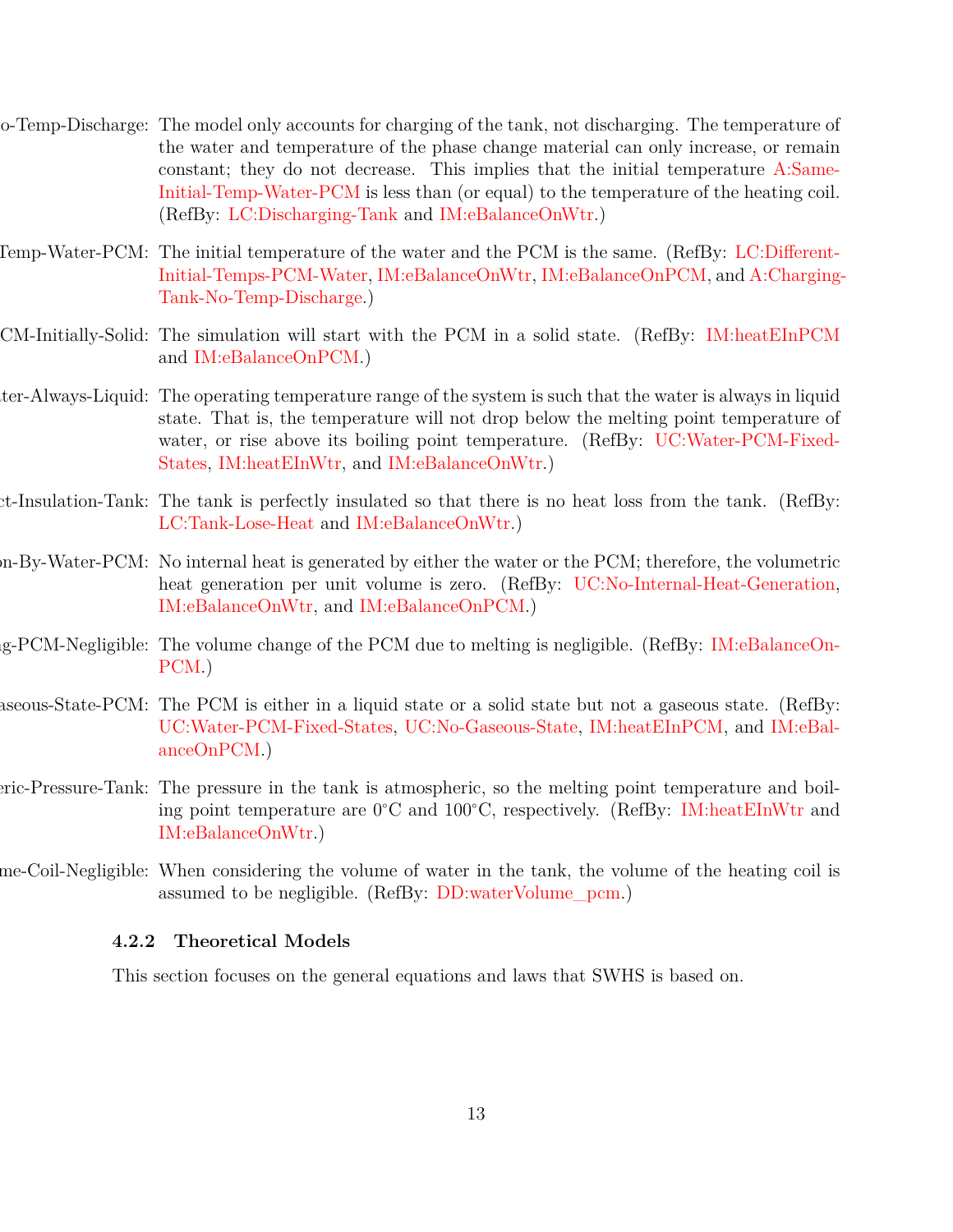<span id="page-13-0"></span>

| Refname      | TM:consThermE                                                                                                                                                                                                                                                                                                                                                                                           |
|--------------|---------------------------------------------------------------------------------------------------------------------------------------------------------------------------------------------------------------------------------------------------------------------------------------------------------------------------------------------------------------------------------------------------------|
| Label        | Conservation of thermal energy                                                                                                                                                                                                                                                                                                                                                                          |
| Equation     | $-\nabla \cdot \mathbf{q} + g = \rho C \frac{\partial T}{\partial t}$                                                                                                                                                                                                                                                                                                                                   |
| Description  | $\nabla$ is the gradient (Unitless)<br><b>q</b> is the thermal flux vector $\left(\frac{W}{m^2}\right)$<br>g is the volumetric heat generation per unit volume $\left(\frac{w}{m^3}\right)$<br>$\rho$ is the density $\left(\frac{kg}{m^3}\right)$<br>C is the specific heat capacity $\left(\frac{J}{\text{kg}^{\circ}\text{C}}\right)$<br>$t$ is the time (s)<br>T is the temperature $({}^{\circ}C)$ |
| <b>Notes</b> | The above equation gives the law of conservation of energy for transient<br>heat transfer in a given material.<br>For this equation to apply, other forms of energy, such as mechanical<br>energy, are assumed to be negligible in the system<br>$(A:Thermal-Energy-Only).$                                                                                                                             |
| Source       | Fourier Law of Heat Conduction and Heat Equation                                                                                                                                                                                                                                                                                                                                                        |
| RefBy        | GD:rocTempSimp                                                                                                                                                                                                                                                                                                                                                                                          |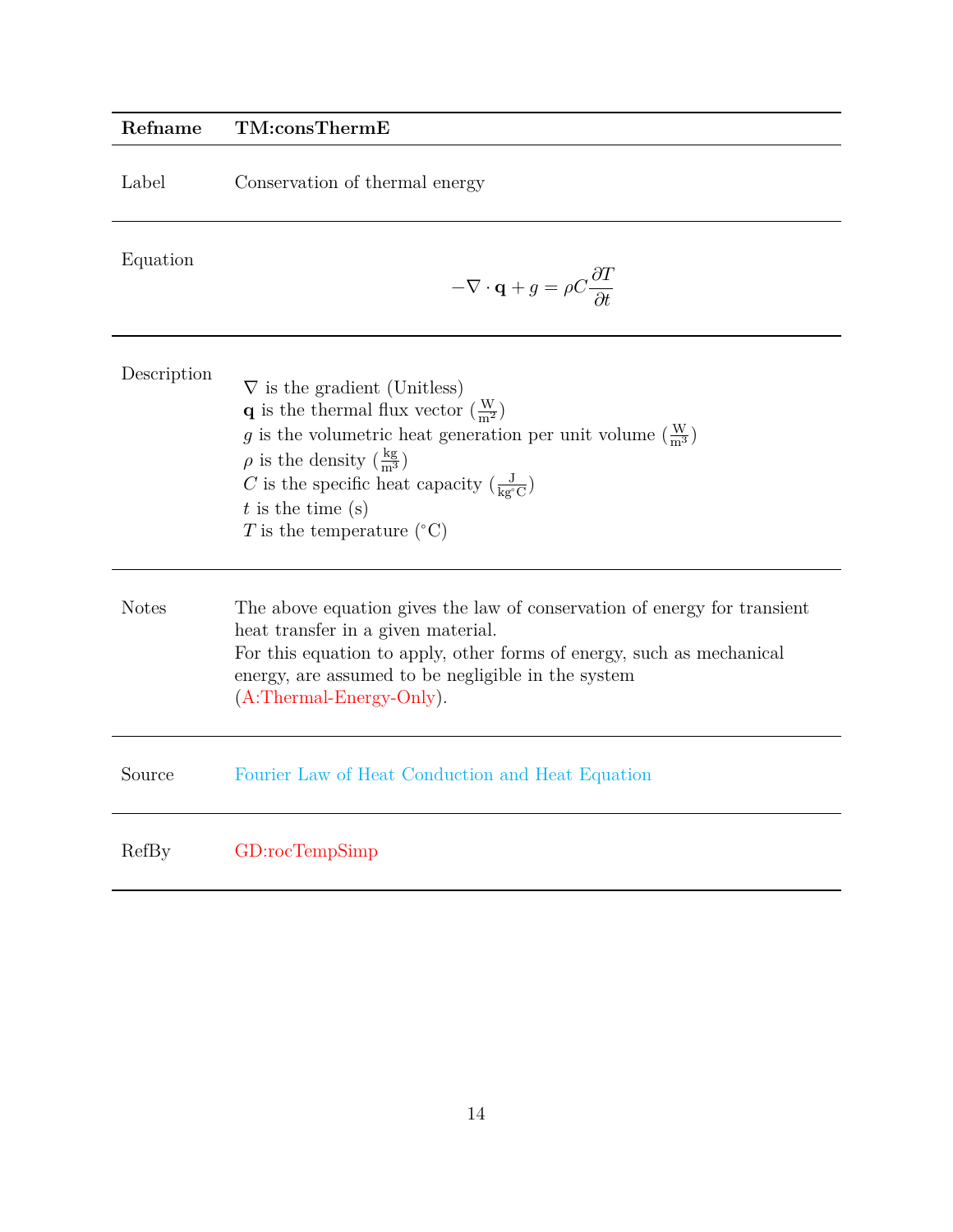## **Refname TM:sensHtE**

Label Sensible heat energy

Equation

<span id="page-14-0"></span>
$$
E = \begin{cases} C^\text{S} m \Delta T, & T < T_\text{melt} \\ C^\text{L} m \Delta T, & T_\text{melt} < T < T_\text{boil} \\ C^\text{V} m \Delta T, & T_\text{boil} < T \end{cases}
$$

| Description  | $E$ is the sensible heat (J)<br>$C^{S}$ is the specific heat capacity of a solid $\left(\frac{J}{\text{ke}^{c}C}\right)$<br>m is the mass $(kg)$<br>$\Delta T$ is the change in temperature (°C)<br>$C^{\rm L}$ is the specific heat capacity of a liquid $\left(\frac{\rm J}{\rm kg^{\circ}C}\right)$<br>$C^V$ is the specific heat capacity of a vapour $\left(\frac{J}{\text{ke}^{\circ}\text{C}}\right)$<br>T is the temperature $({}^{\circ}C)$<br>$T_{\text{melt}}$ is the melting point temperature (°C)<br>$T_{\text{boil}}$ is the boiling point temperature (°C) |
|--------------|----------------------------------------------------------------------------------------------------------------------------------------------------------------------------------------------------------------------------------------------------------------------------------------------------------------------------------------------------------------------------------------------------------------------------------------------------------------------------------------------------------------------------------------------------------------------------|
| <b>Notes</b> | Sensible heating occurs as long as the material does not reach a<br>temperature where a phase change occurs. A phase change occurs if<br>$T = T_{\text{hoil}}$ or $T = T_{\text{melt}}$ . If this is the case, refer to TM:latentHtE.                                                                                                                                                                                                                                                                                                                                      |
| Source       | Definition of Sensible Heat                                                                                                                                                                                                                                                                                                                                                                                                                                                                                                                                                |
| RefBy        | IM:heatEInWtr and IM:heatEInPCM                                                                                                                                                                                                                                                                                                                                                                                                                                                                                                                                            |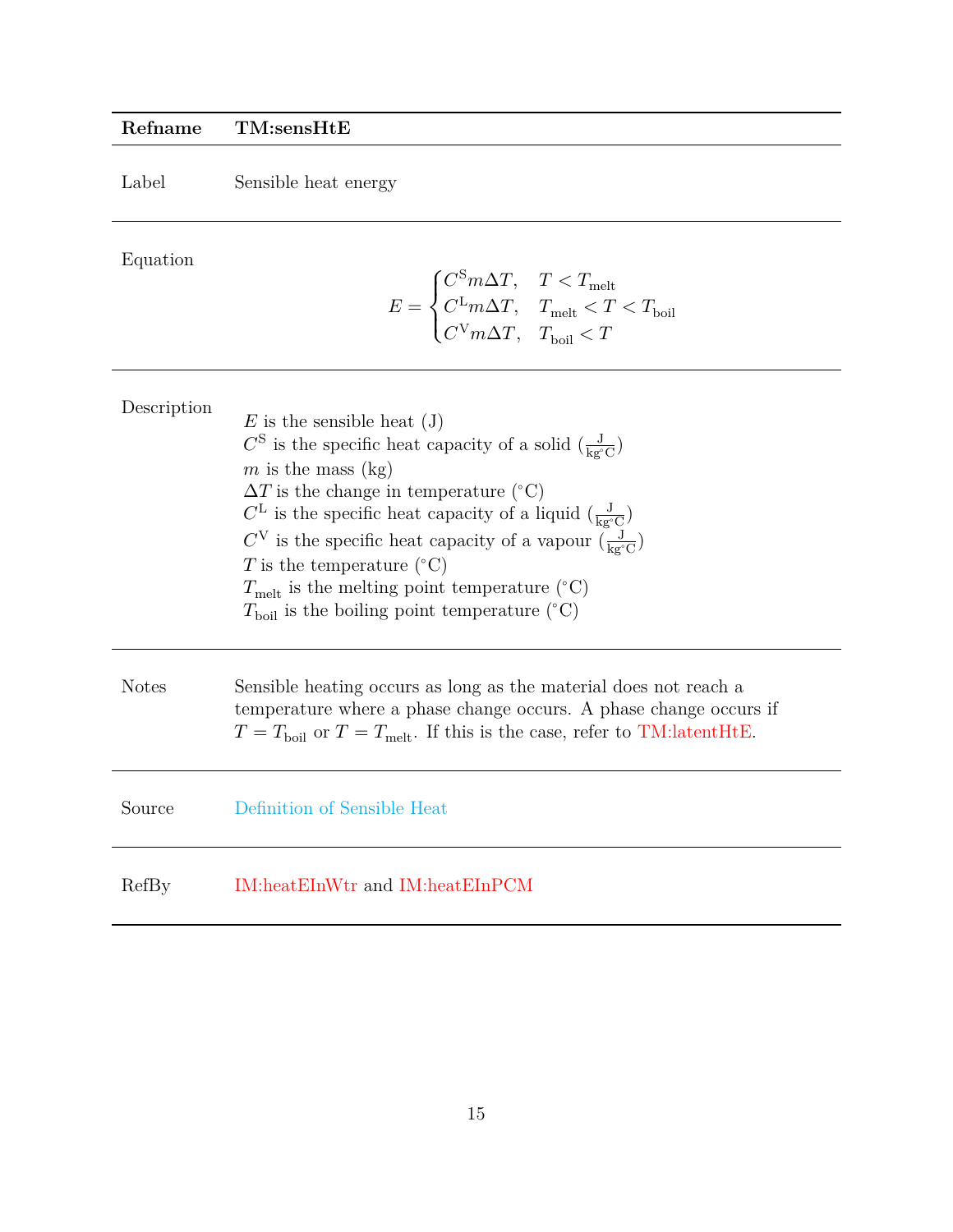<span id="page-15-0"></span>

| Refname      | TM:latentHtE                                                                                                                                                                                                                                                                                                                                                                                                |
|--------------|-------------------------------------------------------------------------------------------------------------------------------------------------------------------------------------------------------------------------------------------------------------------------------------------------------------------------------------------------------------------------------------------------------------|
| Label        | Latent heat energy                                                                                                                                                                                                                                                                                                                                                                                          |
| Equation     | $Q\left(t\right)=\int_{0}^{t}\frac{dQ\left(\tau\right)}{d\tau}d\tau$                                                                                                                                                                                                                                                                                                                                        |
| Description  | $Q$ is the latent heat $(J)$<br>$t$ is the time (s)<br>$\tau$ is the dummy variable for integration over time (s)                                                                                                                                                                                                                                                                                           |
| <b>Notes</b> | $Q$ is the change in thermal energy (latent heat energy).<br>$Q(t) = \int_0^t \frac{dQ(\tau)}{d\tau} d\tau$ is the rate of change of Q with respect to time $\tau$ .<br>$t$ is the time elapsed, as long as the phase change is not complete.<br>The status of the phase change depends on the melt fraction (from<br>DD:meltFrac).<br>Latent heating stops when all material has changed to the new phase. |
| Source       | Definition of Latent Heat                                                                                                                                                                                                                                                                                                                                                                                   |
| RefBy        | TM:sensHtE and IM:heatEInPCM                                                                                                                                                                                                                                                                                                                                                                                |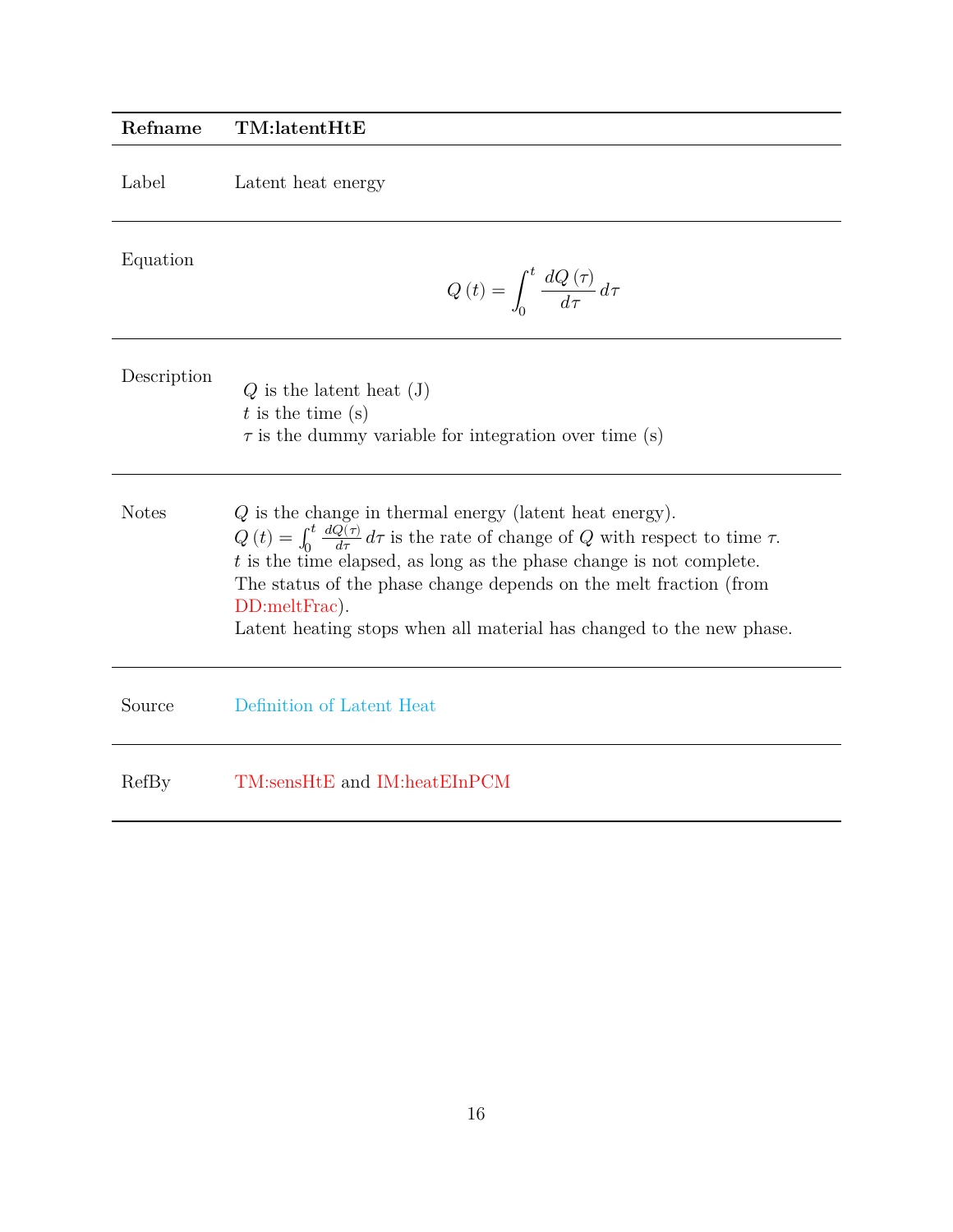<span id="page-16-1"></span>

| Refname      | TM:nwtnCooling                                                                                                                                                                                                                                                                                                                                                                                                                                |
|--------------|-----------------------------------------------------------------------------------------------------------------------------------------------------------------------------------------------------------------------------------------------------------------------------------------------------------------------------------------------------------------------------------------------------------------------------------------------|
| Label        | Newton's law of cooling                                                                                                                                                                                                                                                                                                                                                                                                                       |
| Equation     | $q(t) = h\Delta T(t)$                                                                                                                                                                                                                                                                                                                                                                                                                         |
| Description  | q is the heat flux $\left(\frac{W}{m^2}\right)$<br>$t$ is the time (s)<br>h is the convective heat transfer coefficient $\left(\frac{W}{m^2 C}\right)$<br>$\Delta T$ is the change in temperature (°C)                                                                                                                                                                                                                                        |
| <b>Notes</b> | Newton's law of cooling describes convective cooling from a surface. The<br>law is stated as: the rate of heat loss from a body is proportional to the<br>difference in temperatures between the body and its surroundings.<br>h is assumed to be independent of $T$ (from<br>A:Heat-Transfer-Coeffs-Constant).<br>$\Delta T(t) = T(t) - T_{\text{env}}(t)$ is the time-dependant thermal gradient between<br>the environment and the object. |
| Source       | [2, (pg. 8)]                                                                                                                                                                                                                                                                                                                                                                                                                                  |
| RefBy        | GD:htFluxPCMFromWater and GD:htFluxWaterFromCoil                                                                                                                                                                                                                                                                                                                                                                                              |

## <span id="page-16-0"></span>**4.2.3 General Definitions**

This section collects the laws and equations that will be used to build the instance models.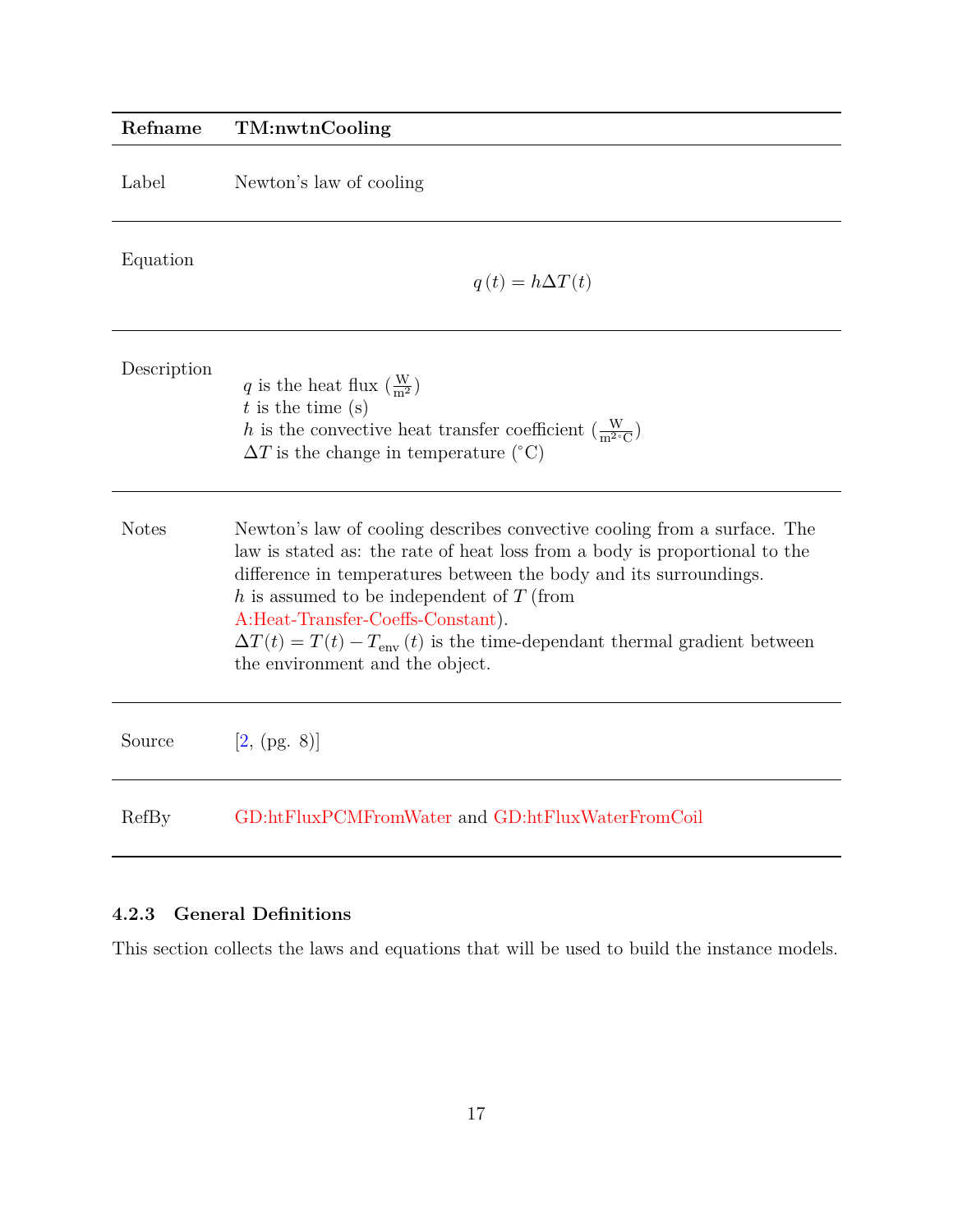#### **Refname GD:rocTempSimp**

| Label | Simplified rate of change of temperature |  |  |
|-------|------------------------------------------|--|--|
|       |                                          |  |  |

Equation

<span id="page-17-0"></span>
$$
mC\frac{dT}{dt}=q_{\rm in}A_{\rm in}-q_{\rm out}A_{\rm out}+gV
$$

| m is the mass $(kg)$                                                            |
|---------------------------------------------------------------------------------|
| C is the specific heat capacity $\left(\frac{J}{k g^{\circ} C}\right)$          |
| $t$ is the time (s)                                                             |
| T is the temperature $({}^{\circ}C)$                                            |
| $q_{\rm in}$ is the heat flux input $(\frac{W}{m^2})$                           |
| $A_{\rm in}$ is the surface area over which heat is transferred in $(m^2)$      |
| $q_{\text{out}}$ is the heat flux output $\left(\frac{W}{m^2}\right)$           |
| $A_{\text{out}}$ is the surface area over which heat is transferred out $(m^2)$ |
| g is the volumetric heat generation per unit volume $(\frac{W}{m^3})$           |
| V is the volume $(m^3)$                                                         |
|                                                                                 |

Source – RefBy [GD:rocTempSimp,](#page-17-0) [IM:eBalanceOnWtr,](#page-32-0) and [IM:eBalanceOnPCM](#page-34-0)

**Detailed derivation of simplified rate of change of temperature:** Integrating [TM:con](#page-13-0)[sThermE](#page-13-0) over a volume  $(V)$ , we have:

$$
-\int_{V} \nabla \cdot \mathbf{q} \, dV + \int_{V} g \, dV = \int_{V} \rho C \frac{\partial T}{\partial t} \, dV
$$

Applying Gauss's Divergence Theorem to the first term over the surface  $S$  of the volume, with  $q$  as the thermal flux vector for the surface and  $\hat{n}$  as a unit outward normal vector for a surface:

$$
-\int_{S} \mathbf{q} \cdot \hat{\mathbf{n}} dS + \int_{V} g dV = \int_{V} \rho C \frac{\partial T}{\partial t} dV
$$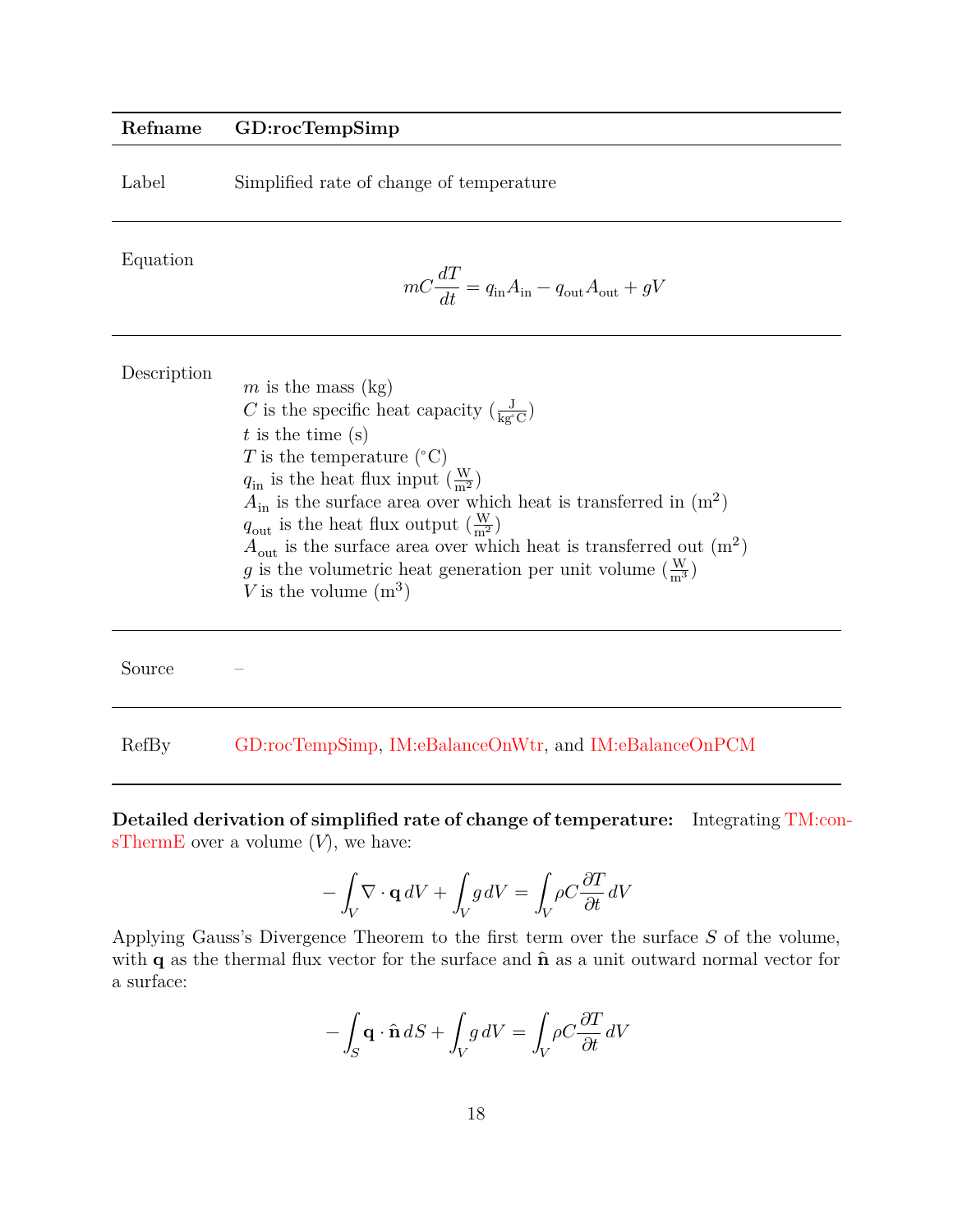We consider an arbitrary volume. The volumetric heat generation per unit volume is assumed constant. Then Equation (1) can be written as:

$$
q_{\rm in} A_{\rm in} - q_{\rm out} A_{\rm out} + gV = \int_{V} \rho C \frac{\partial T}{\partial t} dV
$$

Where  $q_{\text{in}}$ ,  $q_{\text{out}}$ ,  $A_{\text{in}}$ , and  $A_{\text{out}}$  are explained in [GD:rocTempSimp.](#page-17-0) The integral over the surface could be simplified because the thermal flux is assumed constant over  $A_{\text{in}}$  and  $A_{\text{out}}$ and 0 on all other surfaces. Outward flux is considered positive. Assuming  $\rho$ ,  $C$ , and  $T$  are constant over the volume, which is true in our case by [A:Constant-Water-Temp-Across-Tank,](#page-11-4) [A:Temp-PCM-Constant-Across-Volume,](#page-11-5) [A:Density-Water-PCM-Constant-over-Volume,](#page-11-6) and [A:Specific-Heat-Energy-Constant-over-Volume,](#page-11-7) we have:

$$
\rho CV \frac{dT}{dt} = q_{\rm in} A_{\rm in} - q_{\rm out} A_{\rm out} + gV
$$

Using the fact that  $\rho=m/V$ , Equation (2) can be written as:

$$
mC\frac{dT}{dt} = q_{\rm in}A_{\rm in} - q_{\rm out}A_{\rm out} + gV
$$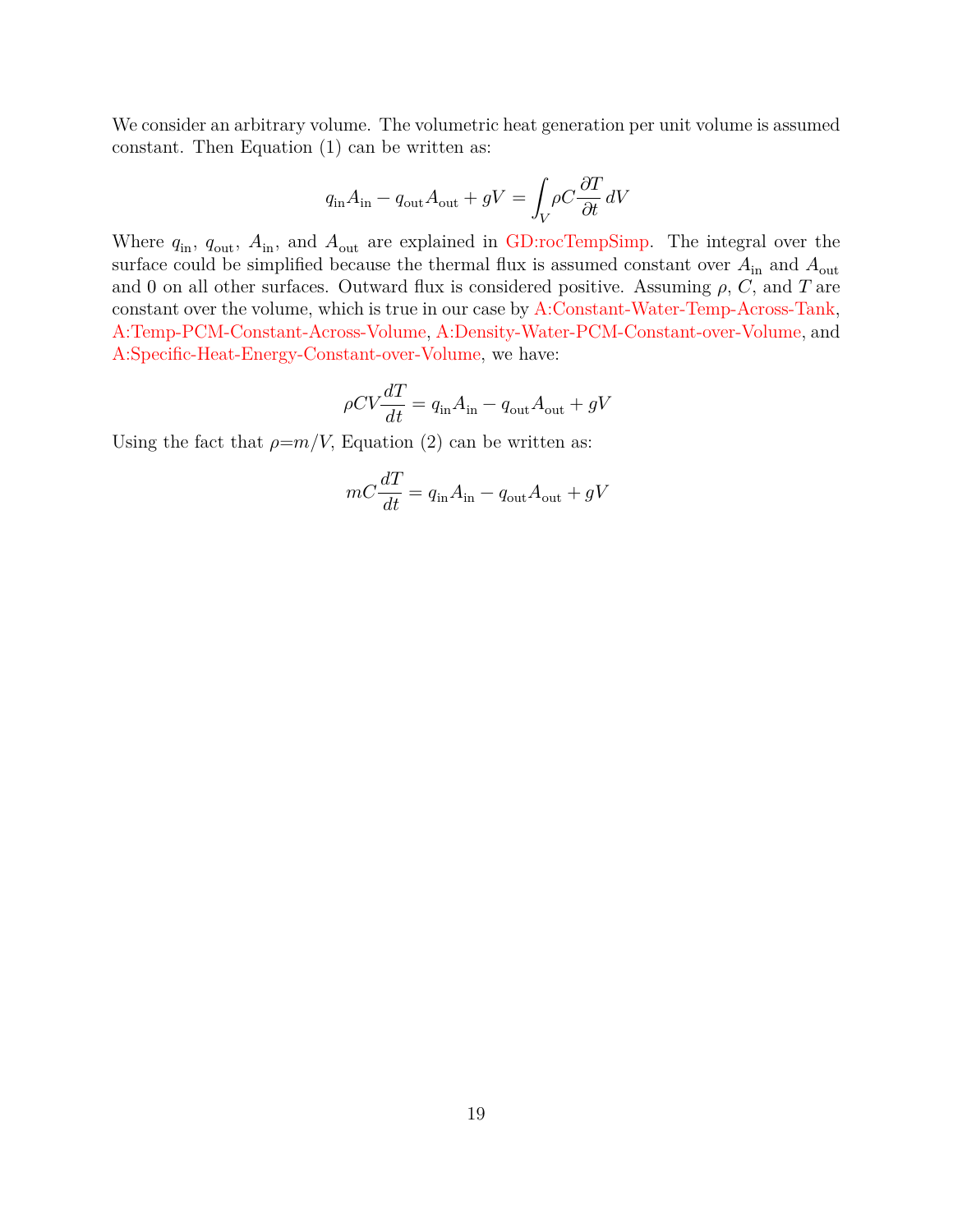# <span id="page-19-0"></span>**Refname GD:htFluxWaterFromCoil** Label Heat flux into the water from the coil Units  $\frac{\text{W}}{\text{m}^2}$ Equation  $q_{\rm C} = h_{\rm C} \left( T_{\rm C} - T_{\rm W} \left( t \right) \right)$ Description  $q_{\rm C}$  is the heat flux into the water from the coil  $(\frac{W}{m^2})$  $h<sub>C</sub>$  is the convective heat transfer coefficient between coil and water  $\left(\frac{W}{m^{2}}\right)$  $\frac{W}{m^{2\circ}C}$  $T_{\rm C}$  is the temperature of the heating coil (°C)  $T_{\rm W}$  is the temperature of the water (°C)  $t$  is the time  $(s)$ Notes  $q_C$  is found by assuming that Newton's law of cooling applies [\(A:Newton-Law-Convective-Cooling-Coil-Water\)](#page-11-8). This law (defined in [TM:nwtnCooling\)](#page-16-1) is used on the surface of the heating coil. [A:Temp-Heating-Coil-Constant-over-Time](#page-11-9) Source [\[3\]](#page-49-1) RefBy [IM:eBalanceOnWtr](#page-32-0)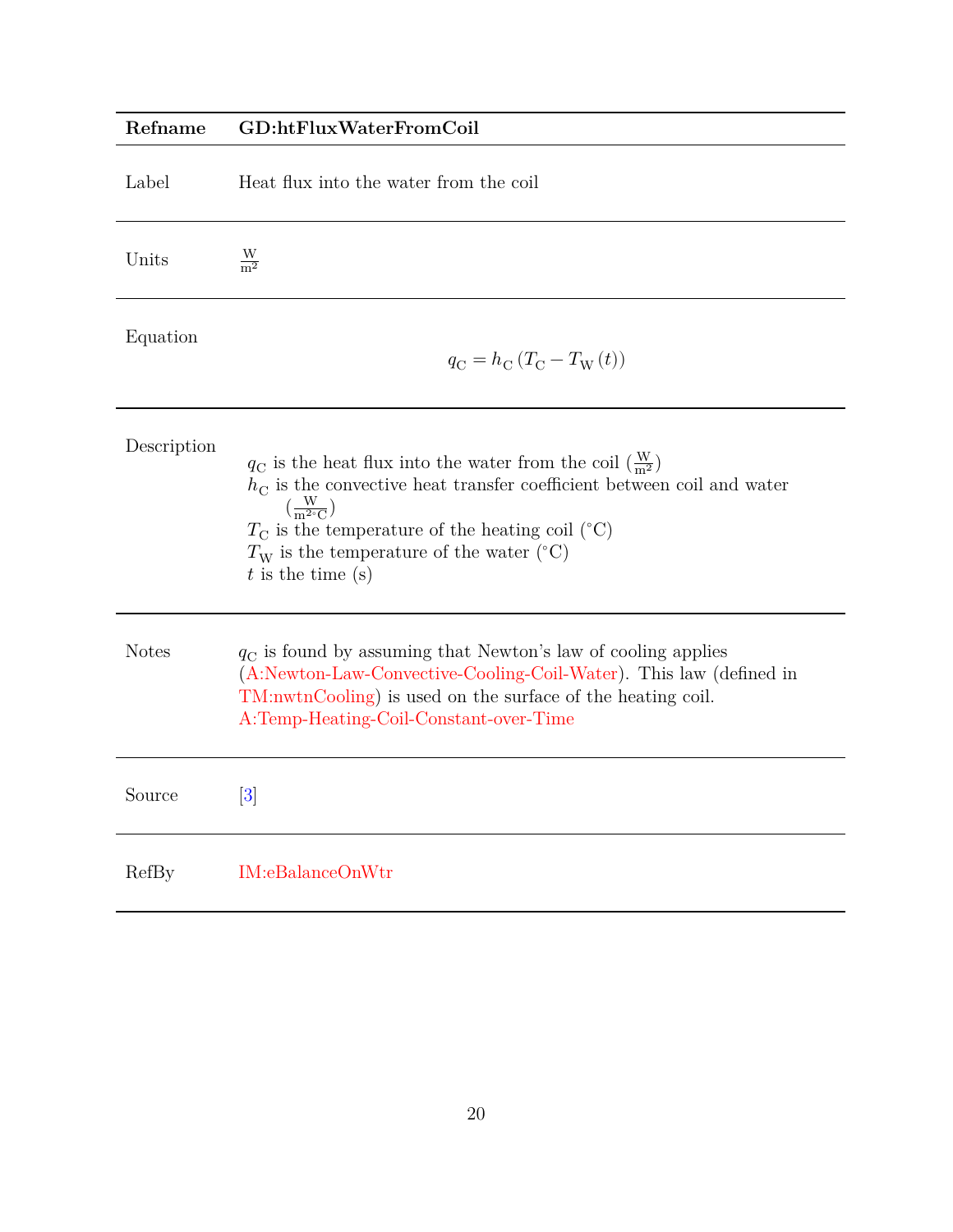<span id="page-20-1"></span>

| Refname      | GD:htFluxPCMFromWater                                                                                                                                                                                                                                                                                                                          |
|--------------|------------------------------------------------------------------------------------------------------------------------------------------------------------------------------------------------------------------------------------------------------------------------------------------------------------------------------------------------|
| Label        | Heat flux into the PCM from water                                                                                                                                                                                                                                                                                                              |
| Units        | $\frac{W}{m^2}$                                                                                                                                                                                                                                                                                                                                |
| Equation     | $q_{\rm P} = h_{\rm P} (T_{\rm W}(t) - T_{\rm P}(t))$                                                                                                                                                                                                                                                                                          |
| Description  | $q_P$ is the heat flux into the PCM from water $\left(\frac{W}{m^2}\right)$<br>$hP$ is the convective heat transfer coefficient between PCM and water<br>$\left(\frac{W}{m^{2\circ}C}\right)$<br>$T_{\rm W}$ is the temperature of the water (°C)<br>$t$ is the time $(s)$<br>$T_{\rm P}$ is the temperature of the phase change material (°C) |
| <b>Notes</b> | $qP$ is found by assuming that Newton's law of cooling applies<br>(A:Law-Convective-Cooling-Water-PCM). This law (defined in<br>TM:nwtnCooling) is used on the surface of the phase change material.                                                                                                                                           |
| Source       | $\left\lceil 3 \right\rceil$                                                                                                                                                                                                                                                                                                                   |
| RefBy        | IM:eBalanceOnWtr and IM:eBalanceOnPCM                                                                                                                                                                                                                                                                                                          |

## <span id="page-20-0"></span>**4.2.4 Data Definitions**

This section collects and defines all the data needed to build the instance models.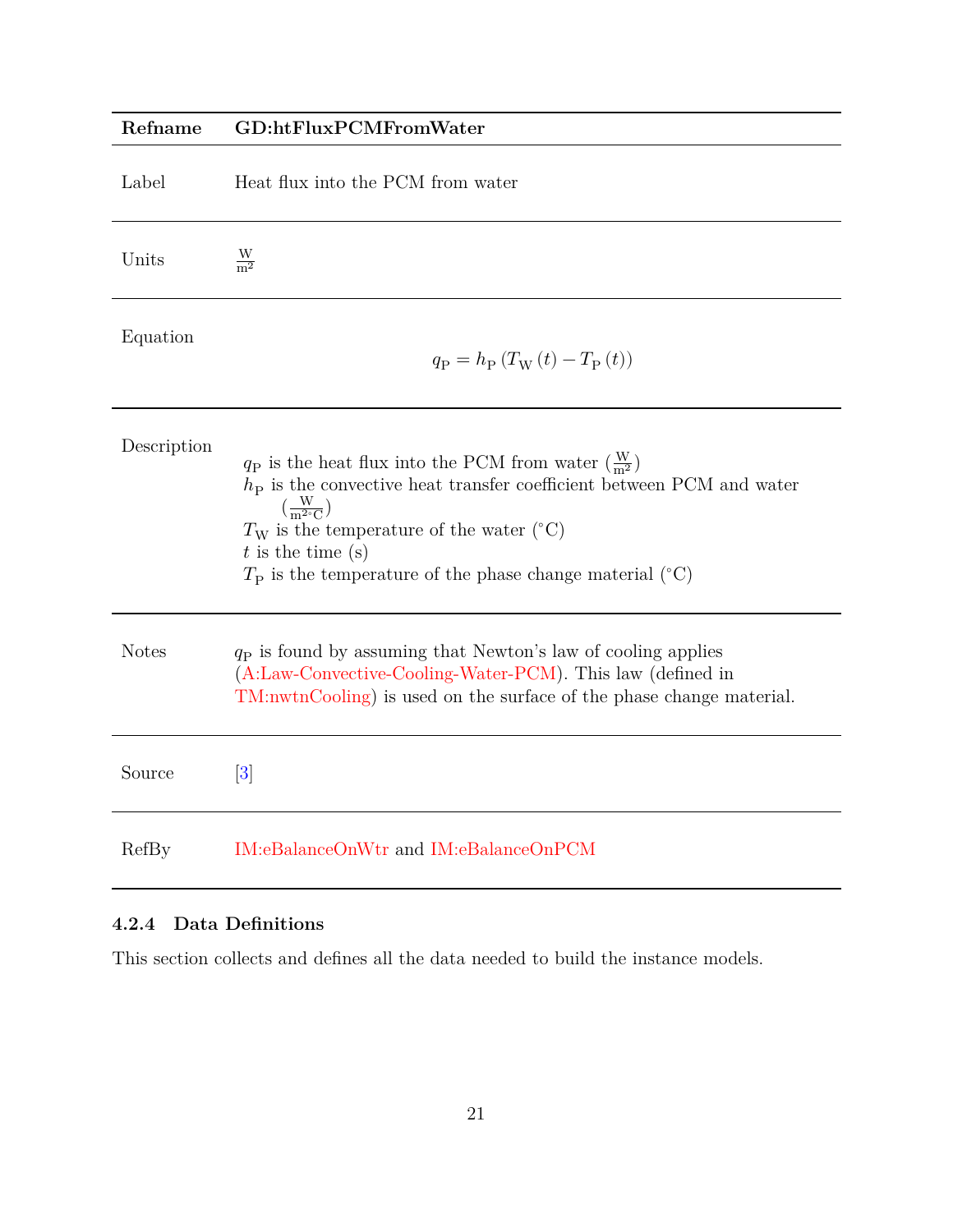<span id="page-21-0"></span>

| Refname      | DD:waterMass                                                                                                                                             |
|--------------|----------------------------------------------------------------------------------------------------------------------------------------------------------|
| Label        | Mass of water                                                                                                                                            |
| Symbol       | $m_{\rm W}$                                                                                                                                              |
| Units        | kg                                                                                                                                                       |
| Equation     | $m_{\rm W} = V_{\rm W} \rho_{\rm W}$                                                                                                                     |
| Description  | $m_W$ is the mass of water (kg)<br>$V_{\rm W}$ is the volume of water $(m^3)$<br>$\rho_{\rm W}$ is the density of water $(\frac{\text{kg}}{\text{m}^3})$ |
| Source       |                                                                                                                                                          |
| <b>RefBy</b> | FR:Find-Mass                                                                                                                                             |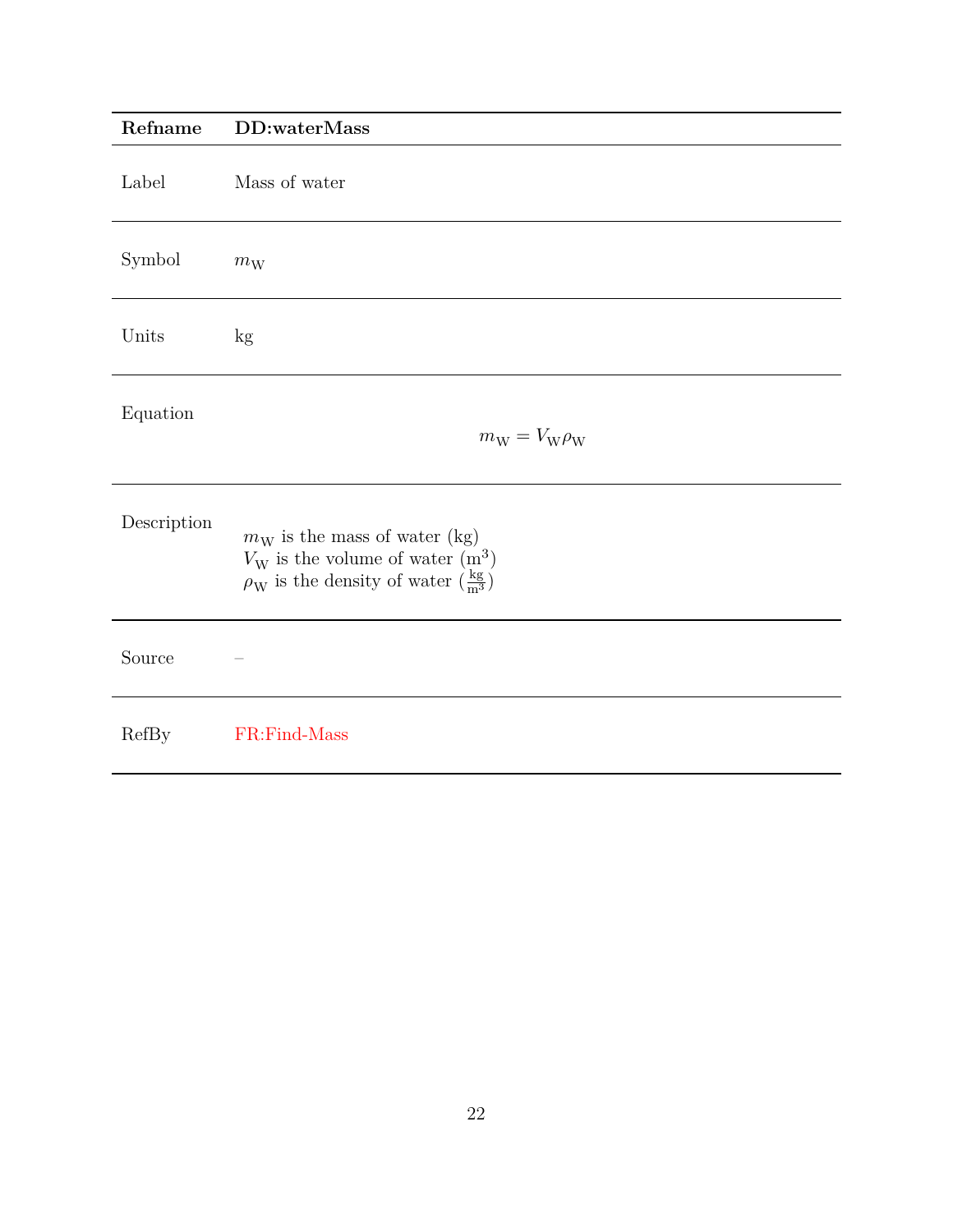<span id="page-22-0"></span>

| Refname      | DD:waterVolume.pcm                                                                                                                                   |
|--------------|------------------------------------------------------------------------------------------------------------------------------------------------------|
| Label        | Volume of water                                                                                                                                      |
| Symbol       | $V_{\rm W}$                                                                                                                                          |
| Units        | m <sup>3</sup>                                                                                                                                       |
| Equation     | $V_{\text{W}} = V_{\text{tank}} - V_{\text{P}}$                                                                                                      |
| Description  | $V_{\rm W}$ is the volume of water $(m^3)$<br>$V_{\rm tank}$ is the volume of the cylindrical tank $\rm (m^3)$<br>$V_P$ is the volume of PCM $(m^3)$ |
| <b>Notes</b> | Based on A:Volume-Coil-Negligible. $V_{\rm tank}$ is defined in DD:tankVolume.                                                                       |
| Source       |                                                                                                                                                      |
| RefBy        | FR:Find-Mass                                                                                                                                         |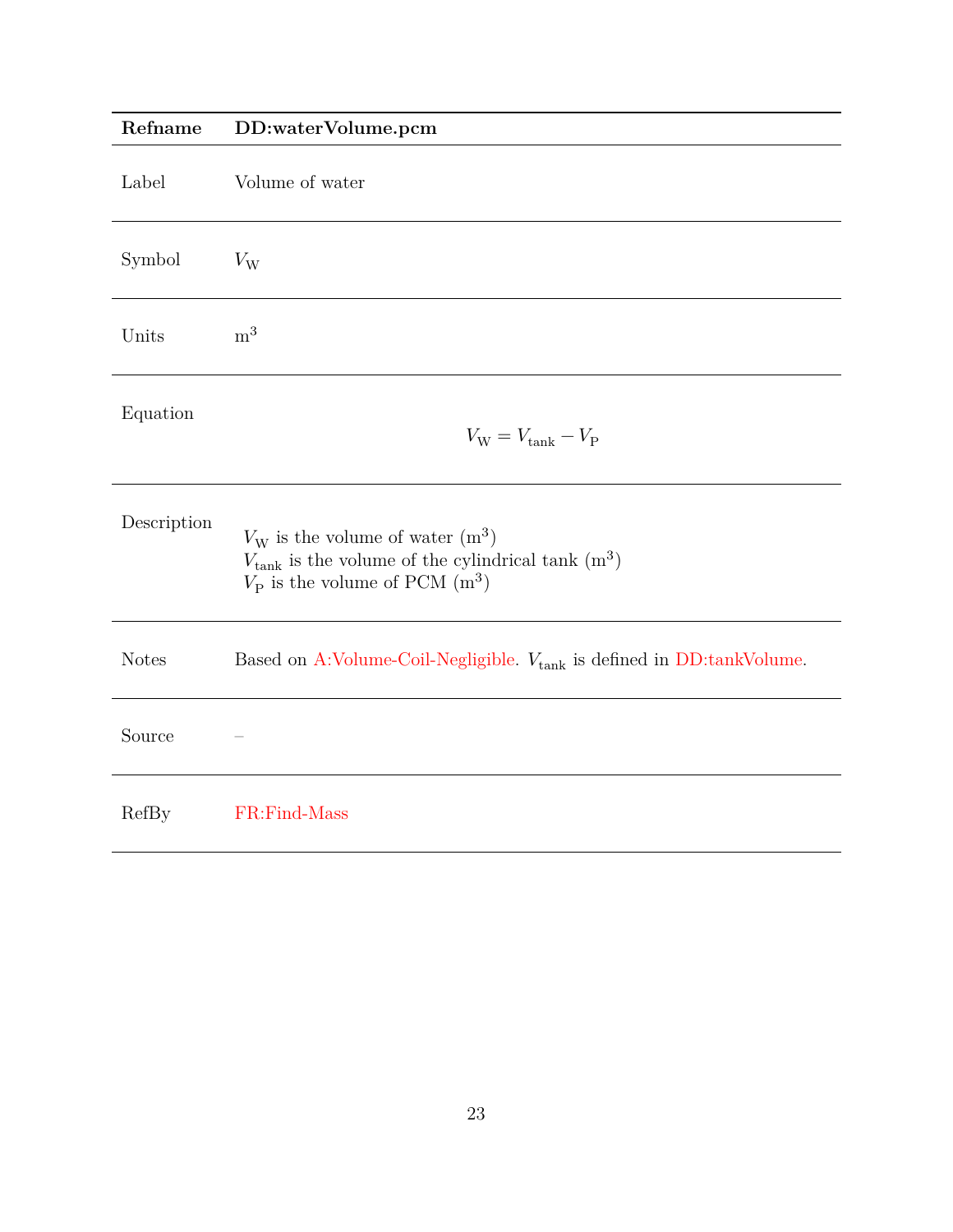## <span id="page-23-0"></span>**Refname DD:tankVolume**

| Label       | Volume of the cylindrical tank                                                                                                                                                                                       |
|-------------|----------------------------------------------------------------------------------------------------------------------------------------------------------------------------------------------------------------------|
| Symbol      | $V_{\rm tank}$                                                                                                                                                                                                       |
| Units       | m <sup>3</sup>                                                                                                                                                                                                       |
| Equation    | $V_{\rm tank} = \pi \left(\frac{D}{2}\right)^2 L$                                                                                                                                                                    |
| Description | $V_{\text{tank}}$ is the volume of the cylindrical tank $(m^3)$<br>$\pi$ is the ratio of circumference to diameter for any circle (Unitless)<br>$D$ is the diameter of tank $(m)$<br>$L$ is the length of tank $(m)$ |
| Source      |                                                                                                                                                                                                                      |
| RefBy       | DD:waterVolume_pcm and FR:Find-Mass                                                                                                                                                                                  |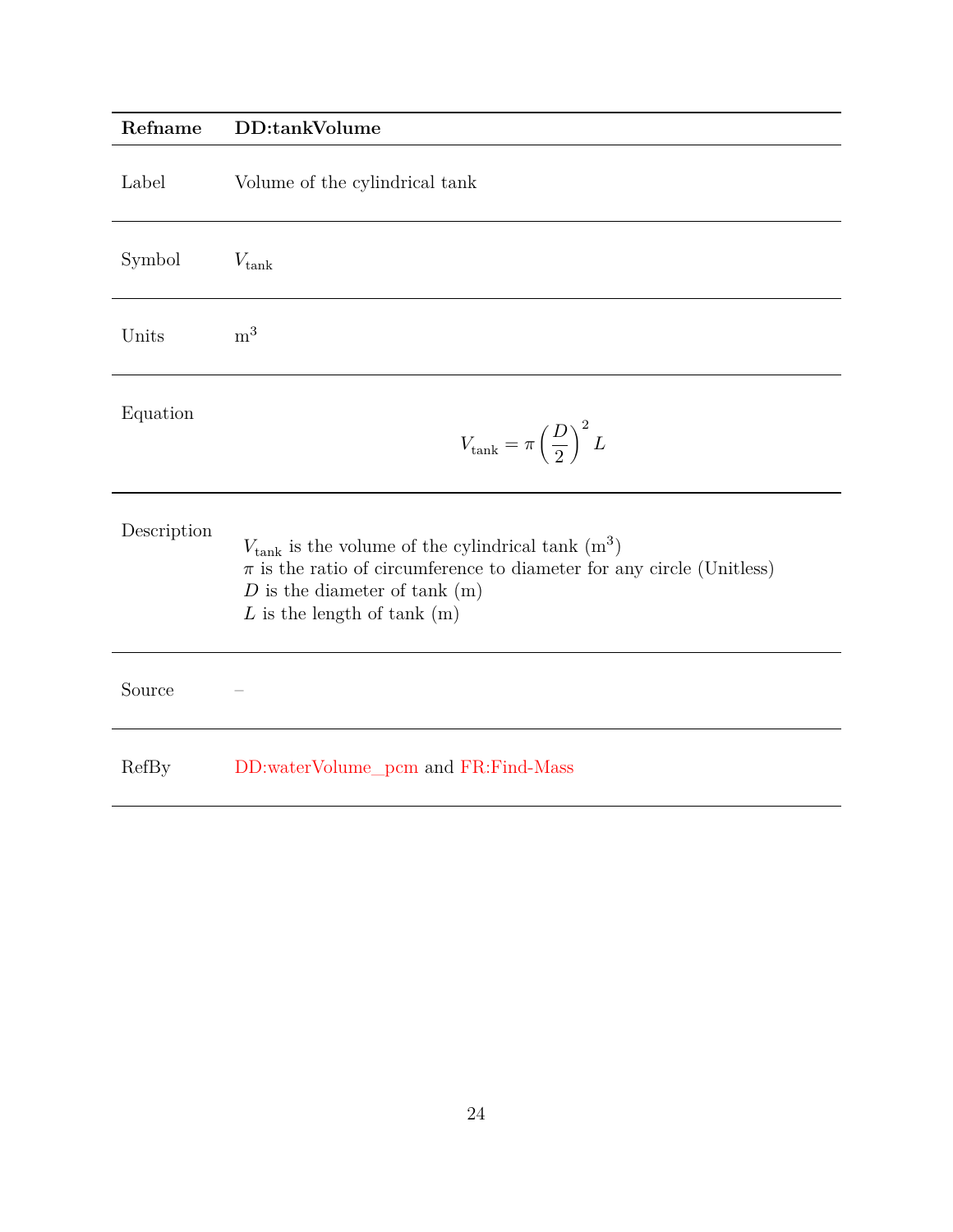## <span id="page-24-0"></span>**Refname DD:balanceDecayRate**

| Label       | ODE parameter for water related to decay time                                                                                                                                                                                                                                                                                                                                                 |
|-------------|-----------------------------------------------------------------------------------------------------------------------------------------------------------------------------------------------------------------------------------------------------------------------------------------------------------------------------------------------------------------------------------------------|
| Symbol      | $\tau_{\rm W}$                                                                                                                                                                                                                                                                                                                                                                                |
| Units       | S                                                                                                                                                                                                                                                                                                                                                                                             |
| Equation    | $\tau_{\rm W} = \frac{m_{\rm W} C_{\rm W}}{h_{\rm C} A_{\rm C}}$                                                                                                                                                                                                                                                                                                                              |
| Description | $\tau_{\rm W}$ is the ODE parameter for water related to decay time (s)<br>$m_W$ is the mass of water (kg)<br>$C_{\rm W}$ is the specific heat capacity of water $(\frac{J}{\text{ke}^{\circ}\text{C}})$<br>$hC$ is the convective heat transfer coefficient between coil and water<br>$\left(\frac{W}{m^{2\circ}C}\right)$<br>$A_{\rm C}$ is the heating coil surface area (m <sup>2</sup> ) |
| Source      | $\left\lceil 3 \right\rceil$                                                                                                                                                                                                                                                                                                                                                                  |
| RefBy       | FR:Output-Input-Derived-Values and IM:eBalanceOnWtr                                                                                                                                                                                                                                                                                                                                           |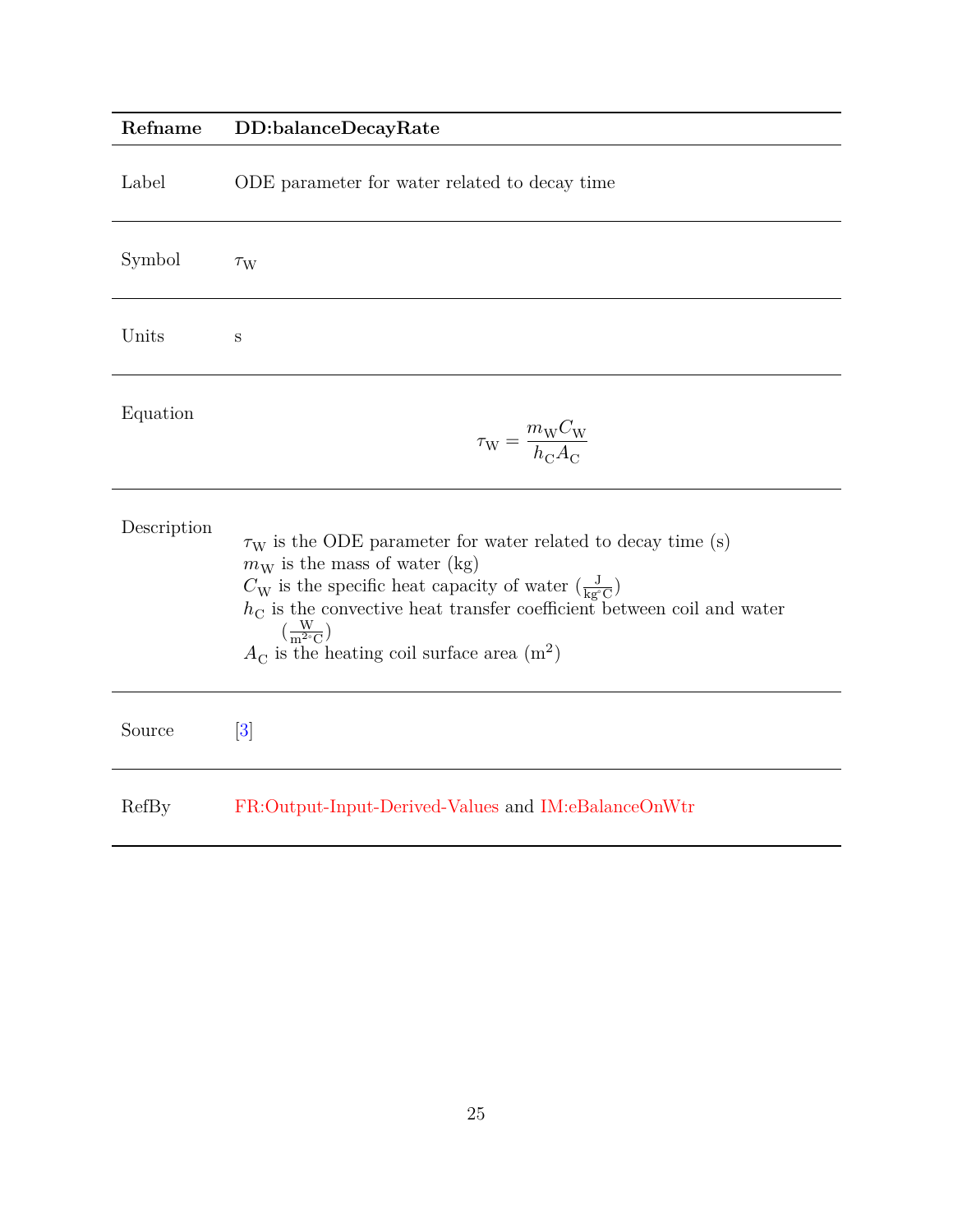<span id="page-25-0"></span>

| Refname     | DD:balanceDecayTime                                                                                                                                                                                                                                                                                                                                                                                                                         |
|-------------|---------------------------------------------------------------------------------------------------------------------------------------------------------------------------------------------------------------------------------------------------------------------------------------------------------------------------------------------------------------------------------------------------------------------------------------------|
| Label       | ODE parameter related to decay rate                                                                                                                                                                                                                                                                                                                                                                                                         |
| Symbol      | $\eta$                                                                                                                                                                                                                                                                                                                                                                                                                                      |
| Units       | Unitless                                                                                                                                                                                                                                                                                                                                                                                                                                    |
| Equation    | $\eta = \frac{h_{\rm P} A_{\rm P}}{h_{\rm C} A_{\rm C}}$                                                                                                                                                                                                                                                                                                                                                                                    |
| Description | $\eta$ is the ODE parameter related to decay rate (Unitless)<br>$hP$ is the convective heat transfer coefficient between PCM and water<br>$\left(\frac{W}{m^{2\circ}C}\right)$<br>$A_{\rm P}$ is the phase change material surface area $(m^2)$<br>$h_{\rm C}$ is the convective heat transfer coefficient between coil and water<br>$\left(\frac{W}{m^{2\circ}C}\right)$<br>$A_{\rm C}$ is the heating coil surface area (m <sup>2</sup> ) |
| Source      | $\left[3\right]$                                                                                                                                                                                                                                                                                                                                                                                                                            |
| RefBy       | FR:Output-Input-Derived-Values and IM:eBalanceOnWtr                                                                                                                                                                                                                                                                                                                                                                                         |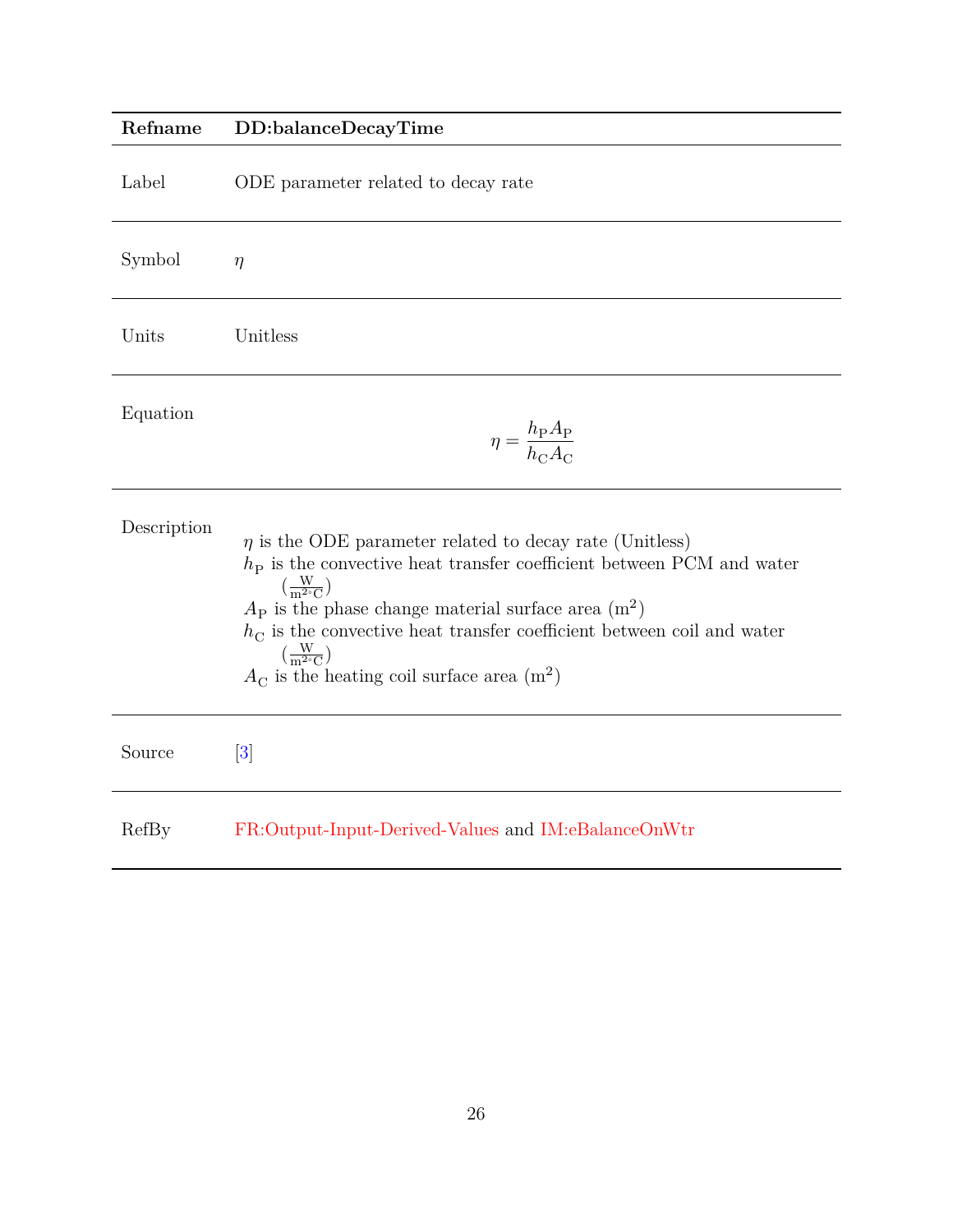# <span id="page-26-0"></span>**Refname DD:balanceSolidPCM** Label ODE parameter for solid PCM Symbol  $\tau_{\rm P}^{\phantom{S}}$ Units s Equation  $\tau_{\text{P}}^{\text{S}} = \frac{m_{\text{P}} C_{\text{P}}^{\text{S}}}{\frac{h}{\hbar} A}$  $h_{\mathrm{P}}A_{\mathrm{P}}$ Description  ${\tau_\text{P}}^\text{S}$  is the ODE parameter for solid PCM (s)  $m_{P_{\alpha}}$  is the mass of phase change material (kg)  $C_{\rm P}^{\rm S}$  is the specific heat capacity of PCM as a solid  $(\frac{\rm J}{\rm kg^{\circ}C})$  $h<sub>P</sub>$  is the convective heat transfer coefficient between  $\rm \tilde{P}CM$  and water  $\left(\frac{W}{m^{2}}\right)$  $\frac{W}{m^{2} \circ C}$  $A<sub>P</sub>$  is the phase change material surface area  $(m<sup>2</sup>)$ Source [\[4\]](#page-49-3) RefBy [FR:Output-Input-Derived-Values](#page-40-3) and [IM:eBalanceOnPCM](#page-34-0)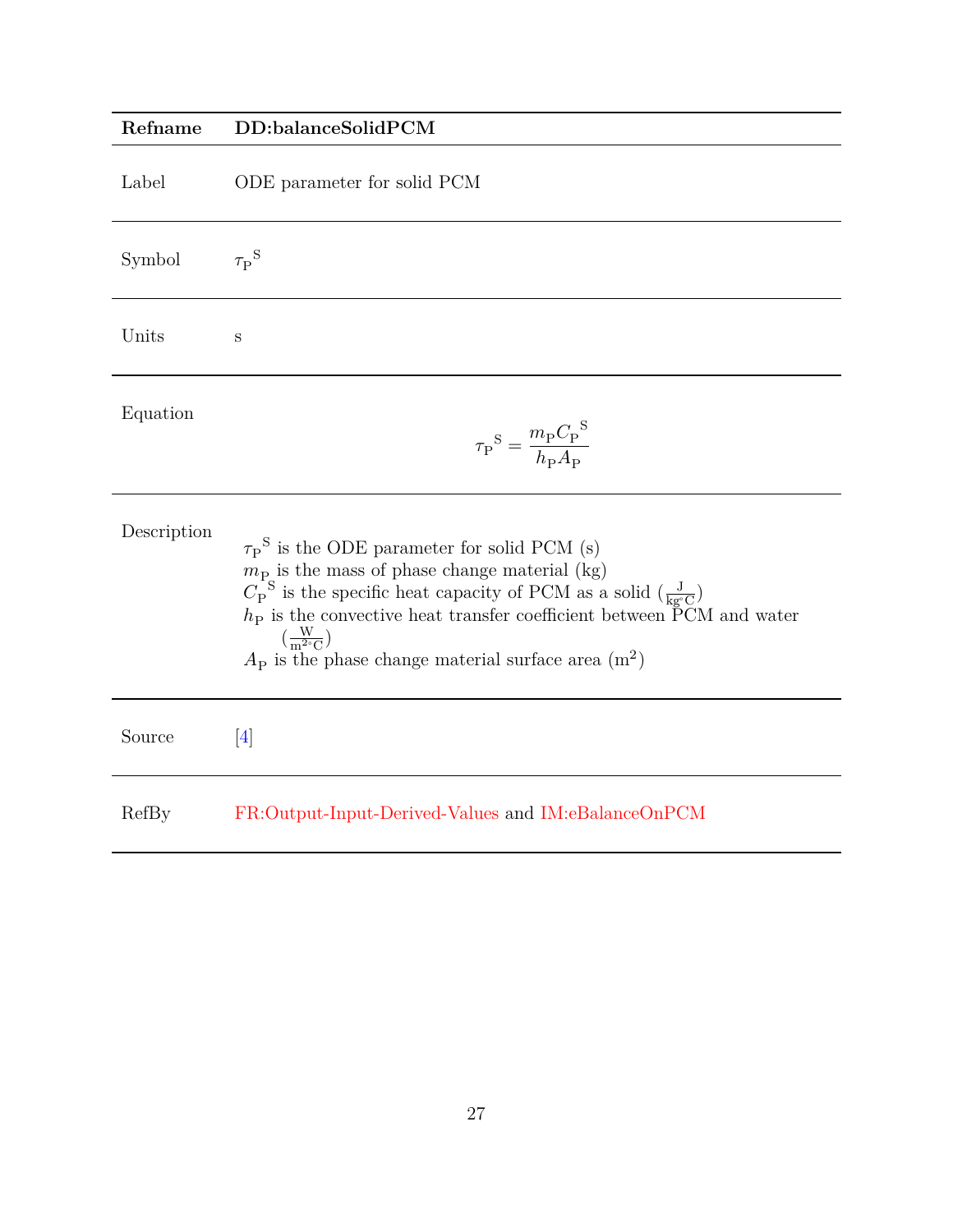# <span id="page-27-0"></span>**Refname DD:balanceLiquidPCM**

| Label       | ODE parameter for liquid PCM                                                                                                                                                                                                                                                                                                                                                                                              |
|-------------|---------------------------------------------------------------------------------------------------------------------------------------------------------------------------------------------------------------------------------------------------------------------------------------------------------------------------------------------------------------------------------------------------------------------------|
| Symbol      | $\tau_{\rm P}^{\rm \; L}$                                                                                                                                                                                                                                                                                                                                                                                                 |
| Units       | S                                                                                                                                                                                                                                                                                                                                                                                                                         |
| Equation    | $\tau_{\rm P}^{\ \rm L} = \frac{m_{\rm P} C_{\rm P}^{\ \rm L}}{h_{\rm P} A_{\rm P}}$                                                                                                                                                                                                                                                                                                                                      |
| Description | $\tau_{\rm P}^{\rm L}$ is the ODE parameter for liquid PCM (s)<br>$m_{\rm P}$ is the mass of phase change material (kg)<br>$C_{\rm P}^{\rm L}$ is the specific heat capacity of PCM as a liquid $\left(\frac{\rm J}{\rm kg\degree C}\right)$<br>$hP$ is the convective heat transfer coefficient between PCM and water<br>$\left(\frac{W}{m^{2\circ}C}\right)$<br>$A_P$ is the phase change material surface area $(m^2)$ |
| Source      | $\left[4\right]$                                                                                                                                                                                                                                                                                                                                                                                                          |
| RefBy       | FR:Output-Input-Derived-Values and IM:eBalanceOnPCM                                                                                                                                                                                                                                                                                                                                                                       |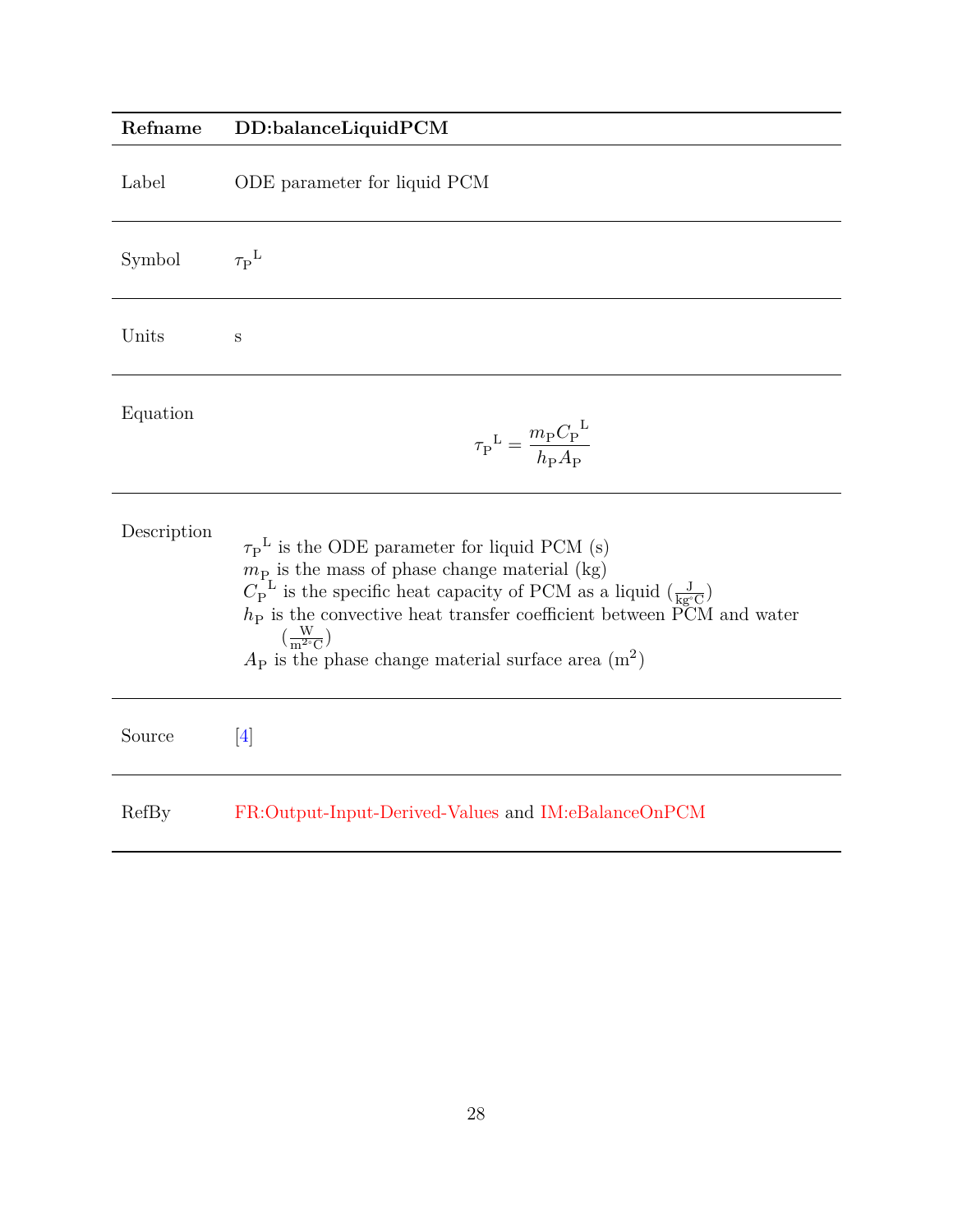<span id="page-28-0"></span>

| Refname      | DD:htFusion                                                                                                                                                                                                                                   |
|--------------|-----------------------------------------------------------------------------------------------------------------------------------------------------------------------------------------------------------------------------------------------|
| Label        | Specific latent heat of fusion                                                                                                                                                                                                                |
| Symbol       | $H_{\rm f}$                                                                                                                                                                                                                                   |
| Units        | $\frac{\text{J}}{\text{kg}}$                                                                                                                                                                                                                  |
| Equation     | $H_{\rm f}=\frac{Q}{m}$                                                                                                                                                                                                                       |
| Description  | $H_{\rm f}$ is the specific latent heat of fusion $(\frac{\rm J}{\rm kg})$<br>$Q$ is the latent heat $(J)$<br>$m$ is the mass (kg)                                                                                                            |
| <b>Notes</b> | The specific latent heat of fusion (also known as the enthalpy of fusion) of<br>a substance is the heat energy required $(Q)$ to change the state of a unit of<br>the mass $(m)$ of the substance from solid to liquid, at constant pressure. |
| Source       | [1, (pg. 282)]                                                                                                                                                                                                                                |
| RefBy        | DD:meltFrac and IM:heatEInPCM                                                                                                                                                                                                                 |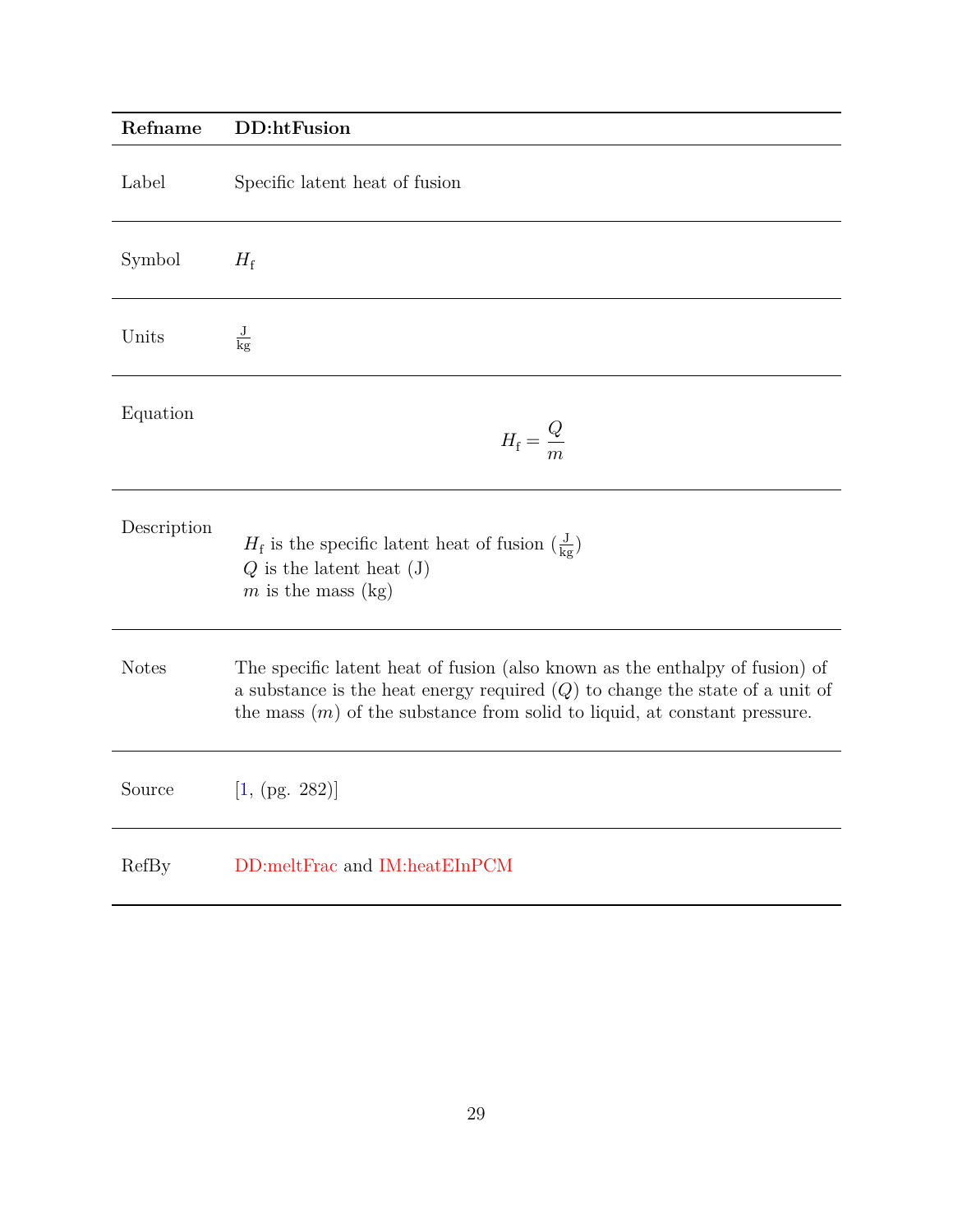<span id="page-29-0"></span>

| Refname      | DD:meltFrac                                                                                                                                                                                                                             |
|--------------|-----------------------------------------------------------------------------------------------------------------------------------------------------------------------------------------------------------------------------------------|
| Label        | Melt fraction                                                                                                                                                                                                                           |
| Symbol       | $\phi$                                                                                                                                                                                                                                  |
| Units        | Unitless                                                                                                                                                                                                                                |
| Equation     | $\phi = \frac{Q_{\rm P}}{H_{\rm f} m_{\rm P}}$                                                                                                                                                                                          |
| Description  | $\phi$ is the melt fraction (Unitless)<br>$Q_{\rm P}$ is the latent heat energy added to PCM (J)<br>$H_{\rm f}$ is the specific latent heat of fusion $(\frac{\rm J}{\rm kg})$<br>$m_{\rm P}$ is the mass of phase change material (kg) |
| <b>Notes</b> | The value of $\phi$ is constrained to $0 \leq \phi \leq 1$ .<br>DD:htFusion                                                                                                                                                             |
| Source       | $\lceil 3 \rceil$                                                                                                                                                                                                                       |
| RefBy        | TM:latentHtE and IM:eBalanceOnPCM                                                                                                                                                                                                       |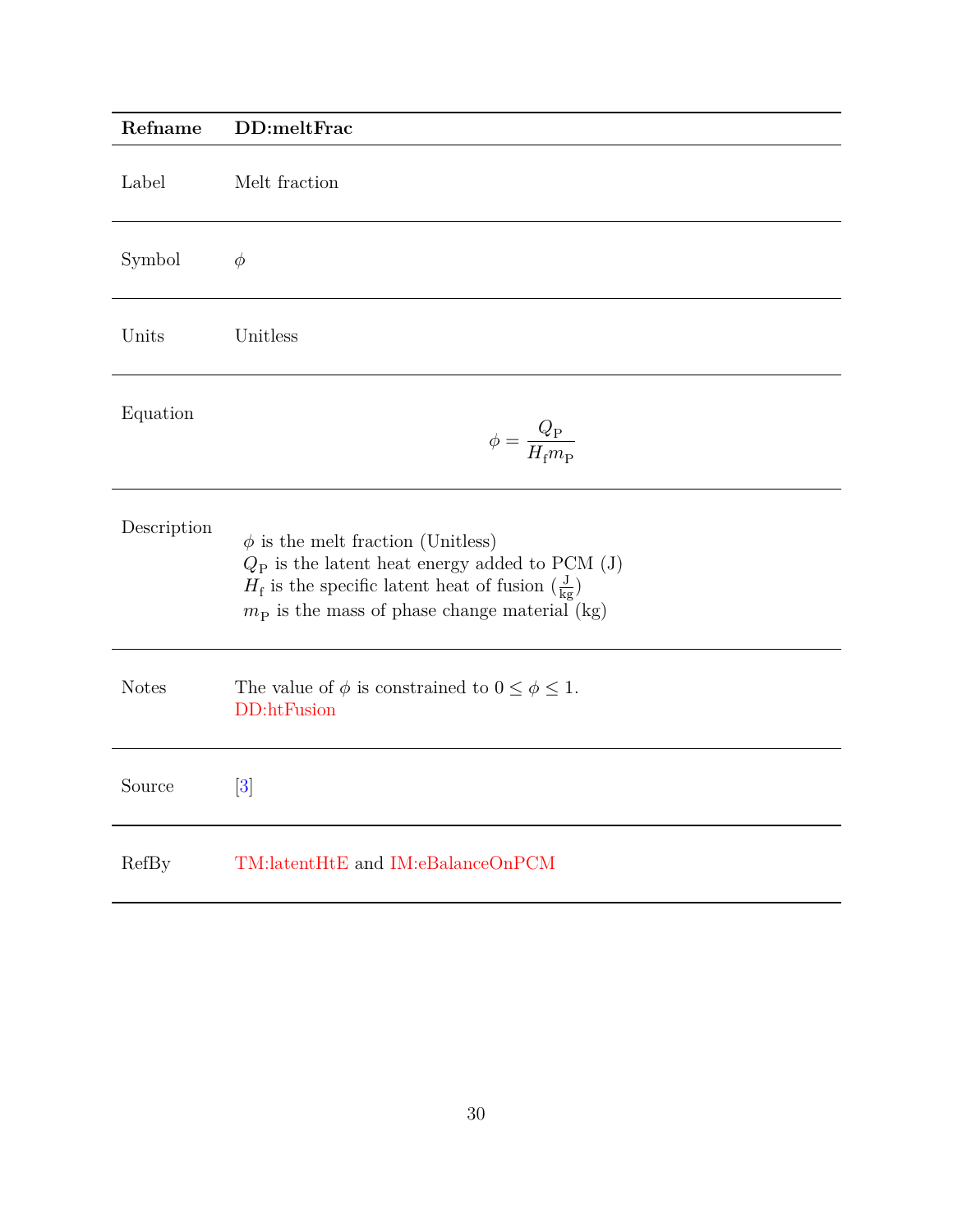<span id="page-30-1"></span>

| Refname      | DD:aspectRatio                                                                                              |
|--------------|-------------------------------------------------------------------------------------------------------------|
| Label        | Aspect ratio                                                                                                |
| Symbol       | AR                                                                                                          |
| Units        | Unitless                                                                                                    |
| Equation     | $AR = \frac{D}{L}$                                                                                          |
| Description  | $AR$ is the aspect ratio (Unitless)<br>$D$ is the diameter of tank $(m)$<br>$L$ is the length of tank $(m)$ |
| Source       |                                                                                                             |
| <b>RefBy</b> |                                                                                                             |

#### <span id="page-30-0"></span>**4.2.5 Instance Models**

This section transforms the problem defined in the [problem description](#page-9-0) into one which is expressed in mathematical terms. It uses concrete symbols defined in the [data definitions](#page-20-0) to replace the abstract symbols in the models identified in [theoretical models](#page-12-0) and [general](#page-16-0) [definitions.](#page-16-0)

The goals [GS:Predict-Water-Temperature,](#page-9-4) [GS:Predict-PCM-Temperature,](#page-9-5) [GS:Predict-](#page-9-6)[Water-Energy,](#page-9-6) and [GS:Predict-PCM-Energy](#page-9-7) are solved by [IM:eBalanceOnWtr,](#page-32-0) [IM:eBal](#page-34-0)[anceOnPCM,](#page-34-0) [IM:heatEInWtr,](#page-36-0) and [IM:heatEInPCM.](#page-37-0) The solutions for [IM:eBalanceOnWtr](#page-32-0) and [IM:eBalanceOnPCM](#page-34-0) are coupled since the solutions for  $T_W$  and  $T_P$  depend on one another. [IM:heatEInWtr](#page-36-0) can be solved once [IM:eBalanceOnWtr](#page-32-0) has been solved. The solutions of [IM:eBalanceOnPCM](#page-34-0) and [IM:heatEInPCM](#page-37-0) are also coupled, since the temperature of the phase change material and the change in heat energy in the PCM depend on the phase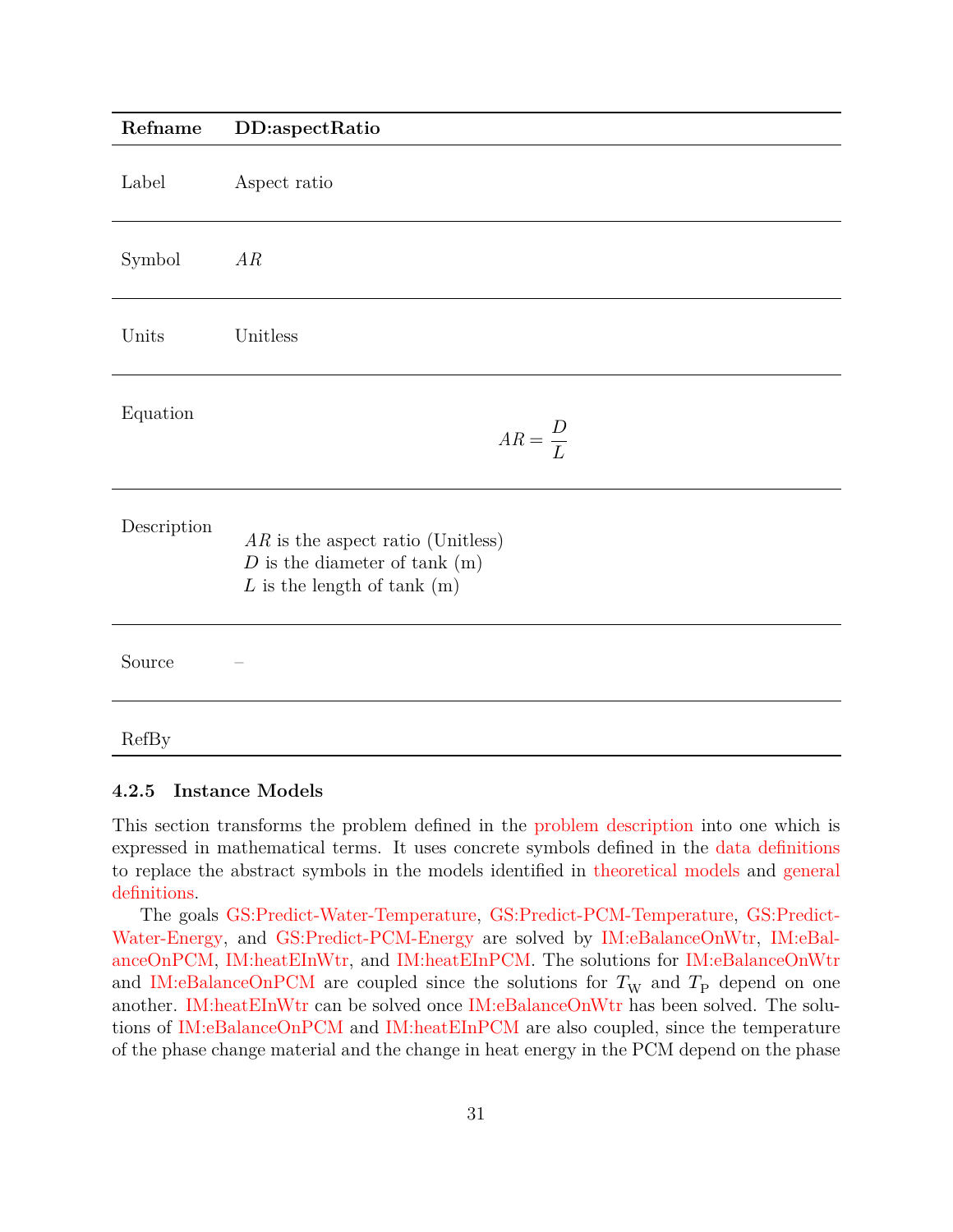change.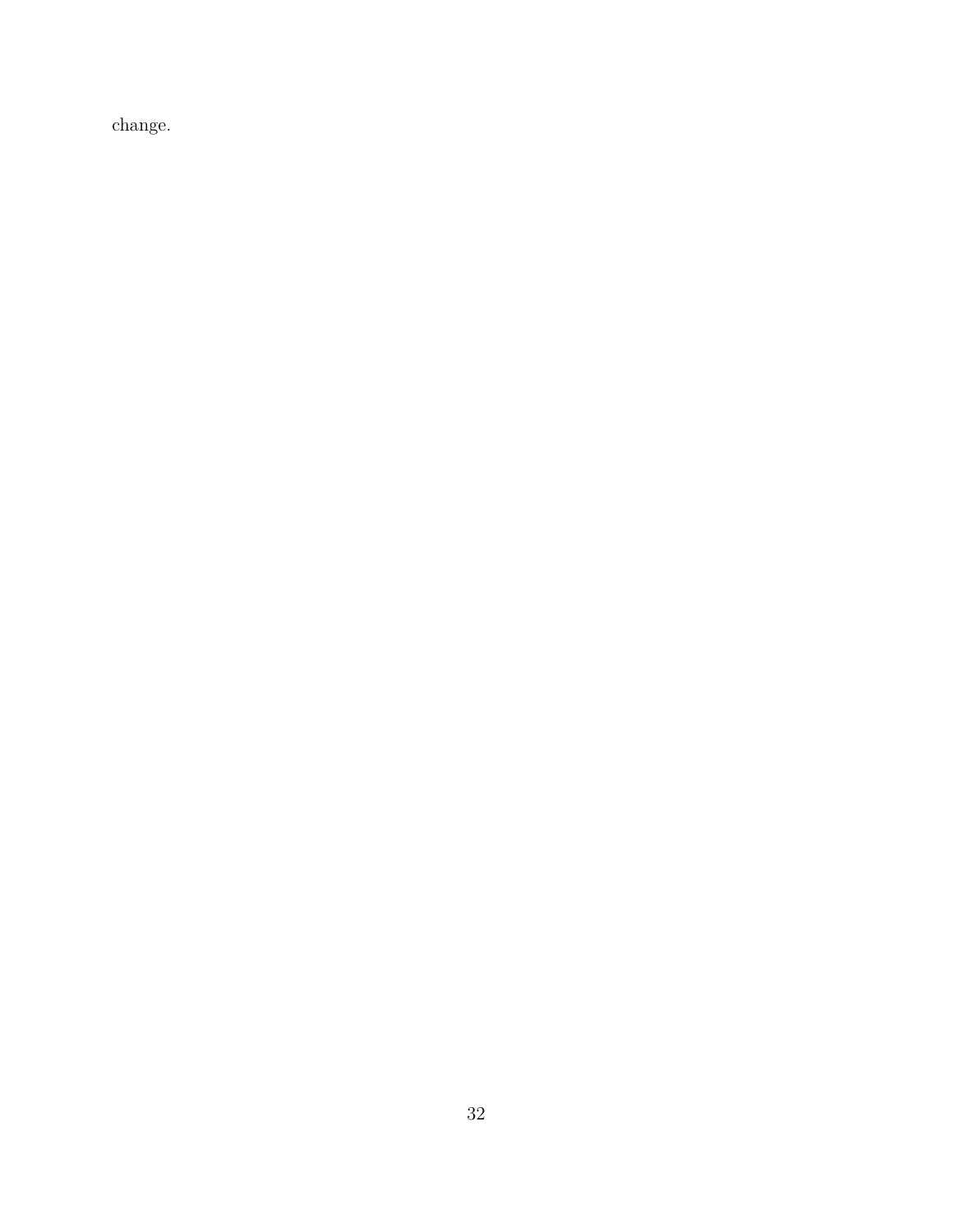<span id="page-32-0"></span>

| Refname               | <b>IM:</b> eBalanceOnWtr                                                                                                                                                                                                                                                                                                                                                                                                                                                                                                                                                                                                                                                                 |  |  |  |  |
|-----------------------|------------------------------------------------------------------------------------------------------------------------------------------------------------------------------------------------------------------------------------------------------------------------------------------------------------------------------------------------------------------------------------------------------------------------------------------------------------------------------------------------------------------------------------------------------------------------------------------------------------------------------------------------------------------------------------------|--|--|--|--|
| Label                 | Energy balance on water to find the temperature of the water                                                                                                                                                                                                                                                                                                                                                                                                                                                                                                                                                                                                                             |  |  |  |  |
| Input                 | $m_{\rm W}, C_{\rm W}, h_{\rm C}, A_{\rm P}, h_{\rm P}, A_{\rm C}, T_{\rm P}, t_{\rm final}, T_{\rm C}, T_{\rm init}$                                                                                                                                                                                                                                                                                                                                                                                                                                                                                                                                                                    |  |  |  |  |
| Output                | $T_{\rm W}$                                                                                                                                                                                                                                                                                                                                                                                                                                                                                                                                                                                                                                                                              |  |  |  |  |
| Input<br>Constraints  | $T_{\rm C} > T_{\rm init}$                                                                                                                                                                                                                                                                                                                                                                                                                                                                                                                                                                                                                                                               |  |  |  |  |
| Output<br>Constraints |                                                                                                                                                                                                                                                                                                                                                                                                                                                                                                                                                                                                                                                                                          |  |  |  |  |
| Equation              | $\frac{dT_{\rm W}}{dt}=\frac{1}{\tau_{\rm W}}\left(T_{\rm C}-T_{\rm W}\left(t\right)+\eta\left(T_{\rm P}\left(t\right)-T_{\rm W}\left(t\right)\right)\right)$                                                                                                                                                                                                                                                                                                                                                                                                                                                                                                                            |  |  |  |  |
| Description           | $t$ is the time (s)<br>$T_{\rm W}$ is the temperature of the water (°C)<br>$\tau_{\rm W}$ is the ODE parameter for water related to decay time (s)<br>$T_{\rm C}$ is the temperature of the heating coil (°C)<br>$\eta$ is the ODE parameter related to decay rate (Unitless)<br>$T_{\rm P}$ is the temperature of the phase change material ( $^{\circ}$ C)                                                                                                                                                                                                                                                                                                                             |  |  |  |  |
| <b>Notes</b>          | $T_{\rm P}$ is defined by IM:eBalanceOnPCM.<br>The input constraint $T_{\text{init}} \leq T_{\text{C}}$ comes from<br>A:Charging-Tank-No-Temp-Discharge.<br>$\tau_{\rm W}$ is calculated from DD:balanceDecayRate.<br>$\eta$ is calculated from DD:balanceDecayTime.<br>The initial conditions for the ODE are $T_W(0) = T_P(0) = T_{init}$ following<br>A:Same-Initial-Temp-Water-PCM.<br>The ODE applies as long as the water is in liquid form, $0 < T_{\text{W}} < 100$<br>$({}^{\circ}C)$ where 0 $({}^{\circ}C)$ and 100 $({}^{\circ}C)$ are the melting and boiling point<br>temperatures of water, respectively (from A:Water-Always-Liquid and<br>A:Atmospheric-Pressure-Tank). |  |  |  |  |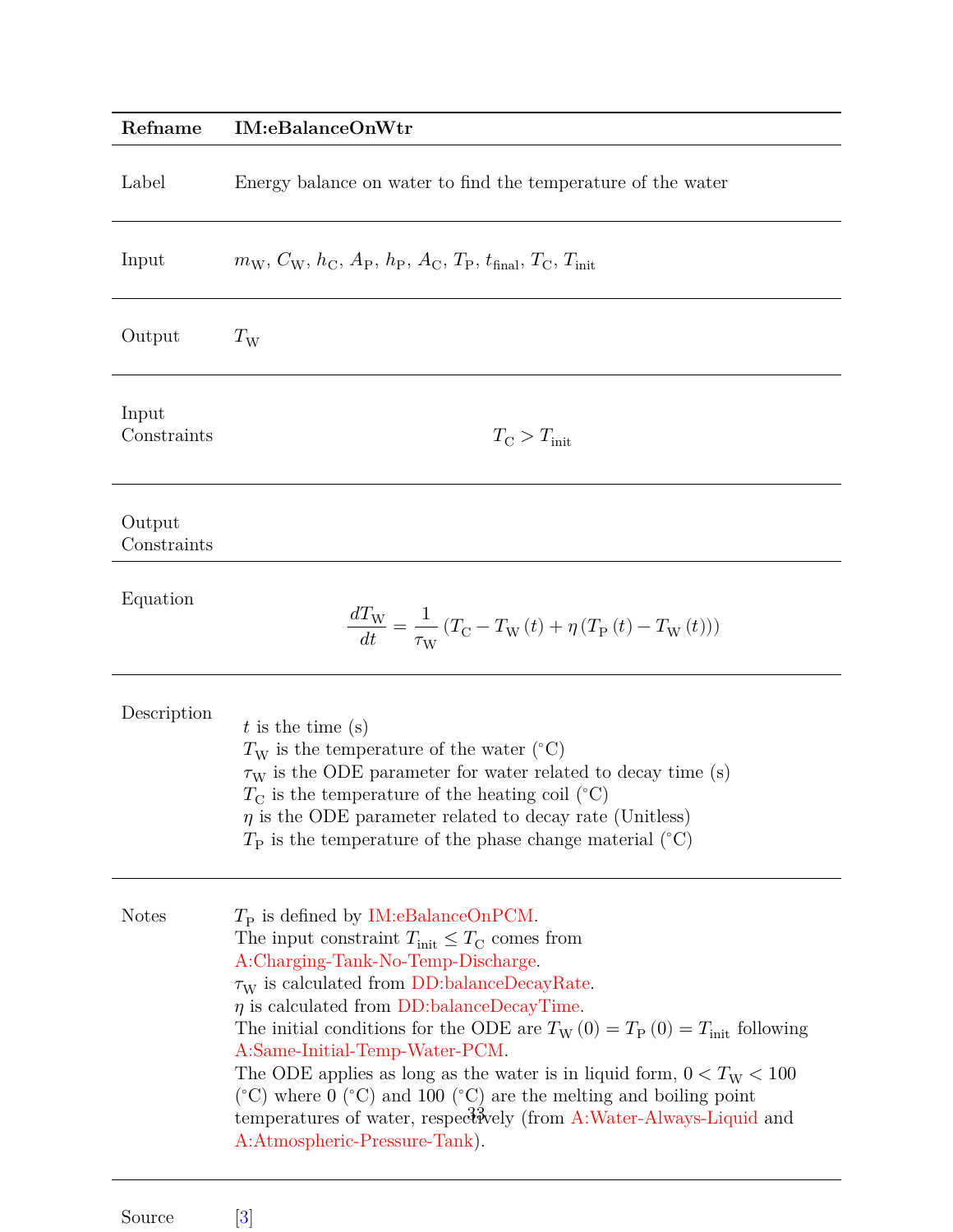**Detailed derivation of the energy balance on water:** To find the rate of change of  $T_{\rm W}$ , we look at the energy balance on water. The volume being considered is the volume of water in the tank  $V_W$ , which has mass  $m_W$  and specific heat capacity,  $C_W$ . Heat transfer occurs in the water from the heating coil as  $q_{\rm C}$  [\(GD:htFluxWaterFromCoil\)](#page-19-0) and from the water into the PCM as  $q_{\rm P}$  [\(GD:htFluxPCMFromWater\)](#page-20-1), over areas  $A_{\rm C}$  and  $A_{\rm P}$ , respectively. The thermal flux is constant over  $A_{\rm C}$ , since the temperature of the heating coil is assumed to not vary along its length [\(A:Temp-Heating-Coil-Constant-over-Length\)](#page-11-11), and the thermal flux is constant over  $A_{\rm P}$ , since the temperature of the PCM is the same throughout its volume [\(A:Temp-PCM-Constant-Across-Volume\)](#page-11-5) and the water is fully mixed [\(A:Constant-](#page-11-4)[Water-Temp-Across-Tank\)](#page-11-4). No heat transfer occurs to the outside of the tank, since it has been assumed to be perfectly insulated [\(A:Perfect-Insulation-Tank\)](#page-12-6). Since the assumption is made that no internal heat is generated [\(A:No-Internal-Heat-Generation-By-Water-PCM\)](#page-12-7),  $g = 0$ . Therefore, the equation for [GD:rocTempSimp](#page-17-0) can be written as:

$$
m_{\rm W}C_{\rm W}\frac{dT_{\rm W}}{dt}=q_{\rm C}A_{\rm C}-q_{\rm P}A_{\rm P}
$$

Using [GD:htFluxWaterFromCoil](#page-19-0) for  $q_{\rm C}$  and [GD:htFluxPCMFromWater](#page-20-1) for  $q_{\rm P}$ , this can be written as:

$$
m_{\rm W}C_{\rm W}\frac{dT_{\rm W}}{dt}=h_{\rm C}A_{\rm C}\left(T_{\rm C}-T_{\rm W}\right)-h_{\rm P}A_{\rm P}\left(T_{\rm W}-T_{\rm P}\right)
$$

Dividing Equation (2) by  $m_{\rm W}C_{\rm W}$ , we obtain:

$$
\frac{dT_{\rm W}}{dt} = \frac{h_{\rm C} A_{\rm C}}{m_{\rm W} C_{\rm W}} \left(T_{\rm C} - T_{\rm W}\right) - \frac{h_{\rm P} A_{\rm P}}{m_{\rm W} C_{\rm W}} \left(T_{\rm W} - T_{\rm P}\right)
$$

Factoring the negative sign out of the second term of the RHS of Equation (3) and multiplying it by  $h_C A_C / h_C A_C$  yields:

$$
\frac{dT_{\rm W}}{dt}=\frac{h_{\rm C}A_{\rm C}}{m_{\rm W}C_{\rm W}}\left(T_{\rm C}-T_{\rm W}\right)+\frac{h_{\rm C}A_{\rm C}}{h_{\rm C}A_{\rm C}}\frac{h_{\rm P}A_{\rm P}}{m_{\rm W}C_{\rm W}}\left(T_{\rm P}-T_{\rm W}\right)
$$

Rearraging this equation gives us:

$$
\frac{dT_{\rm W}}{dt}=\frac{h_{\rm C}A_{\rm C}}{m_{\rm W}C_{\rm W}}\left(T_{\rm C}-T_{\rm W}\right)+\frac{h_{\rm P}A_{\rm P}}{h_{\rm C}A_{\rm C}}\frac{h_{\rm C}A_{\rm C}}{m_{\rm W}C_{\rm W}}\left(T_{\rm P}-T_{\rm W}\right)
$$

By substituting  $\tau_{\rm w}$  (from [DD:balanceDecayRate\)](#page-24-0) and  $\eta$  (from [DD:balanceDecayTime\)](#page-25-0), this can be written as:

$$
\frac{dT_{\rm W}}{dt}=\frac{1}{\tau_{\rm W}}\left(T_{\rm C}-T_{\rm W}\right)+\frac{\eta}{\tau_{\rm W}}\left(T_{\rm P}-T_{\rm W}\right)
$$

Finally, factoring out  $\frac{1}{\tau_{\text{W}}}$ , we are left with the governing ODE for [IM:eBalanceOnWtr:](#page-32-0)

$$
\frac{dT_{\rm W}}{dt}=\frac{1}{\tau_{\rm W}}\left(T_{\rm C}-T_{\rm W}+\eta\left(T_{\rm P}-T_{\rm W}\right)\right)
$$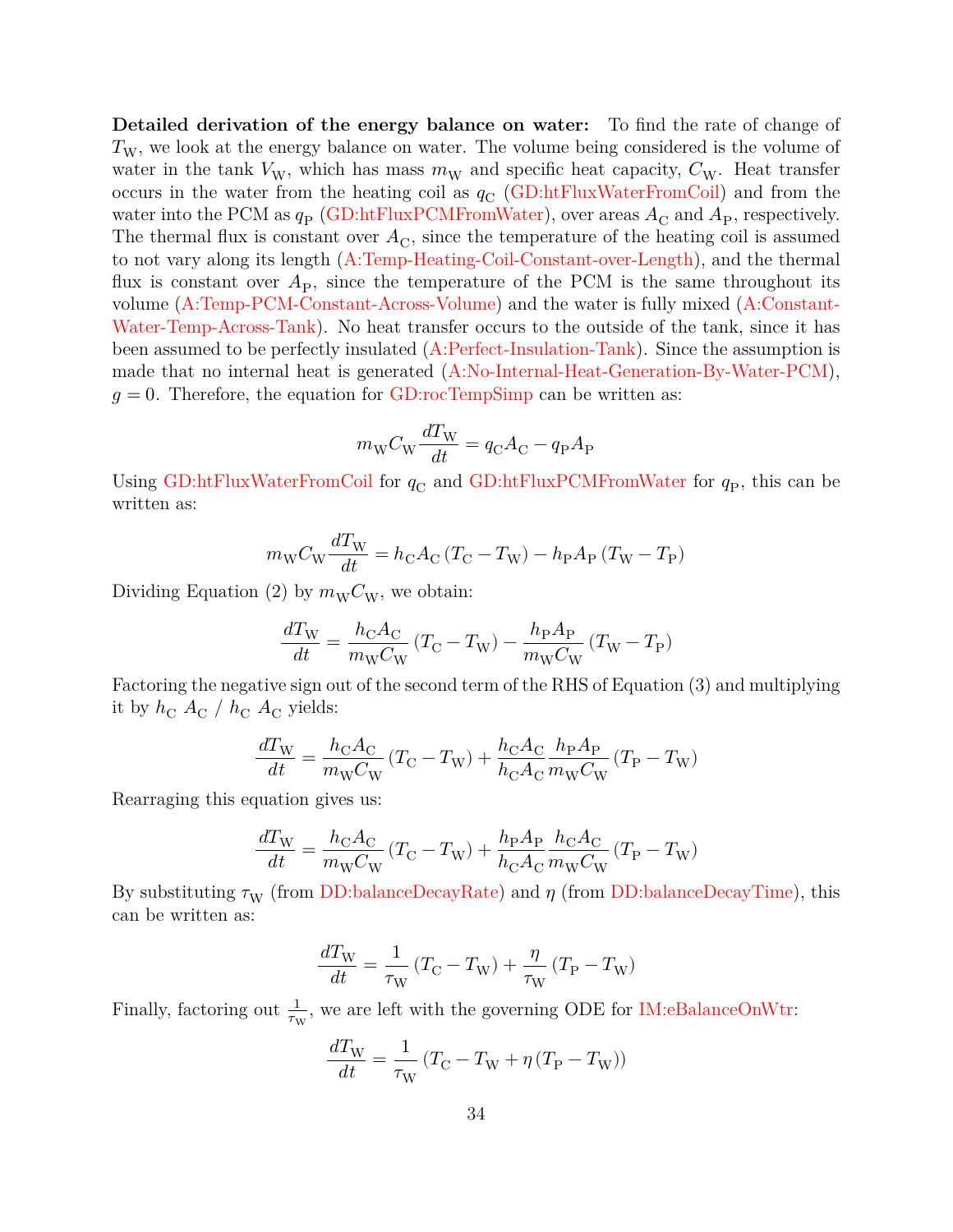## <span id="page-34-0"></span>**Refname IM:eBalanceOnPCM**

| Label | Energy Balance on PCM to find temperature of PCM |
|-------|--------------------------------------------------|
|-------|--------------------------------------------------|

| Input                 | $T_{\text{melt}}^{\text{P}}, t_{\text{final}}, T_{\text{init}}, A_{\text{P}}, h_{\text{P}}, m_{\text{P}}, C_{\text{P}}^{\text{S}}, C_{\text{P}}^{\text{L}}$                                                                                                                                                                                                                                                                                                                                                                                             |
|-----------------------|---------------------------------------------------------------------------------------------------------------------------------------------------------------------------------------------------------------------------------------------------------------------------------------------------------------------------------------------------------------------------------------------------------------------------------------------------------------------------------------------------------------------------------------------------------|
| Output                | $T_{\rm P}$                                                                                                                                                                                                                                                                                                                                                                                                                                                                                                                                             |
| Input<br>Constraints  | $T_{\text{melt}}^{\text{P}} > T_{\text{init}}$                                                                                                                                                                                                                                                                                                                                                                                                                                                                                                          |
| Output<br>Constraints |                                                                                                                                                                                                                                                                                                                                                                                                                                                                                                                                                         |
| Equation              | $\label{eq:1} \frac{dT_\mathrm{P}}{dt} = \begin{cases} \frac{1}{\tau_\mathrm{P}^\mathrm{S}} \left(T_\mathrm{W}\left(t\right) - T_\mathrm{P}\left(t\right)\right), & T_\mathrm{P} < T_\mathrm{melt}^\mathrm{P} \\ \frac{1}{\tau_\mathrm{P}^\mathrm{L}} \left(T_\mathrm{W}\left(t\right) - T_\mathrm{P}\left(t\right)\right), & T_\mathrm{P} > T_\mathrm{melt}^\mathrm{P} \\ 0 & T_\mathrm{P} = T_\mathrm{melt}^\mathrm{P} \wedge 0 < \phi < 1 \end{cases}$                                                                                               |
| Description           | $t$ is the time (s)<br>$T_{\rm P}$ is the temperature of the phase change material ( $\degree$ C)<br>$\tau_{\rm P}^{\rm S}$ is the ODE parameter for solid PCM (s)<br>$T_{\rm W}$ is the temperature of the water (°C)<br>$\tau_{\rm P}^{\rm L}$ is the ODE parameter for liquid PCM (s)<br>$T_{\text{melt}}^{\text{P}}$ is the melting point temperature for PCM (°C)<br>$\phi$ is the melt fraction (Unitless)                                                                                                                                        |
| <b>Notes</b>          | $T_{\rm W}$ is defined by IM:eBalanceOnWtr.<br>The input constraint $T_{\text{init}} \leq {T_{\text{melt}}}^{\text{P}}$ comes from A:PCM-Initially-Solid.<br>The temperature remains constant at $T_{\text{melt}}^{\text{P}}$ , even with the heating (or<br>cooling), until the phase change has occurred for all of the material; that is<br>as long as $0 < \phi < 1$ . $\phi$ (from DD:meltFrac) is determined as part of the<br>heat energy in the PCM, as given in (IM:heatEInPCM).<br>$\tau_P^{\text{S}}$ is calculated in DD:balange Solid PCM. |

 $\tau_P^{\phantom{P}L}$  is calculated in [DD:balanceLiquidPCM.](#page-27-0)

The initial conditions for the ODE are  $T_{\rm W}(0) = T_{\rm P}(0) = T_{\rm init}$  following [A:Same-Initial-Temp-Water-PCM.](#page-12-1)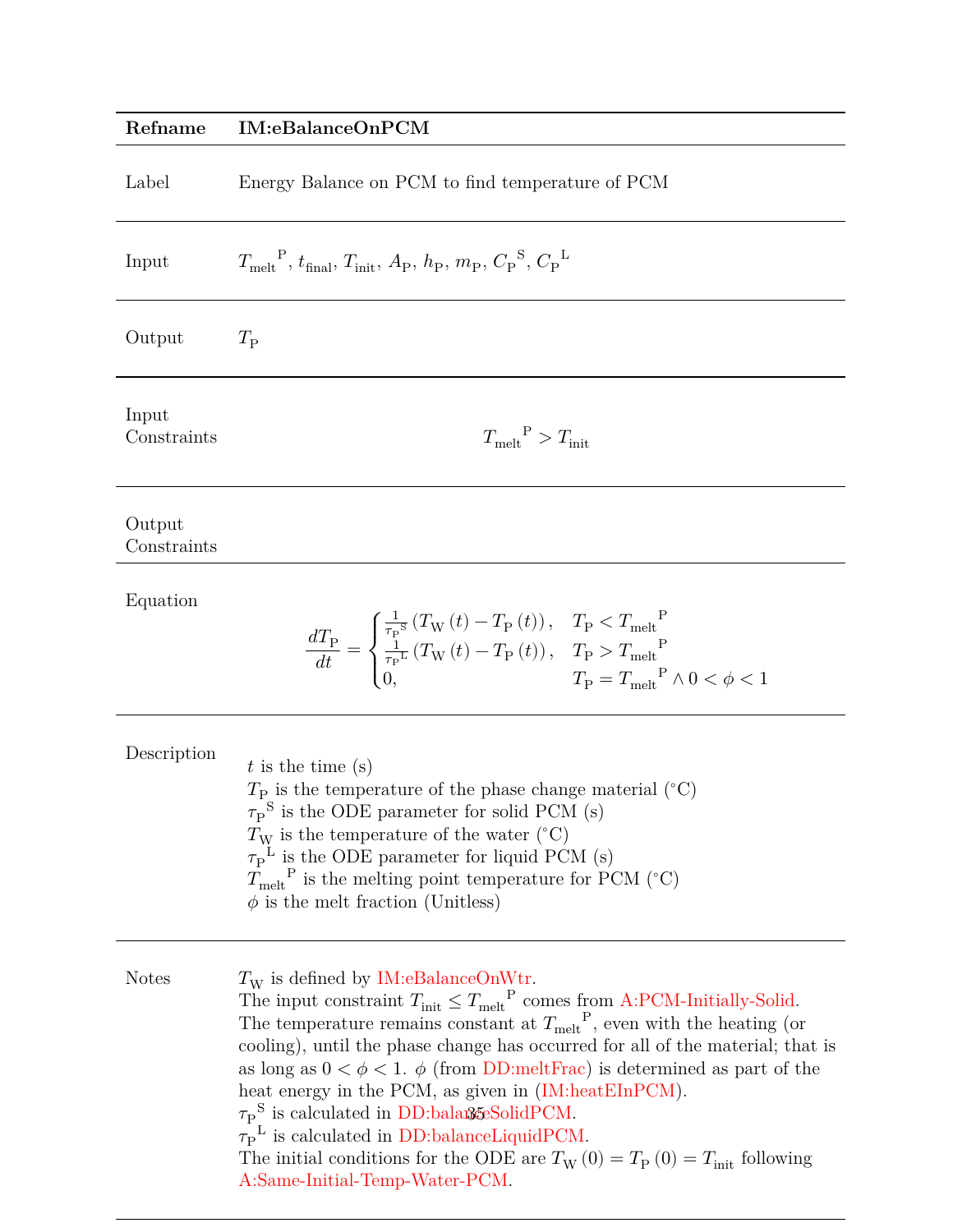**Detailed derivation of the energy balance on the PCM during sensible heating phase:** To find the rate of change of  $T<sub>P</sub>$ , we look at the energy balance on the PCM. The volume being considered is the volume of PCM  $(V_P)$ . The derivation that follows is initially for the solid PCM. The mass of phase change material is  $m_{\rm P}$  and the specific heat capacity of PCM as a solid is  $C_P^S$ . The heat flux into the PCM from water is  $q_P$ [\(GD:htFluxPCMFromWater\)](#page-20-1) over phase change material surface area  $A<sub>P</sub>$ . The thermal flux is constant over  $A_{\rm P}$ , since the temperature of the PCM is the same throughout its volume [\(A:Temp-PCM-Constant-Across-Volume\)](#page-11-5) and the water is fully mixed [\(A:Constant-Water-](#page-11-4)[Temp-Across-Tank\)](#page-11-4). There is no heat flux output from the PCM. Assuming no volumetric heat generation per unit volume [\(A:No-Internal-Heat-Generation-By-Water-PCM\)](#page-12-7),  $q = 0$ , the equation for [GD:rocTempSimp](#page-17-0) can be written as:

$$
m_{\rm P} C_{\rm P}^{\phantom{2}} \frac{dT_{\rm P}}{dt} = q_{\rm P} A_{\rm P}
$$

Using [GD:htFluxPCMFromWater](#page-20-1) for  $q<sub>P</sub>$ , this equation can be written as:

$$
m_{\rm P} C_{\rm P}^{\phantom{2}} \frac{dT_{\rm P}}{dt} = h_{\rm P} A_{\rm P} \left( T_{\rm W} - T_{\rm P} \right)
$$

Dividing by  $m_{\rm P} C_{\rm P}^{\text{S}}$  we obtain:

$$
\frac{dT_{\rm P}}{dt} = \frac{h_{\rm P}A_{\rm P}}{m_{\rm P}C_{\rm P}}\left(T_{\rm W}-T_{\rm P}\right)
$$

By substituting  $\tau_P^{\text{S}}$  (from [DD:balanceSolidPCM\)](#page-26-0), this can be written as:

$$
\frac{dT_{\rm P}}{dt} = \frac{1}{\tau_{\rm P}^{\rm S}} \left( T_{\rm W} - T_{\rm P} \right)
$$

Equation (4) applies for the solid PCM. In the case where all of the PCM is melted, the same derivation applies, except that  $C_P^S$  is replaced by  $C_P^L$ , and thus  $\tau_P^S$  is replaced by  $\tau_P^L$ . Although a small change in surface area would be expected with melting, this is not included, since the volume change of the PCM with melting is assumed to be negligible [\(A:Volume-Change-Melting-PCM-Negligible\)](#page-12-9).

In the case where  $T_{\rm P} = T_{\rm melt}^{\rm P}$  and not all of the PCM is melted, the temperature of the phase change material does not change. Therefore, d  $T_{\rm P}$  / d  $t=0$ .

This derivation does not consider the boiling of the PCM, as the PCM is assumed to either be in a solid state or a liquid state [\(A:No-Gaseous-State-PCM\)](#page-12-10).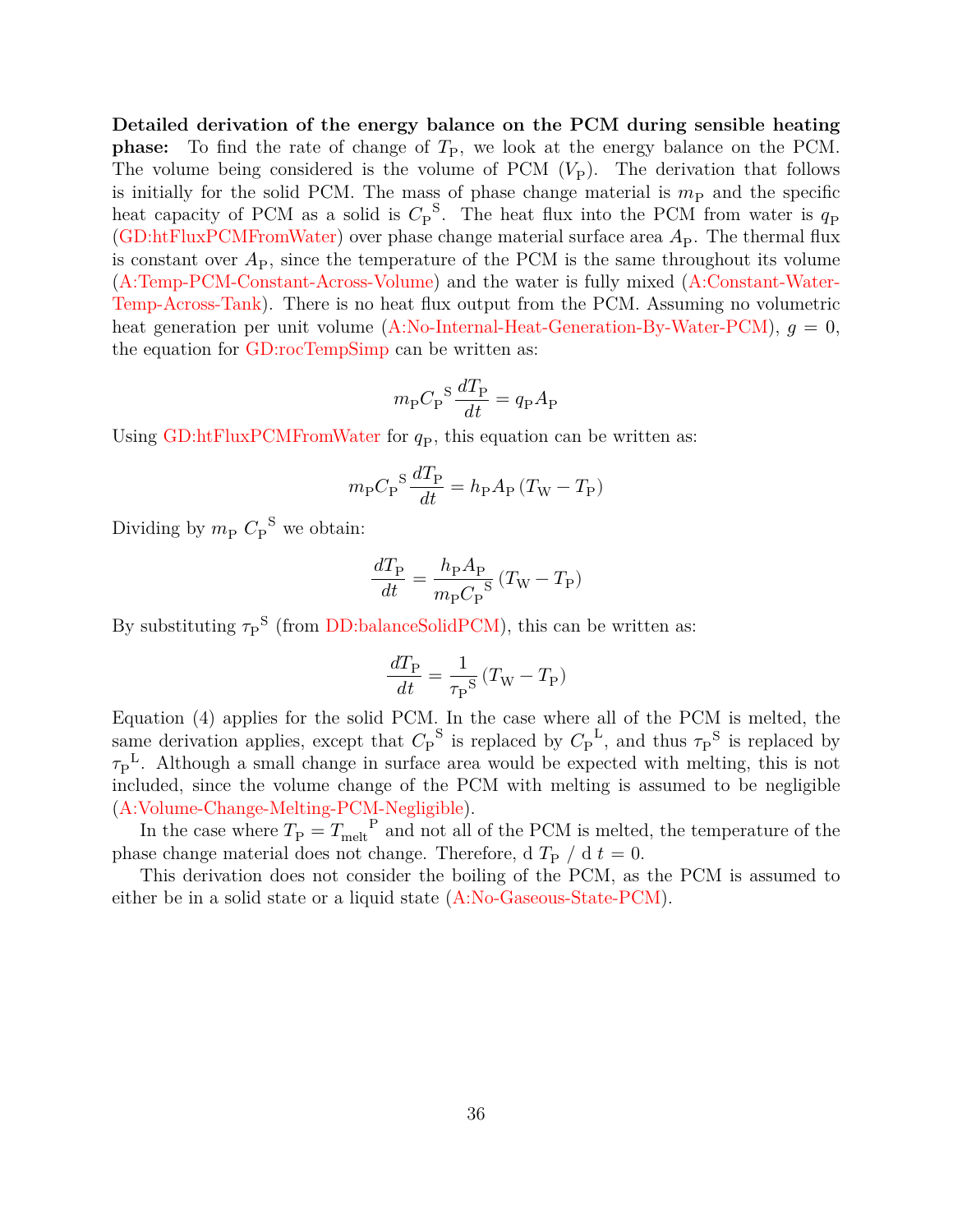<span id="page-36-0"></span>

| Refname               | <b>IM:heatEInWtr</b>                                                                                                                                                                                                                                                                                                            |
|-----------------------|---------------------------------------------------------------------------------------------------------------------------------------------------------------------------------------------------------------------------------------------------------------------------------------------------------------------------------|
| Label                 | Heat energy in the water                                                                                                                                                                                                                                                                                                        |
| Input                 | $T_{\text{init}}, m_{\text{W}}, C_{\text{W}}, m_{\text{W}}$                                                                                                                                                                                                                                                                     |
| Output                | $E_{\rm W}$                                                                                                                                                                                                                                                                                                                     |
| Input<br>Constraints  |                                                                                                                                                                                                                                                                                                                                 |
| Output<br>Constraints |                                                                                                                                                                                                                                                                                                                                 |
| Equation              | $E_{\rm W}(t) = C_{\rm W} m_{\rm W} (T_{\rm W}(t) - T_{\rm init})$                                                                                                                                                                                                                                                              |
| Description           | $E_{\rm W}$ is the change in heat energy in the water (J)<br>$t$ is the time (s)<br>$C_{\rm W}$ is the specific heat capacity of water $\left(\frac{\rm J}{\rm ke^{\circ}C}\right)$<br>$m_W$ is the mass of water (kg)<br>$T_{\rm W}$ is the temperature of the water (°C)<br>$T_{\text{init}}$ is the initial temperature (°C) |
| <b>Notes</b>          | The above equation is derived using TM:sensHtE.<br>The change in temperature is the difference between the temperature at<br>time t (s), $T_W$ and the initial temperature, $T_{init}$ (°C).<br>This equation applies as long as $0 < T_W < 100^{\circ}$ C (A:Water-Always-Liquid,<br>A:Atmospheric-Pressure-Tank).             |
| Source                | $[3]$                                                                                                                                                                                                                                                                                                                           |
| RefBy                 | FR:Find-Mass and FR:Calculate-Change-Heat_Energy-Water-Over-Time                                                                                                                                                                                                                                                                |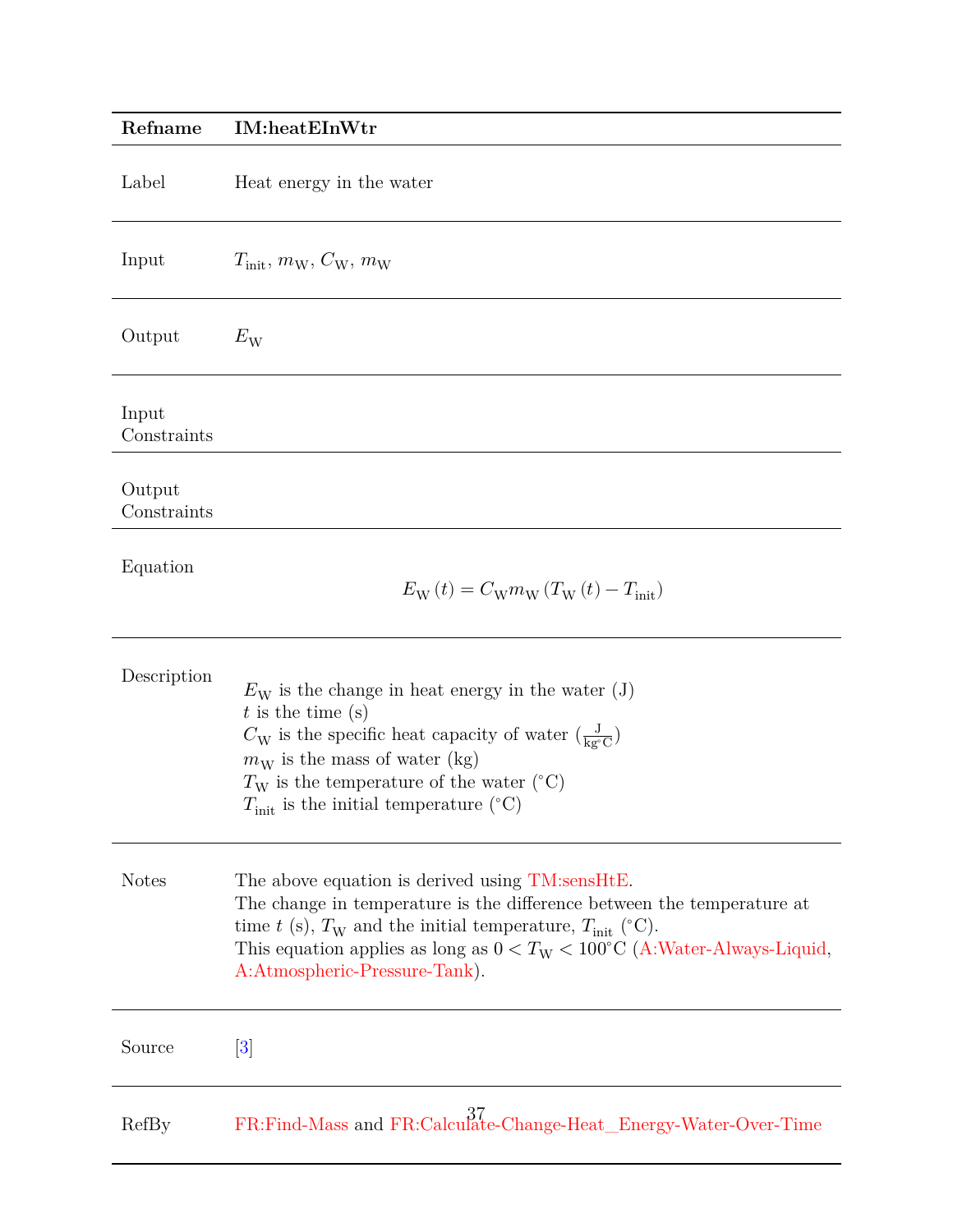### <span id="page-37-0"></span>**Refname IM:heatEInPCM**

| Input |  | $T_{\text{melt}}^{\text{P}}, t_{\text{final}}, T_{\text{init}}, A_{\text{P}}, h_{\text{P}}, m_{\text{P}}, C_{\text{P}}^{\text{S}}, C_{\text{P}}^{\text{L}}, T_{\text{P}}, H_{\text{f}}, t_{\text{melt}}^{\text{init}}$ |  |
|-------|--|------------------------------------------------------------------------------------------------------------------------------------------------------------------------------------------------------------------------|--|
|       |  |                                                                                                                                                                                                                        |  |

Output  $E_{\rm P}$ 

Input  $<sub>Constraints</sub>$ </sub>

 $T_{\rm melt}^{\quad \ \, {\rm P}}>T_{\rm init}$ 

Output Constraints

Equation

$$
E_{\rm P} = \begin{cases} C_{\rm P}^{\rm S}m_{\rm P}\left(T_{\rm P}\left(t\right)-T_{\rm init}\right), & T_{\rm P} < T_{\rm melt}^{\rm P}\\ E_{\rm P_{\rm melt}}^{\rm init} + H_{\rm f}m_{\rm P} + {C_{\rm P}}^{\rm L}m_{\rm P}\left(T_{\rm P}\left(t\right)-T_{\rm melt}^{\rm P}\right), & T_{\rm P} > T_{\rm melt}^{\rm P}\\ E_{\rm P_{\rm melt}}^{\rm init} + Q_{\rm P}\left(t\right), & T_{\rm P} = T_{\rm melt}^{\rm P} \wedge 0 < \phi < 1 \end{cases}
$$

| Description  | $E_{\rm P}$ is the change in heat energy in the PCM (J)<br>$C_{\rm P}^{\rm S}$ is the specific heat capacity of PCM as a solid $(\frac{\rm J}{\rm k}C)$<br>$m_{\rm P}$ is the mass of phase change material (kg)<br>$T_{\rm P}$ is the temperature of the phase change material ( $\rm ^{\circ}C)$ )<br>$t$ is the time (s)<br>$T_{\rm init}$ is the initial temperature (°C) $E_{\rm P, melt}$ initial temperature (°C) $E_{\rm P, melt}$<br>melting begins $(J)$<br>$H_{\rm f}$ is the specific latent heat of fusion $(\frac{\rm J}{\rm kg})$<br>$C_{\rm P}^{\rm L}$ is the specific heat capacity of PCM as a liquid $\left(\frac{\rm J}{\rm k}x\right)$<br>$T_{\text{melt}}^{\text{P}}$ is the melting point temperature for PCM (°C)<br>$Q_{\rm P}$ is the latent heat energy added to PCM (J)<br>$\phi$ is the melt fraction (Unitless) |
|--------------|------------------------------------------------------------------------------------------------------------------------------------------------------------------------------------------------------------------------------------------------------------------------------------------------------------------------------------------------------------------------------------------------------------------------------------------------------------------------------------------------------------------------------------------------------------------------------------------------------------------------------------------------------------------------------------------------------------------------------------------------------------------------------------------------------------------------------------------------|
| <b>Notes</b> | 38<br>The above equation is derived using TM:sensHtE and TM:latentHtE.                                                                                                                                                                                                                                                                                                                                                                                                                                                                                                                                                                                                                                                                                                                                                                         |

 $E<sub>P</sub>$  for the solid PCM is found using [TM:sensHtE](#page-14-0) for sensible heating, with the specific heat capacity of the solid PCM,  $C_{\rm P}^{\rm S}$  ( $\frac{\rm J}{\rm kg^3}$  $\frac{J}{\text{kg}^{\circ}\text{C}}$  and the change in the PCM temperature from the initial temperature (<sup>∘</sup>C).

initial initial intervention in the found using [TM:sensHtE](#page-14-0) for the found using TM:sensHtE for the found using T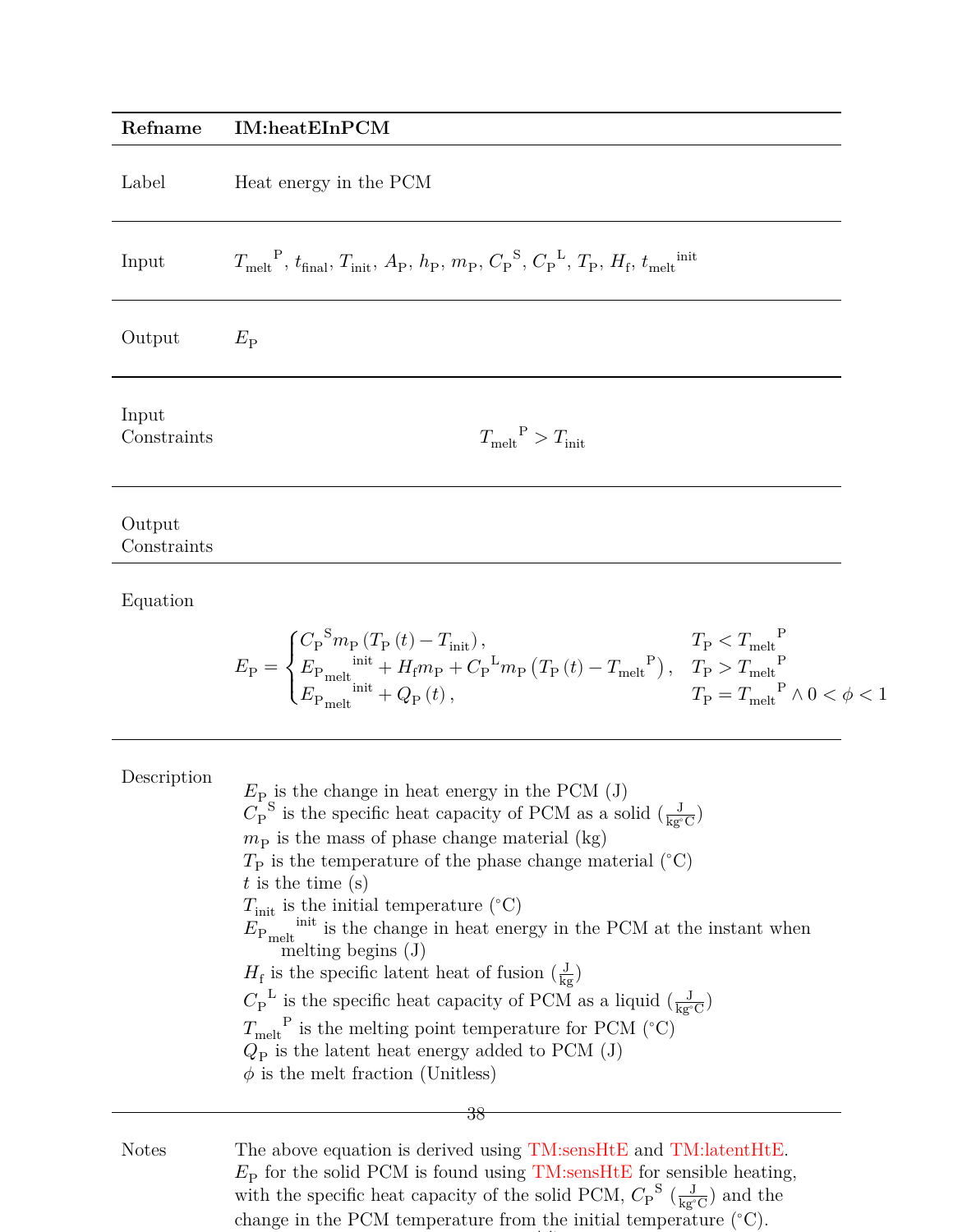#### <span id="page-38-0"></span>**4.2.6 Data Constraints**

The [Data Constraints Table](#page-38-1) shows the data constraints on the input variables. The column for physical constraints gives the physical limitations on the range of values that can be taken by the variable. The uncertainty column provides an estimate of the confidence with which the physical quantities can be measured. This information would be part of the input if one were performing an uncertainty quantification exercise. The constraints are conservative, to give the user of the model the flexibility to experiment with unusual situations. The column of typical values is intended to provide a feel for a common scenario. The column for software constraints restricts the range of inputs to reasonable values. (\*) These quantities cannot be equal to zero, or there will be a divide by zero in the model.  $(+)$  These quantities cannot be zero, or there would be freezing  $(A:PCM-Initially-Solid)$ .  $(++)$  The constraints on the surface area are calculated by considering the surface area to volume ratio. The assumption is that the lowest ratio is 1 and the highest possible is  $\frac{2}{h_{\min}}$ , where  $h_{\min}$  is the thickness of a "sheet" of PCM. A thin sheet has the greatest surface area to volume ratio. (\*\*) The constraint on the maximum time at the end of the simulation is the total number of seconds in one day.

<span id="page-38-1"></span>

| Var                             |                                                 | Physical Constraints Software Constraints                                                         | <b>Typical Value</b>                | Uncert. |
|---------------------------------|-------------------------------------------------|---------------------------------------------------------------------------------------------------|-------------------------------------|---------|
| $A_{\rm C}$                     | $A_{\rm C} > 0$                                 | $A_{\rm C} \leq A_{\rm C}^{\rm max}$                                                              | $0.12 \text{ m}^2$                  | 10%     |
| $A_{\rm P}$                     | $A_{\rm P} > 0$                                 | $V_{\rm P} \leq A_{\rm P} \leq \frac{2}{h_{\rm min}} V_{\rm tank}$                                | $1.2~{\rm m}^2$                     | $10\%$  |
| $C_{\rm P}^{\rm L}$             | $C_{\rm P}^{\rm L} > 0$                         | $C_{\rm P}^{\rm L}$ <sub>min</sub> $\lt C_{\rm P}^{\rm L}$ $\lt C_{\rm P}^{\rm L}$ <sub>may</sub> | 2270 $\frac{J}{k g^{\circ} C}$      | 10%     |
| ${C_{\mathrm{P}}}^{\mathrm{S}}$ | $C_{\rm P}^{\rm S} > 0$                         | ${C_{\rm P}}_{\rm min}^{\rm S} < {C_{\rm P}}^{\rm S} < {C_{\rm P}}_{\rm max}^{\rm S}$             | 1760 $\frac{J}{k\sigma^{\circ}C}$   | 10\%    |
| $C_{\rm W}$                     | $C_{\rm W} > 0$                                 | $C_{\rm W}$ <sup>min</sup> < $C_{\rm W}$ < $C_{\rm W}$ <sup>max</sup>                             | 4186 $\frac{J}{k\sigma^{\circ}C}$   | 10\%    |
| $\boldsymbol{D}$                | D>0                                             | $AR_{\min} \le D \le AR_{\max}$                                                                   | $0.412~\mathrm{m}$                  | 10\%    |
| $H_{\rm f}$                     | $H_{\rm f} > 0$                                 | $H_{f_{\min}} < H_{f} < H_{f_{\max}}$                                                             | 211600 $\frac{J}{kg}$               | $10\%$  |
| $h_{\rm C}$                     | $h_{\rm C} > 0$                                 | $h_{\rm C}^{\rm min} \leq h_{\rm C} \leq h_{\rm C}^{\rm max}$                                     | $1000 \frac{W}{m^{2} C}$            | 10%     |
| $h_{\rm P}$                     | $h_{\rm P} > 0$                                 | $h_{\rm P}^{\min} \leq h_{\rm P} \leq h_{\rm P}^{\max}$                                           | $1000 \frac{W}{m^2 C}$              | 10%     |
| $L \$                           | L>0                                             | $L_{\min} \le L \le L_{\max}$                                                                     | $1.5~\mathrm{m}$                    | 10\%    |
| $T_{\rm C}$                     | $0 < T_{\rm C} < 100$                           |                                                                                                   | $50\ ^{\circ}\mathrm{C}$            | 10%     |
| $T_{\rm init}$                  | $0 < T_{\text{init}} < T_{\text{melt}}$         |                                                                                                   | 40 °C                               | $10\%$  |
| $T_{\rm melt}^{\rm P}$          | $0 < T_{\text{melt}}^{\text{P}} < T_{\text{C}}$ |                                                                                                   | 44.2 °C                             | 10\%    |
| $t_{\rm final}$                 | $t_{\text{final}}>0$                            | $t_{\rm final} < t_{\rm final}^{\rm max}$                                                         | $50000~\mathrm{s}$                  | 10\%    |
| $t_{\rm step}$                  | $0 < t_{\text{step}} < t_{\text{final}}$        |                                                                                                   | $0.01$ s                            | 10\%    |
| $V_{\rm P}$                     | $0 < V_{\rm P} < V_{\rm tank}$                  | $V_P \geq MINFRA$ $CTV_{\text{tank}}$                                                             | $0.05~\mathrm{m}^3$                 | 10\%    |
| $\rho_{\rm P}$                  | $\rho_P > 0$                                    | $\rho_P^{min} < \rho_P < \rho_P^{max}$                                                            | $1007 \frac{\text{kg}}{\text{m}^3}$ | 10\%    |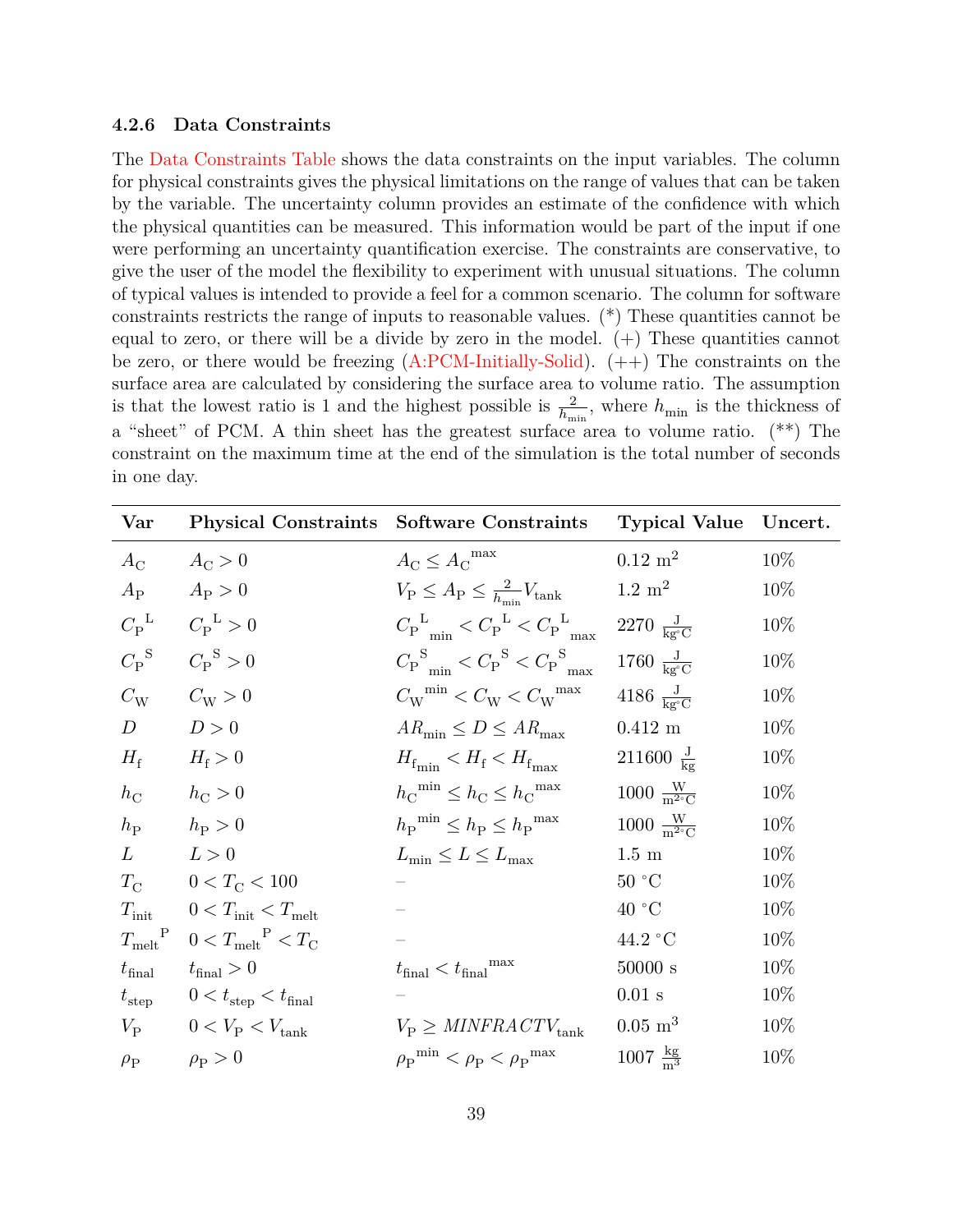| $\operatorname{Var}$ |                    | Physical Constraints Software Constraints Typical Value Uncert.     |                                     |        |
|----------------------|--------------------|---------------------------------------------------------------------|-------------------------------------|--------|
| $\rho_{\mathrm{W}}$  | $\rho_{\rm W} > 0$ | $\rho_{\rm W}^{\rm min} < \rho_{\rm W} \leq \rho_{\rm W}^{\rm max}$ | $1000 \frac{\text{kg}}{\text{m}^3}$ | $10\%$ |

Table 4: Input Data Constraints

#### <span id="page-39-0"></span>**4.2.7 Properties of a Correct Solution**

<span id="page-39-1"></span>The [Data Constraints Table](#page-39-1) shows the data constraints on the output variables. The column for physical constraints gives the physical limitations on the range of values that can be taken by the variable.

|                                           | Var Physical Constraints                                                                                                                                      |
|-------------------------------------------|---------------------------------------------------------------------------------------------------------------------------------------------------------------|
| $T_{\rm P}$<br>$E_{\rm W}$<br>$E_{\bf p}$ | $T_{\rm W}$ $T_{\rm init} \leq T_{\rm W} \leq T_{\rm C}$<br>$T_{\text{init}} \leq T_{\text{P}} \leq T_{\text{C}}$<br>$E_{\rm W} \geq 0$<br>$E_{\rm P} \geq 0$ |

Table 5: Output Data Constraints

A correct solution must exhibit the law of conservation of energy. This means that the change in heat energy in the water should equal the difference between the total energy input from the heating coil and the energy output to the PCM. This can be shown as an equation by taking [GD:htFluxWaterFromCoil](#page-19-0) and [GD:htFluxPCMFromWater,](#page-20-1) multiplying each by their respective surface area of heat transfer, and integrating each over the simulation time, as follows:

$$
E_{\rm W}=\int_{0}^{t}h_{\rm C}A_{\rm C}\left(T_{\rm C}-T_{\rm W}\left(t\right)\right)dt-\int_{0}^{t}h_{\rm P}A_{\rm P}\left(T_{\rm W}\left(t\right)-T_{\rm P}\left(t\right)\right)dt
$$

In addition, the change in heat energy in the PCM should equal the energy input to the PCM from the water. This can be expressed as

$$
E_{\mathrm{P}}=\int_{0}^{t}h_{\mathrm{P}}A_{\mathrm{P}}\left(T_{\mathrm{W}}\left(t\right)-T_{\mathrm{P}}\left(t\right)\right)dt
$$

Equations (FIXME: Equation 7) and (FIXME: Equation 8) can be used as "sanity" checks to gain confidence in any solution computed by SWHS. The relative error between the results computed by SWHS and the results calculated from the RHS of these equations should be less than  $C_{\text{tol}}$  [FR:Verify-Energy-Output-Follow-Conservation-of-Energy.](#page-40-10)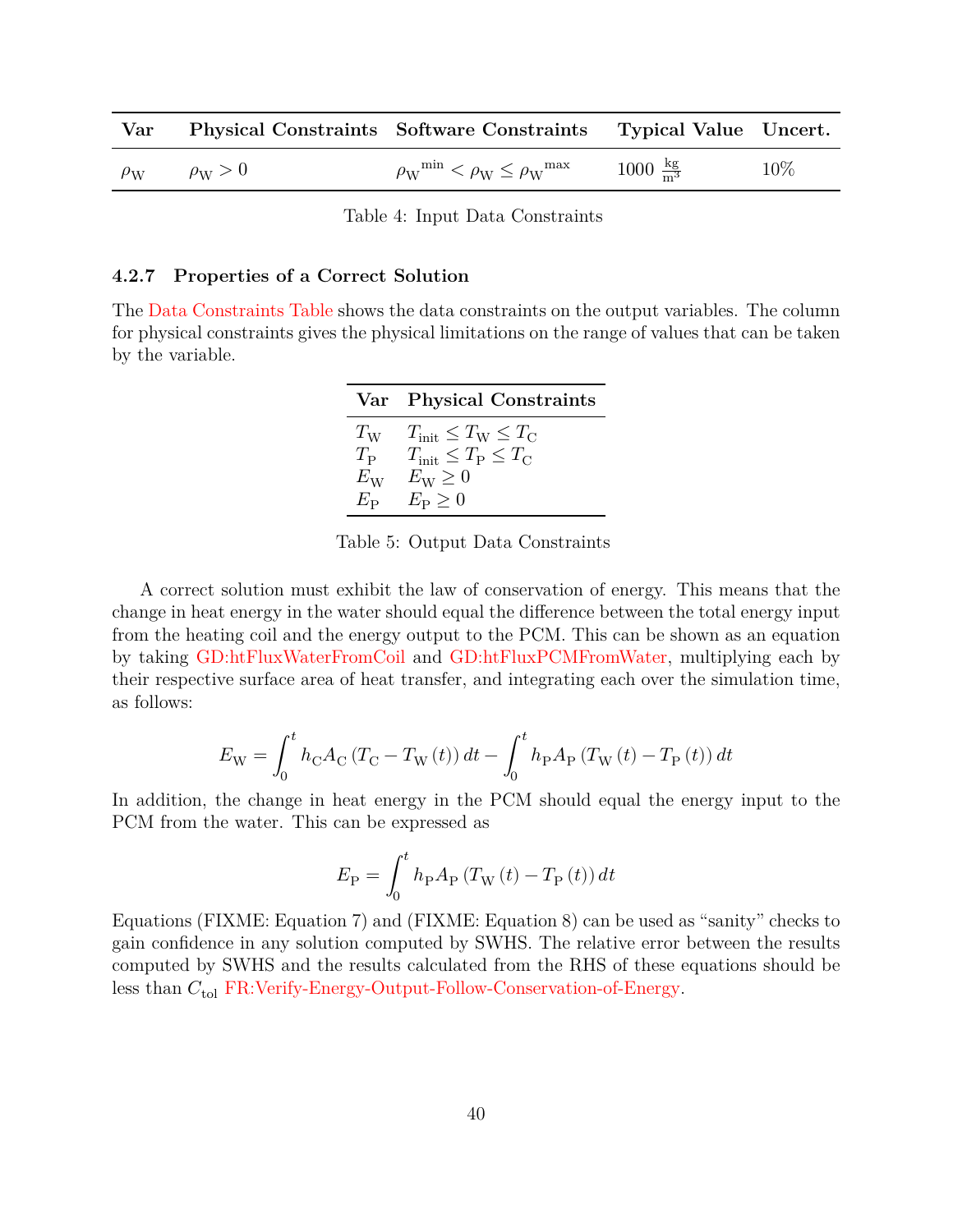## <span id="page-40-0"></span>**5 Requirements**

This section provides the functional requirements, the tasks and behaviours that the software is expected to complete, and the non-functional requirements, the qualities that the software is expected to exhibit.

#### <span id="page-40-1"></span>**5.1 Functional Requirements**

<span id="page-40-12"></span><span id="page-40-2"></span>This section provides the functional requirements, the tasks and behaviours that the software is expected to complete.

- Input-Values: Input the values from [Tab:ReqInputs,](#page-40-11) which define the tank parameters, material properties, and initial conditions.
	- Find-Mass: Use the inputs in FR: Input-Values to find the masses needed for IM: eBalance OnWtr, [IM:eBalanceOnPCM,](#page-34-0) [IM:heatEInWtr,](#page-36-0) and [IM:heatEInPCM,](#page-37-0) using [DD:waterMass,](#page-21-0) [DD](#page-22-0):wa[terVolume\\_pcm,](#page-22-0) and [DD:tankVolume.](#page-23-0)
- <span id="page-40-13"></span><span id="page-40-3"></span>sical\_Constraints: Verify that the inputs satisfy the required [physical constraints.](#page-38-0)
- ut-Derived-Values: Output the input values and derived values in the following list: the values (from [FR:Input-Values\)](#page-40-12), the masses (from [FR:Find-Mass\)](#page-40-2),  $\tau_{\rm W}$  (from [DD:balanceDecayRate\)](#page-24-0),  $\eta$  (from [DD:balanceDecayTime\)](#page-25-0),  $\tau_P^{\text{S}}$  (from [DD:balanceSolidPCM\)](#page-26-0), and  $\tau_P^{\text{L}}$  (from [DD:balanceLiquidPCM\)](#page-27-0).
- <span id="page-40-4"></span>Water-Over-Time: Calculate and output the temperature of the water  $(T_w(t))$  over the simulation time (from [IM:eBalanceOnWtr\)](#page-32-0).
- <span id="page-40-5"></span>e-PCM-Over-Time: Calculate and output the temperature of the phase change material  $(T_P(t))$  over the simulation time (from [IM:eBalanceOnPCM\)](#page-34-0).
- <span id="page-40-8"></span>Water-Over-Time: Calculate and output the change in heat energy in the water  $(E_W(t))$  over the simulation time (from [IM:heatEInWtr\)](#page-36-0).
- <span id="page-40-9"></span> $\mathcal{C}$ -PCM-Over-Time: Calculate and output the change in heat energy in the PCM ( $E_P(t)$ ) over the simulation time (from [IM:heatEInPCM\)](#page-37-0).
- <span id="page-40-11"></span><span id="page-40-10"></span><span id="page-40-7"></span><span id="page-40-6"></span>ervation-of-Energy: Verify that the energy outputs  $(E_W(t)$  and  $E_P(t)$ ) follow the law of conservation of energy, as outlined in [Properties of a Correct Solution,](#page-39-0) with relative error no greater than  $C_{\text{tol}}$ .
- $\text{L-Melt-Begin-Time: Calculate and output the time at which the PCM begins to melt } t_{\text{melt}}^{\text{init}} \text{ (from IM: eBal.)}$ [anceOnPCM\)](#page-34-0).
	- M-Melt-End-Time: Calculate and output the time at which the PCM stops melting  $t_{\rm melt}^{\rm final}$  (from [IM:eBal](#page-34-0)[anceOnPCM\)](#page-34-0).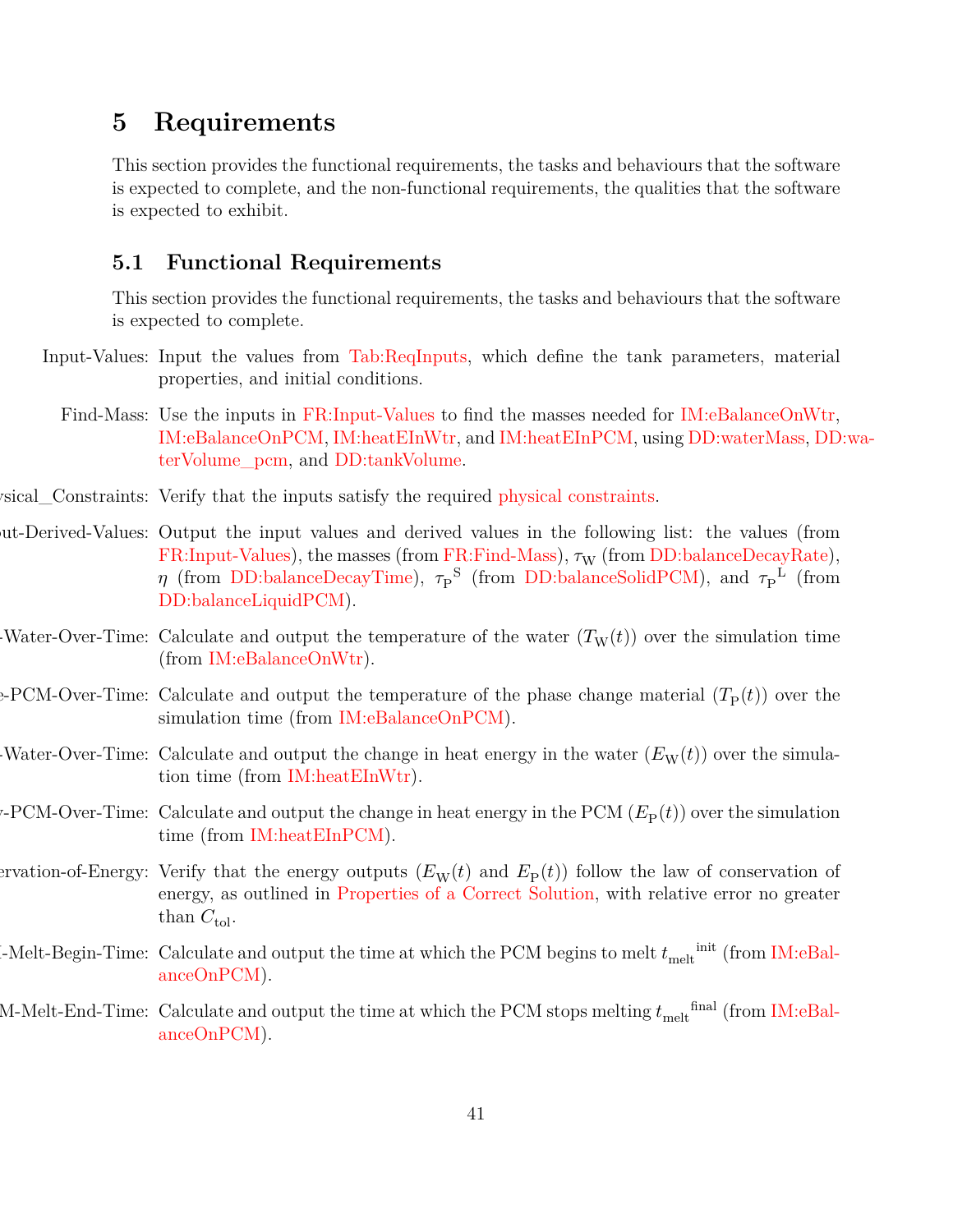| Symbol                        | Description                                                 | Units                                        |
|-------------------------------|-------------------------------------------------------------|----------------------------------------------|
| $A_{\rm C}$                   | Heating coil surface area                                   | m <sup>2</sup>                               |
| $A_{\rm P}$                   | Phase change material surface area                          | m <sup>2</sup>                               |
| $A_{\text{tol}}$              | Absolute tolerance                                          |                                              |
| $C_{\rm P}^{\rm L}$           | Specific heat capacity of PCM as a liquid                   | $\frac{\text{J}}{\text{kg}^{\circ}\text{C}}$ |
| $C_{\rm P}^{\rm S}$           | Specific heat capacity of PCM as a solid                    | $\frac{J}{kg^{\circ}C}$                      |
| $C_{\rm W}$                   | Specific heat capacity of water                             | $\frac{\text{J}}{\text{kg}^{\circ}\text{C}}$ |
| D                             | Diameter of tank                                            | ${\bf m}$                                    |
| $H_{\rm f}$                   | Specific latent heat of fusion                              | $\frac{J}{kg}$                               |
| $h_{\rm C}$                   | Convective heat transfer coefficient between coil and water | $\frac{W}{m^2 C}$                            |
| $h_{\rm P}$                   | Convective heat transfer coefficient between PCM and water  | $\frac{W}{m^2 C}$                            |
| L                             | Length of tank                                              | m                                            |
| $R_{\rm tol}$                 | Relative tolerance                                          |                                              |
| $T_{\rm C}$                   | Temperature of the heating coil                             | $^{\circ}C$                                  |
| $T_{\text{init}}$             | Initial temperature                                         | $\rm ^{\circ}C$                              |
| $\mathbf P$<br>$T_{\rm melt}$ | Melting point temperature for PCM                           | $\rm ^{\circ}C$                              |
| $t_{\rm final}$               | Final time                                                  | S                                            |
| $t_{\rm step}$                | Time step for simulation                                    | S                                            |
| $V_{\rm P}$                   | Volume of PCM                                               | m <sup>3</sup>                               |
| $\rho_P$                      | Density of PCM                                              | $rac{\text{kg}}{\text{m}^3}$                 |
| $\rho_{\rm W}$                | Density of water                                            | $rac{\text{kg}}{\text{m}^3}$                 |

Table 6: Required Inputs following [FR:Input-Values](#page-40-12)

## <span id="page-41-0"></span>**5.2 Non-Functional Requirements**

<span id="page-41-1"></span>This section provides the non-functional requirements, the qualities that the software is expected to exhibit.

Correct: The outputs of the code have the properties described in [Properties of a Correct](#page-39-0) [Solution.](#page-39-0)

<span id="page-41-3"></span><span id="page-41-2"></span>Verifiable: The code is tested with complete verification and validation plan.

Understandable: The code is modularized with complete module guide and module interface specification.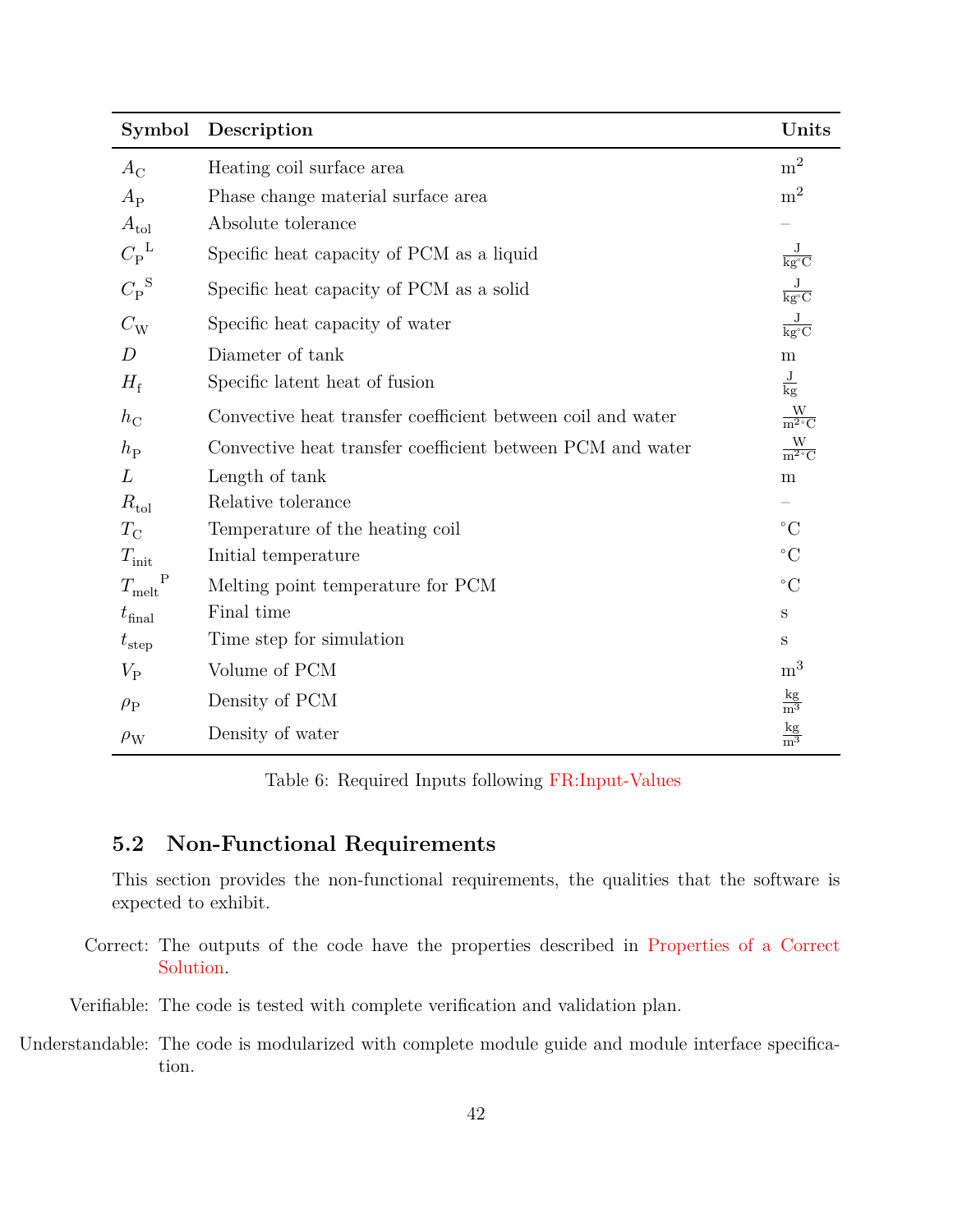<span id="page-42-12"></span><span id="page-42-11"></span>Reusable: The code is modularized.

Maintainable: The traceability between requirements, assumptions, theoretical models, general definitions, data definitions, instance models, likely changes, unlikely changes, and modules is completely recorded in traceability matrices in the SRS and module guide.

## <span id="page-42-0"></span>**6 Likely Changes**

<span id="page-42-3"></span><span id="page-42-2"></span>This section lists the likely changes to be made to the software.

- Uniformature-PCM: [A:Temp-PCM-Constant-Across-Volume](#page-11-5) PCM is actually a poor thermal conductor, so the assumption of uniform temperature of the phase change material is not likely.
- Variable-Over-Day: [A:Temp-Heating-Coil-Constant-over-Time](#page-11-9) The temperature of the heating coil will change over the course of the day, depending on the energy received from the sun.
- <span id="page-42-4"></span>iable-Over-Length: [A:Temp-Heating-Coil-Constant-over-Length](#page-11-11) - The temperature of the heating coil will actually change along its length as the water within it cools.
- <span id="page-42-5"></span>Discharging-Tank: [A:Charging-Tank-No-Temp-Discharge](#page-12-2) - The model currently only accounts for charging of the tank. A more complete model would also account for discharging of the tank.
- <span id="page-42-6"></span> $P_{\text{emps-PCM-Water: A:Same-Initial-Temp-Water-PCM - To add more flexibility to the simulation, the initial- $P_{\text{emps-PCM}}$  $P_{\text{emps-PCM-Water: A:Same-Initial-Temp-Water-PCM - To add more flexibility to the simulation, the initial- $P_{\text{emps-PCM}}$  $P_{\text{emps-PCM-Water: A:Same-Initial-Temp-Water-PCM - To add more flexibility to the simulation, the initial- $P_{\text{emps-PCM}}$$$$ temperature of the water and the PCM could be allowed to have different values.
	- Tank-Lose-Heat: [A:Perfect-Insulation-Tank](#page-12-6) Any real tank cannot be perfectly insulated and will lose heat.

## <span id="page-42-8"></span><span id="page-42-1"></span>**7 Unlikely Changes**

<span id="page-42-9"></span><span id="page-42-7"></span>This section lists the unlikely changes to be made to the software.

- PCM-Fixed-States: [A:Water-Always-Liquid,](#page-12-4) [A:No-Gaseous-State-PCM](#page-12-10) It is unlikely for the change of water from liquid to a solid or the state change of the phase change material from a liquid to a gas to be considered.
- No-Internal-Heat-Generation: [A:No-Internal-Heat-Generation-By-Water-PCM](#page-12-7) Is used for the derivations of [IM:eBal](#page-32-0)[anceOnWtr](#page-32-0) and [IM:eBalanceOnPCM.](#page-34-0)
- <span id="page-42-10"></span>No-Gaseous-State: [A:No-Gaseous-State-PCM](#page-12-10) - Is used for the derivation of [IM:eBalanceOnPCM](#page-34-0) and for the equation given by [IM:heatEInPCM](#page-37-0) to be valid.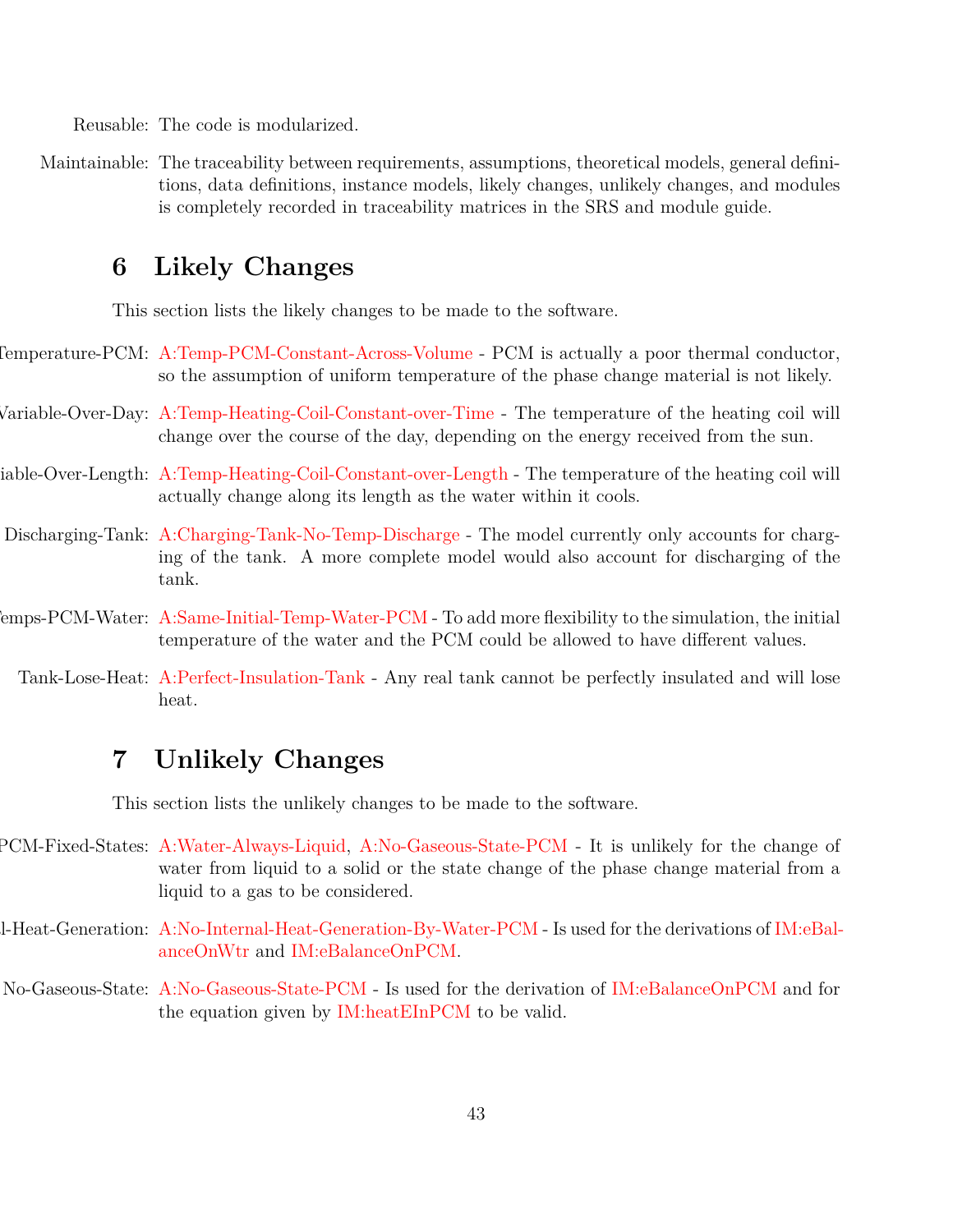## <span id="page-43-0"></span>**8 Traceability Matrices and Graphs**

The purpose of the traceability matrices is to provide easy references on what has to be additionally modified if a certain component is changed. Every time a component is changed, the items in the column of that component that are marked with an "X" should be modified as well. [Tab:TraceMatAvsA](#page-43-1) shows the dependencies of assumptions on the assumptions. [Tab:TraceMatAvsAll](#page-43-2) shows the dependencies of data definitions, theoretical models, general definitions, instance models, requirements, likely changes, and unlikely changes on the assumptions. [Tab:TraceMatRefvsRef](#page-45-0) shows the dependencies of data definitions, theoretical models, general definitions, and instance models with each other. [Tab:TraceMatAllvsR](#page-45-1) shows the dependencies of requirements, goal statements on the data definitions, theoretical models, general definitions, and instance models.

<span id="page-43-1"></span>

|                                                                                                                                                                                                                                                                                                                                                                                                                                                                                                                                                                                                              | A:Thermal-Energy-Only A:Heat-Transfer-Coe |
|--------------------------------------------------------------------------------------------------------------------------------------------------------------------------------------------------------------------------------------------------------------------------------------------------------------------------------------------------------------------------------------------------------------------------------------------------------------------------------------------------------------------------------------------------------------------------------------------------------------|-------------------------------------------|
| A:Thermal-Energy-Only                                                                                                                                                                                                                                                                                                                                                                                                                                                                                                                                                                                        |                                           |
| $\begin{array}{l} \textbf{A:Thermal-Energy-Only}\\ \textbf{A:Heat-Transfer-Coeffs-Constant}\\ \textbf{A:Constant-Water-Temp-Across-Tank}\\ \textbf{A:Temp-PCM-Constant-Across-Volume}\\ \textbf{A:Density-Water-PCM-Constant-over-Volume}\\ \textbf{A:Specific-Heat-Energy-Constant-over-Volume}\\ \textbf{A:Newton-Law-Convective-Cooling-Coil-Water}\\ \textbf{A:Temp-Heating-Coli-Constant-over-Temp}\\ \textbf{A:Law-Convective-Cooling-Water-PCM}\\ \textbf{A:Charging-Tank-No-Temp-Discharge}\\ \textbf{A:Same-Initial-Temp-Water-PCM}\\ \textbf{A:PCM-Initially-Solid}\\ \textbf{A:Water-Always-Liqu$ |                                           |
|                                                                                                                                                                                                                                                                                                                                                                                                                                                                                                                                                                                                              |                                           |
|                                                                                                                                                                                                                                                                                                                                                                                                                                                                                                                                                                                                              |                                           |
|                                                                                                                                                                                                                                                                                                                                                                                                                                                                                                                                                                                                              |                                           |
|                                                                                                                                                                                                                                                                                                                                                                                                                                                                                                                                                                                                              |                                           |
|                                                                                                                                                                                                                                                                                                                                                                                                                                                                                                                                                                                                              |                                           |
|                                                                                                                                                                                                                                                                                                                                                                                                                                                                                                                                                                                                              |                                           |
|                                                                                                                                                                                                                                                                                                                                                                                                                                                                                                                                                                                                              |                                           |
|                                                                                                                                                                                                                                                                                                                                                                                                                                                                                                                                                                                                              |                                           |
|                                                                                                                                                                                                                                                                                                                                                                                                                                                                                                                                                                                                              |                                           |
|                                                                                                                                                                                                                                                                                                                                                                                                                                                                                                                                                                                                              |                                           |
|                                                                                                                                                                                                                                                                                                                                                                                                                                                                                                                                                                                                              |                                           |
|                                                                                                                                                                                                                                                                                                                                                                                                                                                                                                                                                                                                              |                                           |
|                                                                                                                                                                                                                                                                                                                                                                                                                                                                                                                                                                                                              |                                           |
|                                                                                                                                                                                                                                                                                                                                                                                                                                                                                                                                                                                                              |                                           |
|                                                                                                                                                                                                                                                                                                                                                                                                                                                                                                                                                                                                              |                                           |
|                                                                                                                                                                                                                                                                                                                                                                                                                                                                                                                                                                                                              |                                           |
|                                                                                                                                                                                                                                                                                                                                                                                                                                                                                                                                                                                                              |                                           |
|                                                                                                                                                                                                                                                                                                                                                                                                                                                                                                                                                                                                              |                                           |

[A:Thermal-Energy-Only](#page-11-2) A:Heat-Tran

<span id="page-43-2"></span>[DD:waterMass](#page-21-0) [DD:waterVolume\\_pcm](#page-22-0) X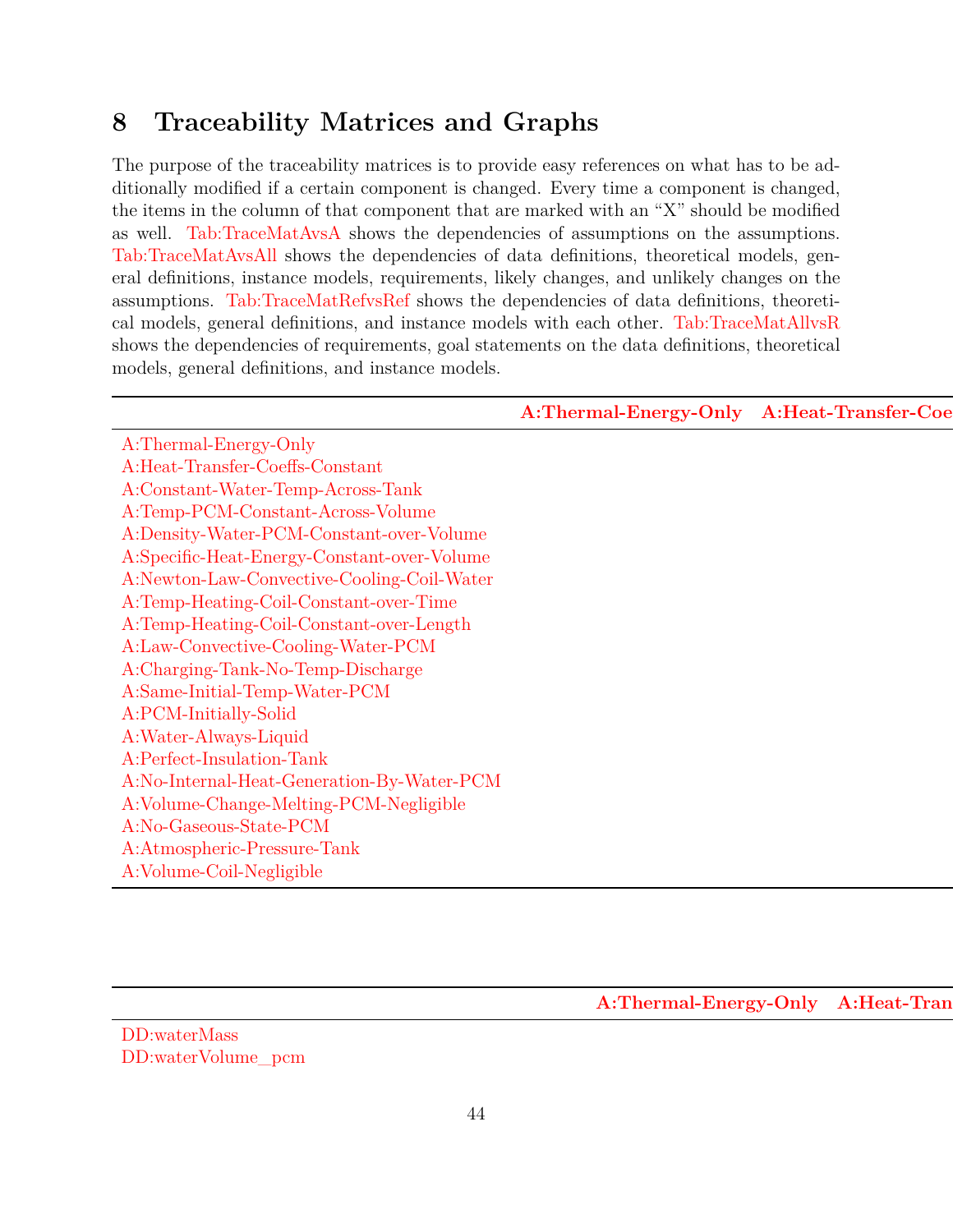[A:Thermal-Energy-Only](#page-11-2) A:Heat-Tran

[DD:tankVolume](#page-23-0) [DD:balanceDecayRate](#page-24-0) [DD:balanceDecayTime](#page-25-0) [DD:balanceSolidPCM](#page-26-0) [DD:balanceLiquidPCM](#page-27-0) [DD:htFusion](#page-28-0) [DD:meltFrac](#page-29-0) [DD:aspectRatio](#page-30-1) [TM:consThermE](#page-13-0) X [TM:sensHtE](#page-14-0) [TM:latentHtE](#page-15-0) [TM:nwtnCooling](#page-16-1) X [GD:rocTempSimp](#page-17-0) X X X X [GD:htFluxWaterFromCoil](#page-19-0) X X [GD:htFluxPCMFromWater](#page-20-1) X [IM:eBalanceOnWtr](#page-32-0)  $IM: eB a lanceOn PCM$ [IM:heatEInWtr](#page-36-0)  $IM:heat \& LinPCM$ [FR:Input-Values](#page-40-12) [FR:Find-Mass](#page-40-2) [FR:Check-Input-with-Physical\\_Constraints](#page-40-13) [FR:Output-Input-Derived-Values](#page-40-3) [FR:Calculate-Temperature-Water-Over-Time](#page-40-4) [FR:Calculate-Temperature-PCM-Over-Time](#page-40-5) [FR:Calculate-Change-Heat\\_Energy-Water-Over-Time](#page-40-8) [FR:Calculate-Change-Heat\\_Energy-PCM-Over-Time](#page-40-9) [FR:Verify-Energy-Output-Follow-Conservation-of-Energy](#page-40-10) [FR:Calculate-PCM-Melt-Begin-Time](#page-40-7) [FR:Calculate-PCM-Melt-End-Time](#page-40-6) [NFR:Correct](#page-41-1) [NFR:Verifiable](#page-41-2) [NFR:Understandable](#page-41-3) [NFR:Reusable](#page-42-11) [NFR:Maintainable](#page-42-12) [LC:Uniform-Temperature-PCM](#page-42-2) [LC:Temperature-Coil-Variable-Over-Day](#page-42-3) [LC:Temperature-Coil-Variable-Over-Length](#page-42-4) Xariable Xariable Xariable Xariable Xariable Xariable Xariable Xariable Xariable Xariable Xariable Xariable Xariable Xariable Xariable Xariable Xariable Xariable Xariable Xariable X [LC:Discharging-Tank](#page-42-5) [LC:Different-Initial-Temps-PCM-Water](#page-42-6) [LC:Tank-Lose-Heat](#page-42-8)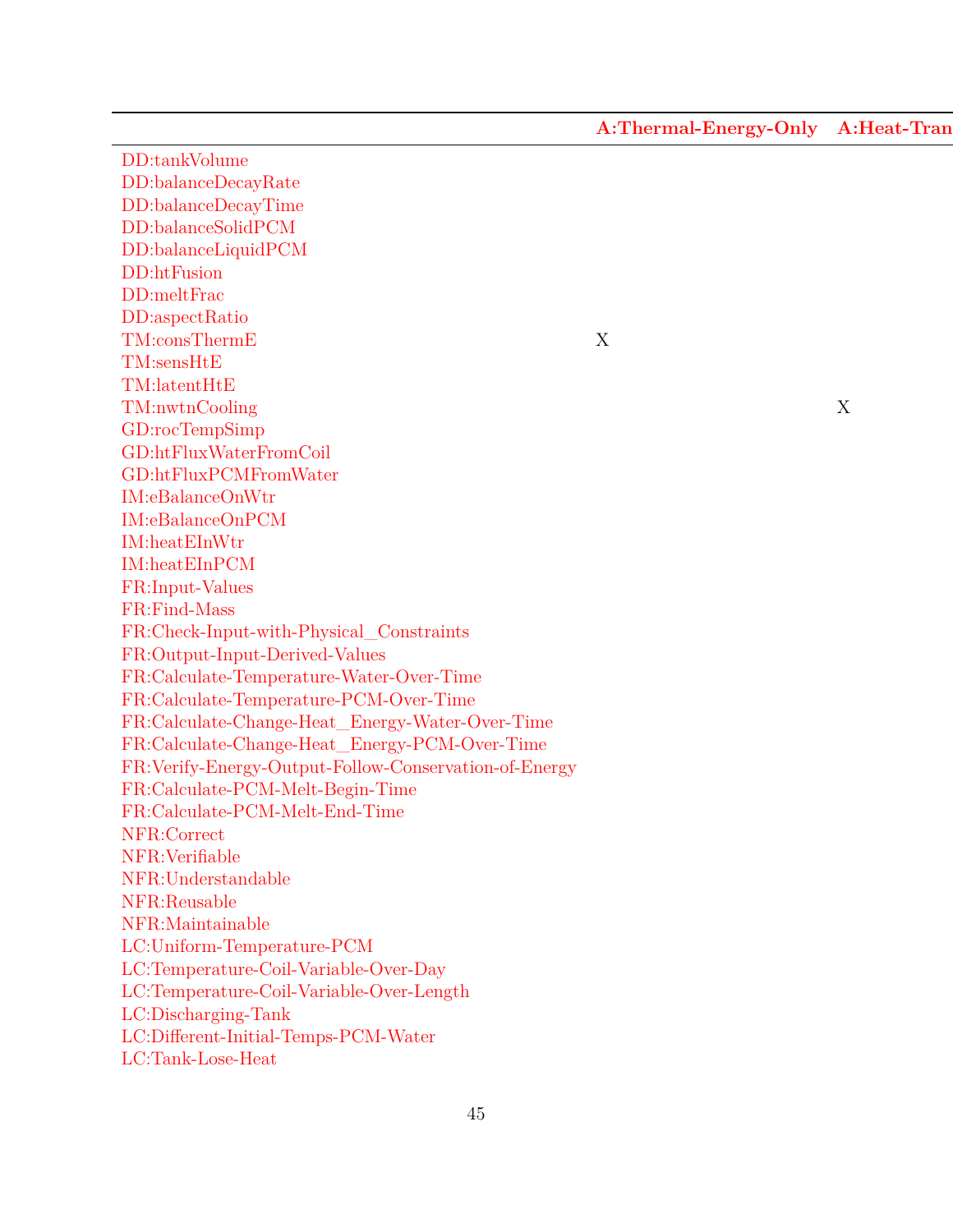[A:Thermal-Energy-Only](#page-11-2) A:Heat-Tran

[UC:Water-PCM-Fixed-States](#page-42-7) [UC:No-Internal-Heat-Generation](#page-42-9) XV and the set of the set of the set of the set of the set of the set of the set of the set of the set of the set of the set of the set of the set of the set of the set of the set of the set [UC:No-Gaseous-State](#page-42-10)

<span id="page-45-0"></span>

|                                                                                                                                                                                                                    | DD:waterMass DD:waterVolume_pcm DD:tankVolume DD:t |
|--------------------------------------------------------------------------------------------------------------------------------------------------------------------------------------------------------------------|----------------------------------------------------|
| DD:waterMass                                                                                                                                                                                                       |                                                    |
| DD:waterVolume_pcm                                                                                                                                                                                                 |                                                    |
| $\rm DD: tankVolume$                                                                                                                                                                                               |                                                    |
|                                                                                                                                                                                                                    |                                                    |
|                                                                                                                                                                                                                    |                                                    |
| DD:tankvoume<br>DD:balanceDecayRate<br>DD:balanceDecayTime<br>DD:balanceSolidPCM<br>DD:balanceLiquidPCM<br>DD:htFusion<br>DD:meltFrac<br>DD:aspectRatio<br>TM:consThermE<br>TM:sensHtE<br>TM:sensHtE<br>TM:sensHtE |                                                    |
|                                                                                                                                                                                                                    |                                                    |
|                                                                                                                                                                                                                    |                                                    |
|                                                                                                                                                                                                                    |                                                    |
|                                                                                                                                                                                                                    |                                                    |
|                                                                                                                                                                                                                    |                                                    |
|                                                                                                                                                                                                                    |                                                    |
|                                                                                                                                                                                                                    |                                                    |
| TM:nwtnCooling<br>GD:rocTempSimp                                                                                                                                                                                   |                                                    |
|                                                                                                                                                                                                                    |                                                    |
| $GD:$ htFluxWaterFromCoil                                                                                                                                                                                          |                                                    |
| $GD:$ ht $FluxPCMFromWater$                                                                                                                                                                                        |                                                    |
| $\label{lem:1} \hbox{\rm IM:} e \hbox{\rm BalanceOnWtr}$                                                                                                                                                           |                                                    |
| $IM: eBalanceOnPCM$                                                                                                                                                                                                |                                                    |
| $IM: \label{lem:optimal} \textit{IM}: \textit{heat} \textit{ElnWtr}$                                                                                                                                               |                                                    |
| $IM: \underline{heat} EInPCM$                                                                                                                                                                                      |                                                    |

<span id="page-45-1"></span>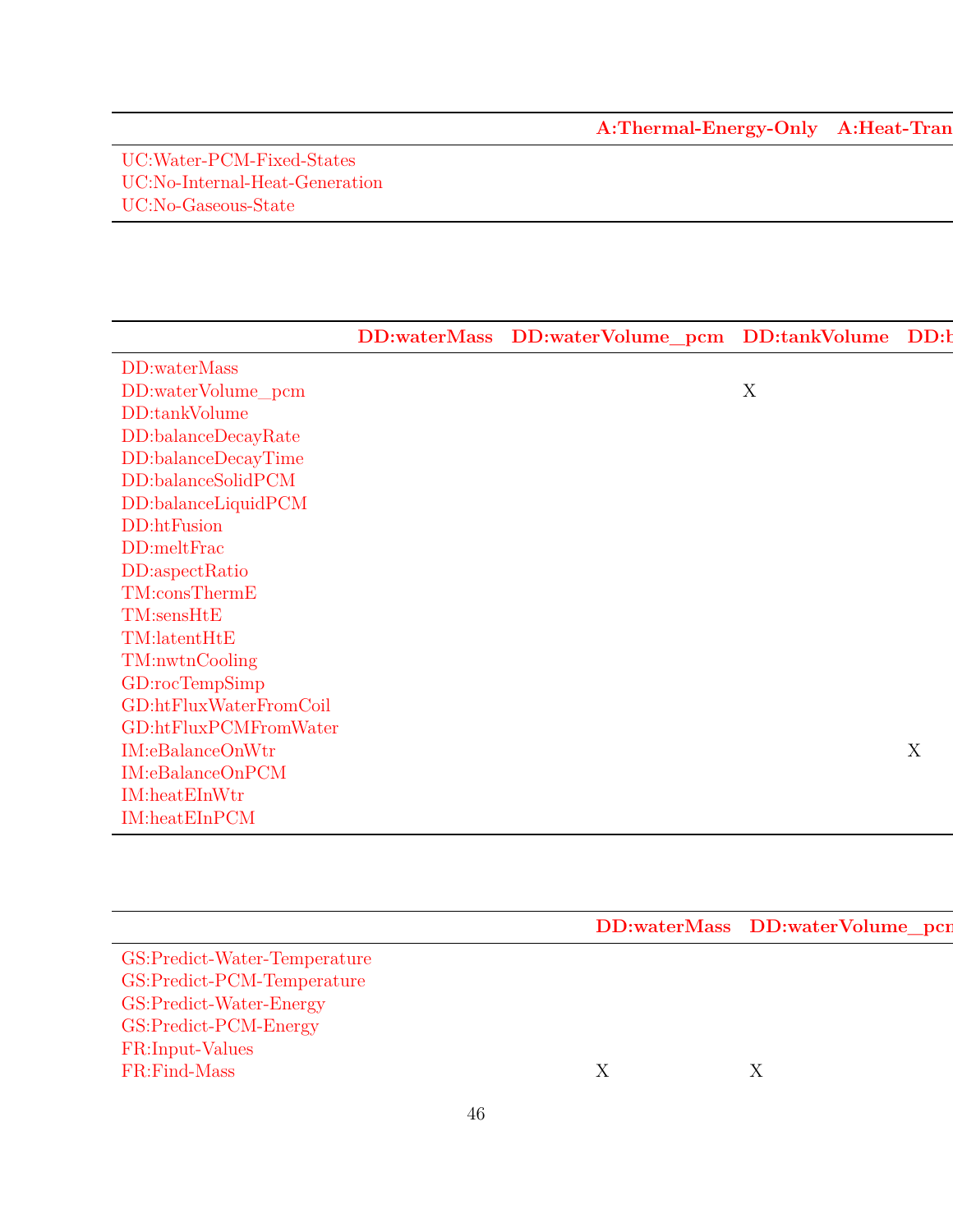<span id="page-46-0"></span>AxonayCTNOD A AxonaySITWP | AxonaySITWP | AxonaySITCC | AxonaySITCC | AxonaySITCC | AxonaySITCC | AxonaySITCC | AxonaySITCC | AxonaySITCC | AxonaySITCCT | AxonaySITCCT | AxonaySITCCT | AxonaySITCCT | AxonaySITCCT | AxonayS

Figure 3: TraceGraphAvsA

<span id="page-46-1"></span>A:assump<del>UCMPAS A:assump</del>  $\overline{\phantom{a}}$ A:assumption a:assumption a:assumption a:assumption a:assumption a:assumption a:assumption a:assumption a:assump 1. 1999. 1. 1999. 1. 1999. 1. 1999. 1. 1999. 1. 1999. 1. 1999. 1. 1999. 1. 1999. 1. 1999. 1. 1999. 1. 1999. 1. 1999. 1. 1999. 1. 1999. 1. 1999. 1. 1999. 1. 1999. 1. 1999. 1. 1999. 1. 1999. 1. 1999. 1. 1999. 1. 1999. 1. 199

Figure 4: TraceGraphAvsAll

[DD:waterMass](#page-21-0) DD:waterVolume\_pcr

[FR:Check-Input-with-Physical\\_Constraints](#page-40-13) [FR:Output-Input-Derived-Values](#page-40-3) X X X X X X [FR:Calculate-Temperature-Water-Over-Time](#page-40-4) [FR:Calculate-Temperature-PCM-Over-Time](#page-40-5) [FR:Calculate-Change-Heat\\_Energy-Water-Over-Time](#page-40-8) [FR:Calculate-Change-Heat\\_Energy-PCM-Over-Time](#page-40-9) [FR:Verify-Energy-Output-Follow-Conservation-of-Energy](#page-40-10) [FR:Calculate-PCM-Melt-Begin-Time](#page-40-7) X [FR:Calculate-PCM-Melt-End-Time](#page-40-6) [NFR:Correct](#page-41-1) [NFR:Verifiable](#page-41-2) [NFR:Understandable](#page-41-3) [NFR:Reusable](#page-42-11) [NFR:Maintainable](#page-42-12)

The purpose of the traceability graphs is also to provide easy references on what has to be additionally modified if a certain component is changed. The arrows in the graphs represent dependencies. The component at the tail of an arrow is depended on by the component at the head of that arrow. Therefore, if a component is changed, the components that it points to should also be changed. [Fig:TraceGraphAvsA](#page-46-0) shows the dependencies of assumptions on the assumptions. [Fig:TraceGraphAvsAll](#page-46-1) shows the dependencies of data definitions, theoretical models, general definitions, instance models, requirements, likely changes, and unlikely changes on the assumptions. [Fig:TraceGraphRefvsRef](#page-47-1) shows the dependencies of data definitions, theoretical models, general definitions, and instance models with each other. [Fig:TraceGraphAllvsR](#page-47-2) shows the dependencies of requirements, goal statements on the data definitions, theoretical models, general definitions, and instance models. [Fig:Trace-](#page-47-3)[GraphAllvsAll](#page-47-3) shows the dependencies of dependencies of assumptions, models, definitions, requirements, goals, and changes with each other.

For convenience, the following graphs can be found at the links below: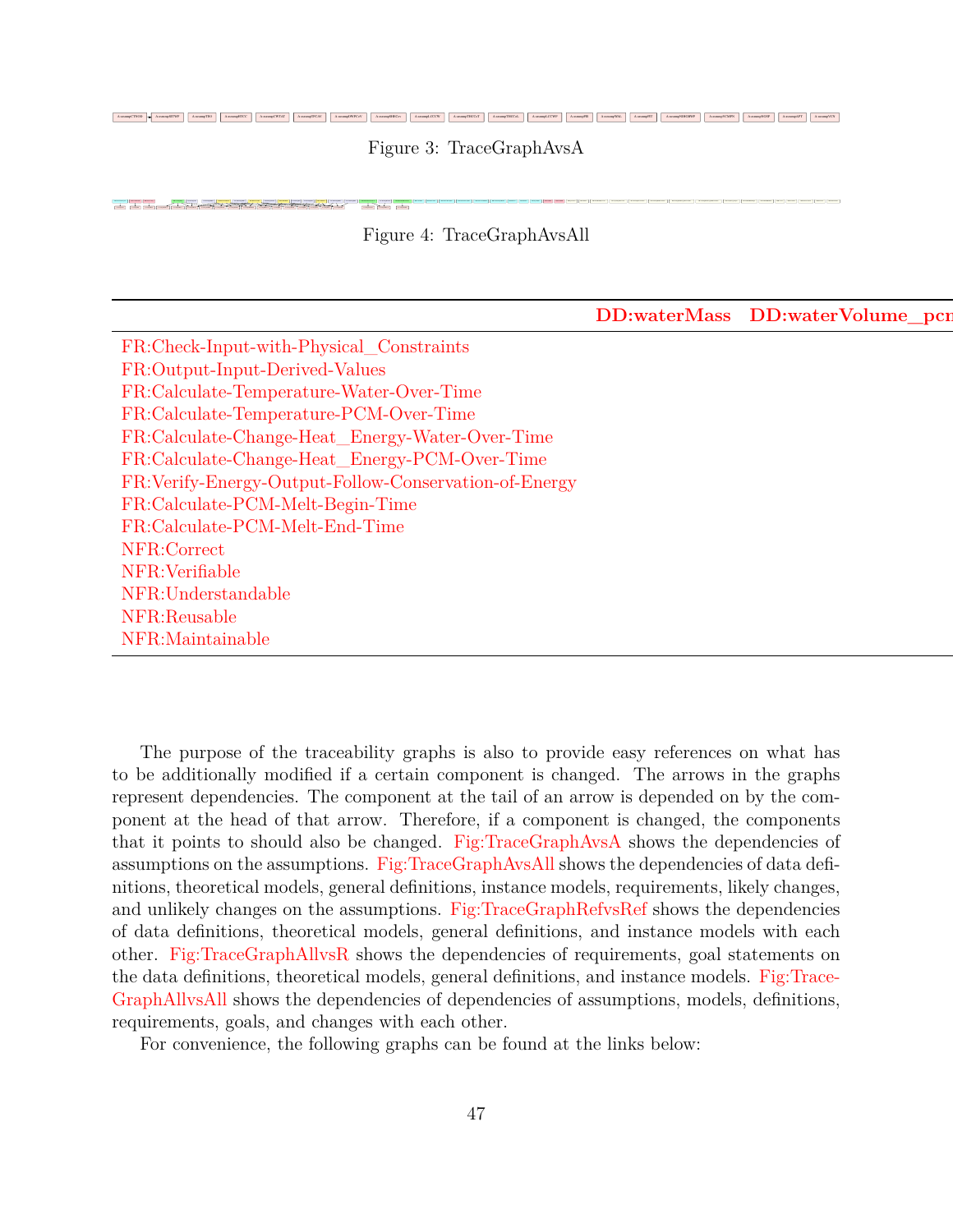<span id="page-47-1"></span>

Figure 5: TraceGraphRefvsRef

<span id="page-47-2"></span>



Starbert | Starbi | Starbing | Starbing | Starbertand | Starbington | Starbington | Starbing | Starbing | Starbing | Starbing | Starbing | Starbing | Starbing | Starbing | Starbing | Starbing | Starbing | Starbing | Starbi

- [TraceGraphAvsA](../../../../traceygraphs/swhs/avsa.svg)
- [TraceGraphAvsAll](../../../../traceygraphs/swhs/avsall.svg)
- [TraceGraphRefvsRef](../../../../traceygraphs/swhs/refvsref.svg)
- [TraceGraphAllvsR](../../../../traceygraphs/swhs/allvsr.svg)
- [TraceGraphAllvsAll](../../../../traceygraphs/swhs/allvsall.svg)

# <span id="page-47-0"></span>**9 Values of Auxiliary Constants**

This section contains the standard values that are used for calculations in SWHS.

| Symbol                   | Description                                   | Value  | $\bold{Unit}$  |
|--------------------------|-----------------------------------------------|--------|----------------|
| max<br>$A_{\rm C}$       | maximum surface area of coil                  | 100000 | m <sup>2</sup> |
| $AR_{\text{max}}$        | maximum aspect ratio                          | 100    |                |
| $AR_{\text{min}}$        | minimum aspect ratio                          | 0.01   |                |
| $C_{\text{tol}}$         | relative tolerance for conservation of energy | 0.001% |                |
| $C_{\rm W}^{\rm \; max}$ | maximum specific heat capacity of water       | 4210   | $kg^{\circ}C$  |
| min                      | minimum specific heat capacity of water       | 4170   | kg°C           |

<span id="page-47-3"></span>

Figure 7: TraceGraphAllvsAll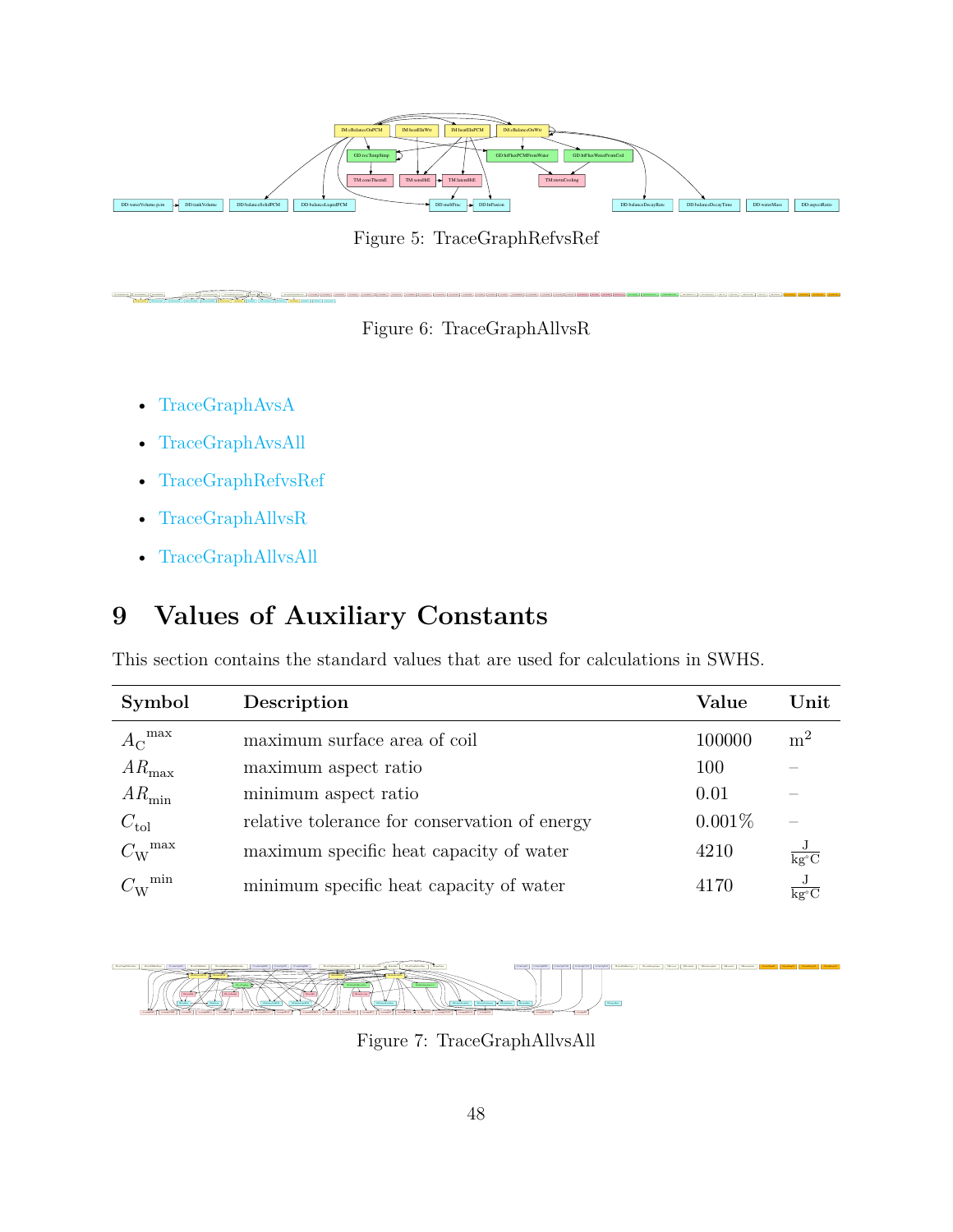| Symbol                           | Description                                                            | Value             | Unit                                         |
|----------------------------------|------------------------------------------------------------------------|-------------------|----------------------------------------------|
| ${C_{\rm P}}^{\rm L}_{\rm max}$  | maximum specific heat capacity of PCM as a liquid                      | 5000              | $\frac{\text{J}}{\text{kg}^{\circ}\text{C}}$ |
| ${C_{\rm P}}^{\rm L}_{\rm min}$  | minimum specific heat capacity of PCM as a liquid                      | 100               | $\frac{\text{J}}{\text{kg}^{\circ}\text{C}}$ |
| ${C_{\rm P}}_{\rm max}^{\rm S}$  | maximum specific heat capacity of PCM as a solid                       | 4000              | $\frac{\text{J}}{\text{kg}^{\circ}\text{C}}$ |
| ${C_{\rm P}}_{\rm min}^{\rm S}$  | minimum specific heat capacity of PCM as a solid                       | 100               | $\frac{\text{J}}{\text{kg}^{\circ}\text{C}}$ |
| $H_{\rm f_{max}}$                | maximum specific latent heat of fusion                                 | 1000000           | $\frac{\text{J}}{\text{kg}^{\circ}\text{C}}$ |
| $H_{\rm f_{min}}$                | minimum specific latent heat of fusion                                 | $\boldsymbol{0}$  | $\frac{\text{J}}{\text{kg}^{\circ}\text{C}}$ |
| $h_C$ <sup>max</sup>             | maximum convective heat transfer coefficient between<br>coil and water | 10000             | $\frac{W}{m^2 C}$                            |
| ${h_{\rm C}}^{\rm min}$          | minimum convective heat transfer coefficient between<br>coil and water | 10                | $\frac{W}{m^2 C}$                            |
| ${h_\mathrm{P}}^\mathrm{max}$    | maximum convective heat transfer coefficient between<br>PCM and water  | 10000             | $\frac{W}{m^2 C}$                            |
| ${h_\mathrm{P}}^{\mathrm{min}}$  | minimum convective heat transfer coefficient between<br>PCM and water  | 10                | $\frac{W}{m^2 C}$                            |
| $L_{\rm max}$                    | maximum length of tank                                                 | 50                | m                                            |
| $L_{\text{min}}$                 | minimum length of tank                                                 | 0.1               | m                                            |
| <b>MINFRACT</b>                  | minimum fraction of the tank volume taken up by the<br><b>PCM</b>      | $1.0\cdot10^{-6}$ |                                              |
| ${t_{\rm final}}^{\rm max}$      | maximum final time                                                     | 86400             | $\mathbf S$                                  |
| ${\rho_{\rm P}}^{\rm max}$       | maximum density of PCM                                                 | 20000             | $rac{\text{kg}}{\text{m}^3}$                 |
| ${\rho_{\rm P}}^{\rm min}$       | minimum density of PCM                                                 | 500               | $rac{\text{kg}}{\text{m}^3}$                 |
| ${\rho_{\text{W}}}^{\text{max}}$ | maximum density of water                                               | 1000              | $\frac{\text{kg}}{\text{m}^3}$               |
| ${\rho_{\text{W}}}^{\text{min}}$ | minimum density of water                                               | 950               | $\frac{\text{kg}}{\text{m}^3}$               |

Table 11: Auxiliary Constants

# <span id="page-48-0"></span>**10 References**

- <span id="page-48-2"></span>[1] J. Frederick Bueche. *Introduction to Physics for Scientists*. 4th ed. New York City, New York: McGraw Hill, 1986.
- <span id="page-48-1"></span>[2] F. P. Incropera et al. *Fundamentals of Heat and Mass Transfer*. 6th ed. Hoboken, New Jersey: John Wiley and Sons, 2007.